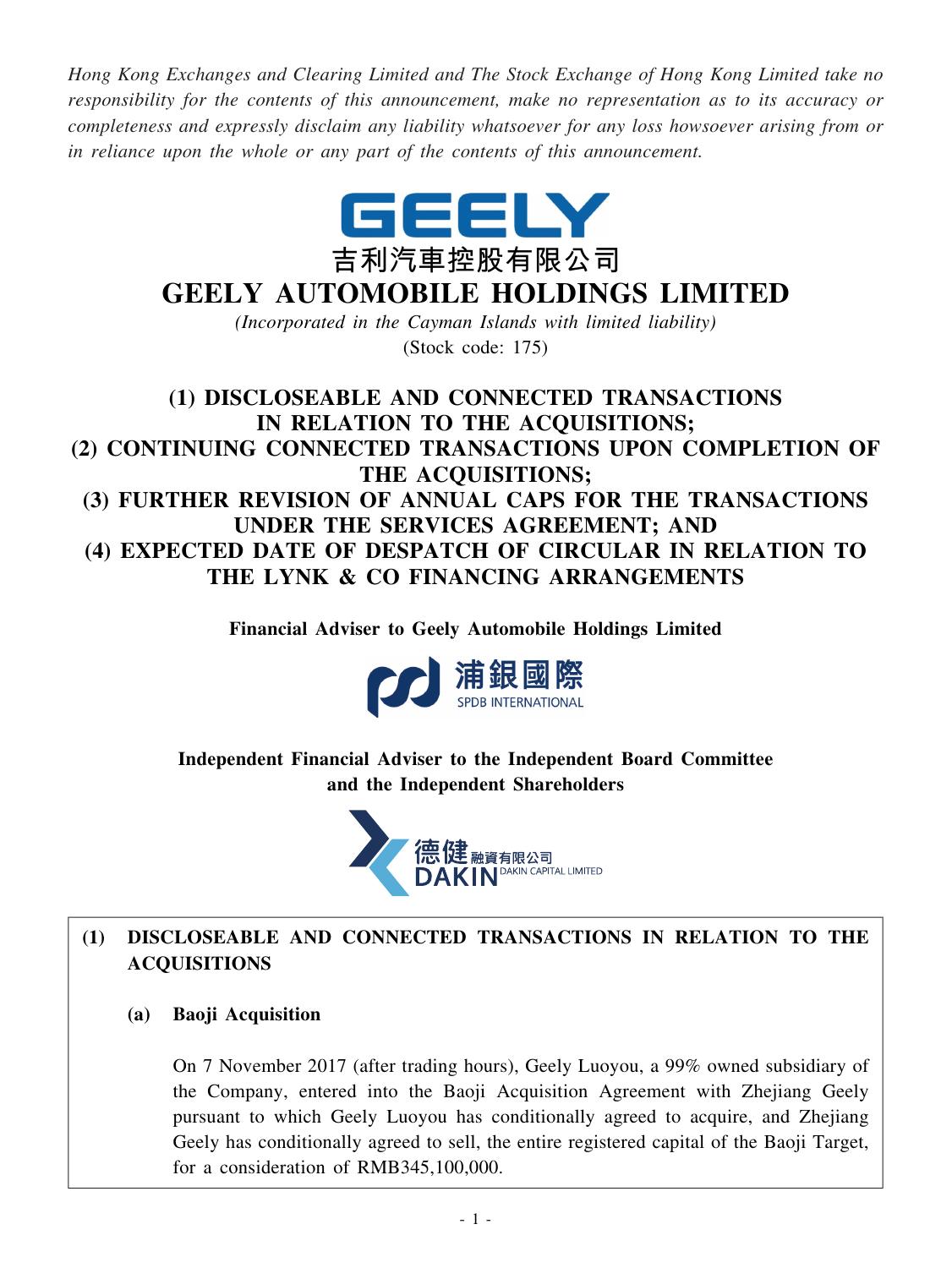#### **(b) Yili Acquisition**

On 7 November 2017 (after trading hours), Geely Luoyou entered into the Yili Acquisition Agreement with Zhejiang Geely and Shanghai Maple pursuant to which Geely Luoyou has conditionally agreed to acquire, and Zhejiang Geely and Shanghai Maple have conditionally agreed to sell, the entire registered capital of the Yili Target, for a consideration of RMB495,000,000.

## **(c) SZX Acquisition**

On 7 November 2017 (after trading hours), Geely Luoyou entered into the SZX Acquisition Agreement with Geely Holding pursuant to which Geely Luoyou has conditionally agreed to acquire, and Geely Holding has conditionally agreed to sell, the entire registered capital of the SZX Target for a consideration of RMB993,100,000.

## **(2) CONTINUING CONNECTED TRANSACTIONS UPON COMPLETION OF THE ACQUISITIONS**

On 7 November 2017, the Company entered into the Powertrain Sales Agreement with LYNK & CO and Geely Holding pursuant to which the Group has conditionally agreed to sell vehicle engines, transmissions and related after-sales parts manufactured by the Target Companies to the LYNK & CO Group and the Geely Holding Group after completion of the Acquisitions for a term of three years from 1 January 2018 to 31 December 2020. The proposed Powertrain Sales Annual Caps for the years ending 31 December 2018, 2019 and 2020 are RMB9,179,760,000, RMB14,556,510,000 and RMB15,661,070,000, respectively.

## **(3) FURTHER REVISED ANNUAL CAPS FOR THE TRANSACTIONS UNDER THE SERVICES AGREEMENT**

Reference is made to the Company's announcements dated 27 November 2009, 13 November 2015 and 18 October 2016 in relation to the Services Agreement, the original annual caps and the Revised Annual Caps (as defined below) for the years ending 31 December 2016, 2017 and 2018 under the Services Agreement.

The Services Agreement was entered into between the Company and Geely Holding on 27 November 2009 and has a term of 10 years from 1 January 2010 to 31 December 2020. Pursuant to the Services Agreement, (i) the Group has agreed to sell CKDs and Sedan Tool Kits to the Geely Holding Group; and (ii) the Geely Holding Group has agreed to sell CBUs, automobile parts and components, and provide process manufacturing services to the Group. The Services Agreement was approved by the then independent shareholders of the Company at the extraordinary general meeting of the Company held on 31 December 2009.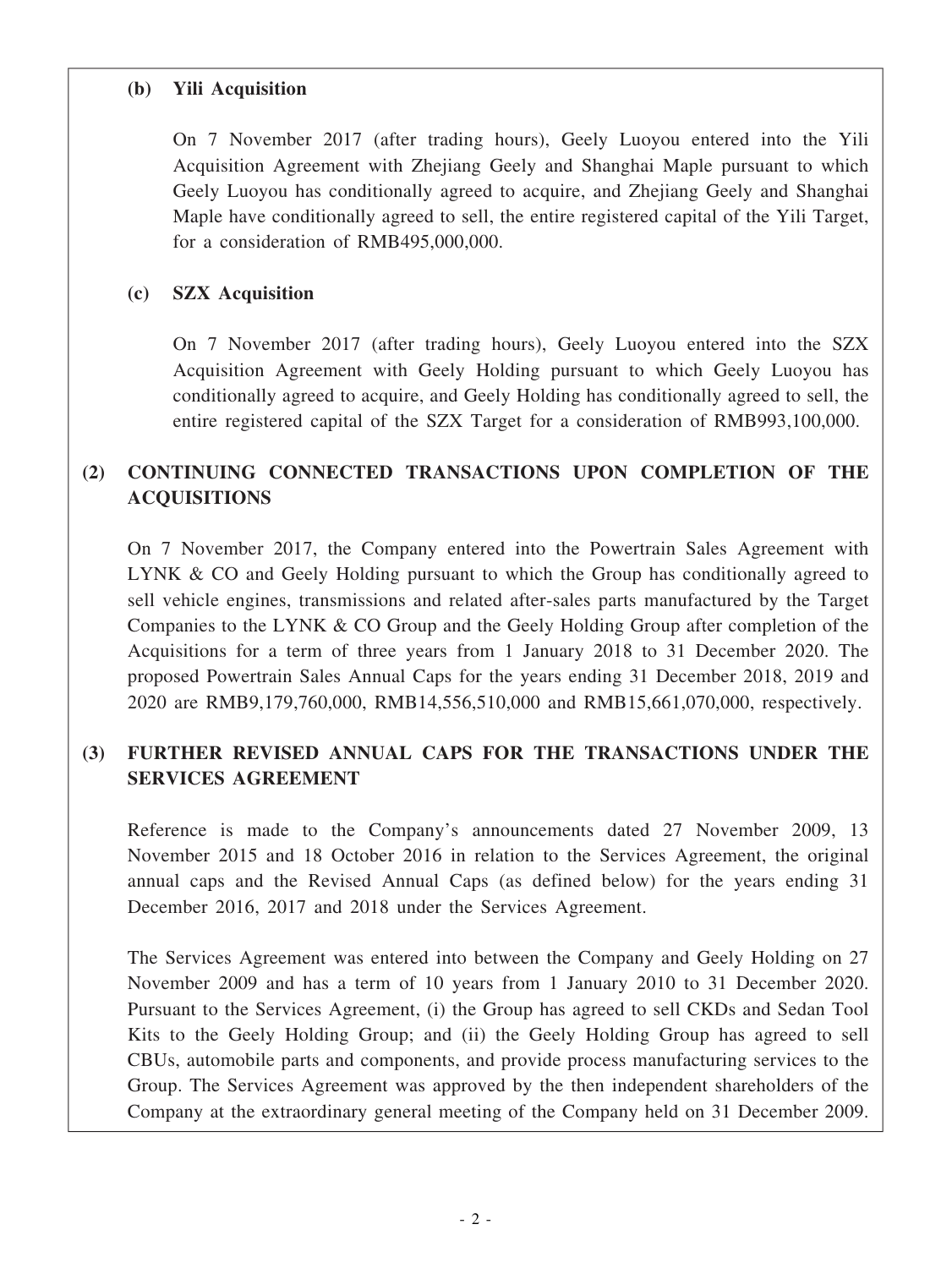In view of the better-than-expected demand for the Group's products, the Board expects that the Revised Annual Caps for the sale of CKDs and purchase of CBUs under the Services Agreement for the two years ending 31 December 2018 will not be sufficient to meet the Company's requirements. Accordingly, the Board resolved to further revise the annual caps for the sale of CKDs and purchase of CBUs for the two years ending 31 December 2018 under the Services Agreement. Pursuant to the requirements of the Listing Rules, the Company will seek approval from the Independent Shareholders at the EGM for the Further Revised Annual Caps for the two years ending 31 December 2018 under the Services Agreement. Save for the Further Revised Annual Caps, other terms of the Services Agreement remain unchanged.

## **IMPLICATIONS UNDER THE LISTING RULES**

## **(a) Connected and discloseable transactions contemplated under the Acquisition Agreements**

As at the date of this announcement, both Zhejiang Geely and Shanghai Maple are owned as to 90% by Geely Holding, which in turn is beneficially wholly owned by Mr. Li and his associate. As such, each of Zhejiang Geely, Shanghai Maple and Geely Holding is an associate of Mr. Li, an executive Director and a substantial Shareholder holding approximately 44.03% of the total issued share capital of the Company as at the date of this announcement, and is a connected person of the Company. Accordingly, the Acquisitions constitute connected transactions for the Company pursuant to Chapter 14A of the Listing Rules.

As one or more of the applicable percentage ratios in respect of the Acquisitions in aggregate is more than 5%, the Acquisitions are subject to the reporting, announcement and the Independent Shareholders' approval requirements under Chapter 14A of the Listing Rules. Furthermore, as one or more of the applicable percentage ratios in respect of the Acquisitions in aggregate is more than 5% but less than 25%, the Acquisitions also constitute discloseable transactions for the Company under Chapter 14 of the Listing Rules.

## **(b) Continuing connected transactions contemplated under the Powertrain Sales Agreement and continuing connected transactions under the Services Agreement**

LYNK & CO is a joint venture of the Company and is owned as to 50% by Zhejiang Jirun, as to 20% by Zhejiang Haoqing and as to 30% by VCI as at the date of this announcement. Zhejiang Haoqing and VCI are owned as to 90% and 99%, respectively by Geely Holding. As Geely Holding is a connected person of the Company, the transactions contemplated under the Powertrain Sales Agreement constitute continuing connected transactions for the Company.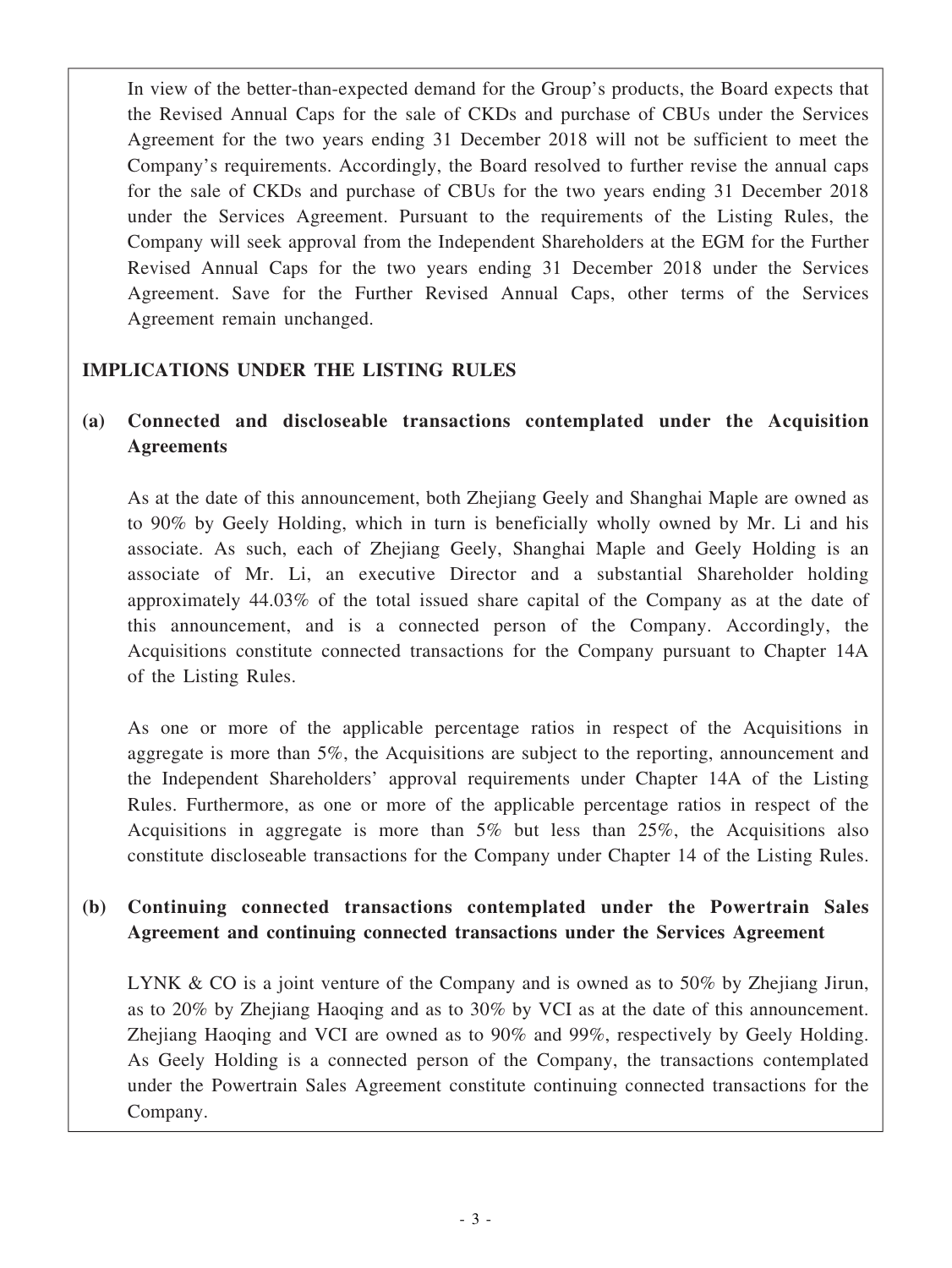As one or more of the applicable percentage ratios of the proposed Powertrain Sales Annual Caps under the Powertrain Sales Agreement exceed(s)  $5\%$  on an annual basis, the continuing connected transactions contemplated under the Powertrain Sales Agreement are subject to the reporting, annual review, announcement and Independent Shareholders' approval requirements under Chapter 14A of the Listing Rules.

In addition, as one or more of the applicable percentage ratios of the Further Revised Annual Caps under the Services Agreement also exceed(s) 5% on an annual basis, the Further Revised Annual Caps under the Services Agreement are also subject to the reporting, annual review, announcement and Independent Shareholders' approval requirements under Chapter 14A of the Listing Rules.

Mr. Li, Mr. Yang Jian, Mr. Li Dong Hui, Daniel and Mr. An Cong Hui, each an executive Director, are considered to have material interests in the Acquisition Agreements, the Powertrain Sales Agreement and the Services Agreement by virtue of their interests and/or directorship in Geely Holding. As a result, Mr. Li, Mr. Yang Jian, Mr. Li Dong Hui, Daniel and Mr. An Cong Hui have abstained from voting on the Board resolutions for approving the Acquisition Agreements and the transactions contemplated thereunder, the Powertrain Sales Agreement (including the Powertrain Sales Annual Caps) and the transactions contemplated thereunder, and the Further Revised Annual Caps under the Services Agreement.

## **GENERAL**

An Independent Board Committee has been formed to advise the Independent Shareholders with respect to the Acquisition Agreements and the transactions contemplated thereunder, the Powertrain Sales Agreement and the transactions contemplated thereunder, and the Further Revised Annual Caps under the Services Agreement, and an Independent Financial Adviser has been appointed to advise the Independent Board Committee and the Independent Shareholders on whether the terms of the Acquisition Agreements and the transactions contemplated thereunder, the Powertrain Sales Agreement and the transactions contemplated thereunder, and the Further Revised Annual Caps under the Services Agreement are fair and reasonable and in the interests of the Company and the Independent Shareholders. A circular containing, among other things, (i) further information about the Acquisition Agreements, the Powertrain Sales Agreement and the Further Revised Annual Caps, respectively; (ii) the recommendation of the Independent Board Committee in respect of the Acquisition Agreements, the Powertrain Sales Agreement and the Further Revised Annual Caps; (iii) the advice of the Independent Financial Adviser regarding the terms of the Acquisition Agreements, the Powertrain Sales Agreement and the Further Revised Annual Caps; and (iv) other information as required under the Listing Rules together with the notice of the EGM, will be despatched to the Shareholders on or before 8 December 2017 (which is more than 15 business days after the publication of this announcement) after taking into account the time required for preparing and gathering the relevant information to be contained in the circular.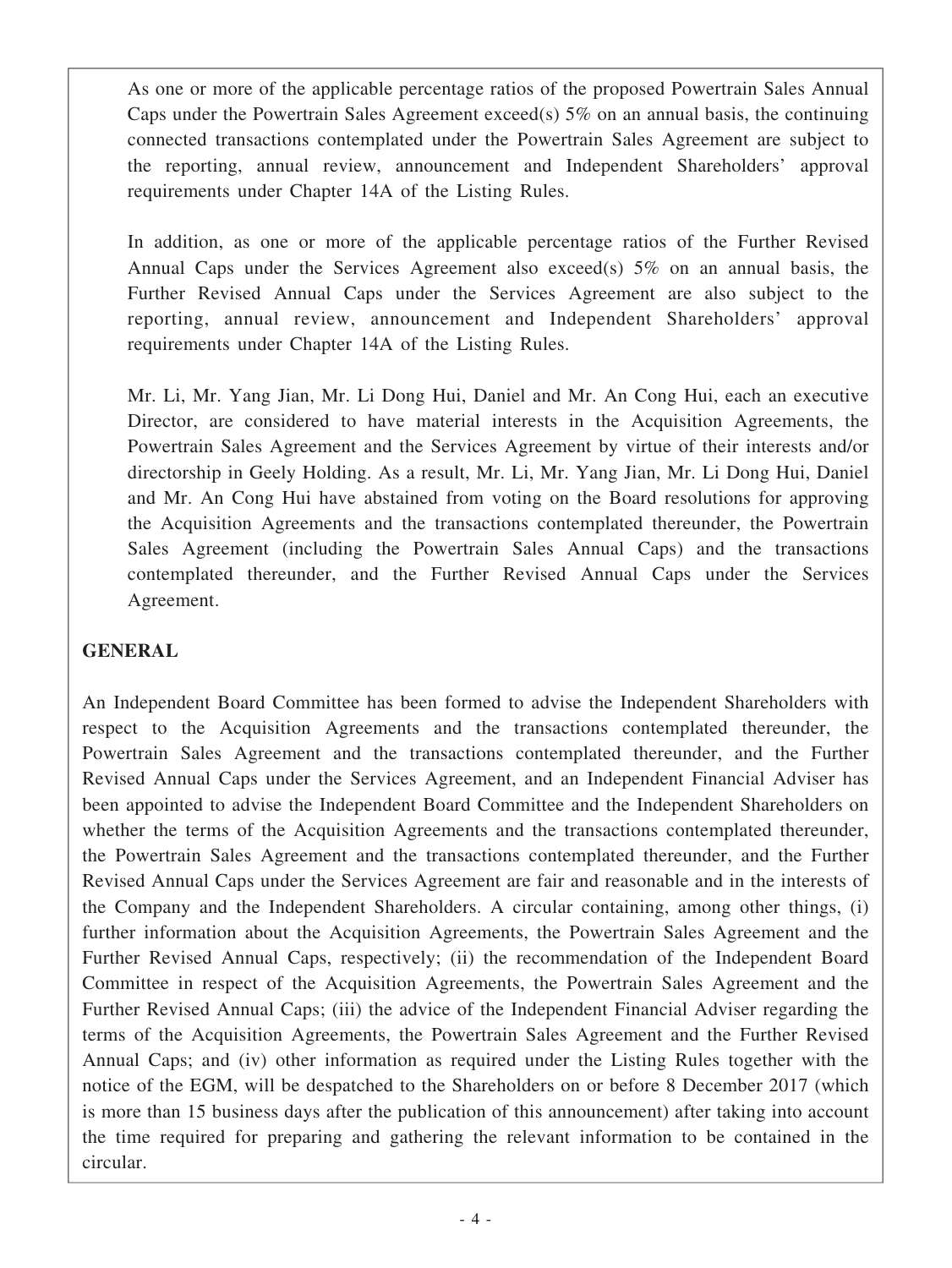**Completion of the transactions contemplated under the Acquisition Agreements and the Powertrain Sales Agreement is subject to the satisfaction of the conditions precedent under the Acquisition Agreements and the Powertrain Sales Agreement, and therefore, may or may not proceed to completion. Shareholders and potential investors are advised to exercise caution when dealing in the Shares.**

## **EXPECTED DATE OF DESPATCH OF CIRCULAR IN RELATION TO THE LYNK & CO FINANCING ARRANGEMENTS**

Reference is made to the Company's announcement dated 3 November 2017 in relation to the LYNK & CO Financing Arrangements. A circular containing, among other things, (i) information on the LYNK & CO Financing Arrangements; (ii) a letter from the independent board committee and the recommendations of the independent financial adviser in respect of the LYNK & CO Financing Arrangements; and (iii) a notice of extraordinary general meeting will be despatched to the Shareholders on or about 8 December 2017 (which is more than 15 business days after the publication of the announcement dated 3 November 2017 in relation to the LYNK & CO Financing Arrangements) after taking into account the time required for preparing and gathering the relevant information to be contained in the circular.

## **(1) DISCLOSEABLE AND CONNECTED TRANSACTIONS IN RELATION TO THE ACQUISITIONS**

## **(A) Baoji Acquisition**

On 7 November 2017 (after trading hours), Geely Luoyou, a subsidiary of the Company, entered into the Baoji Acquisition Agreement with Zhejiang Geely pursuant to which Geely Luoyou has conditionally agreed to acquire, and Zhejiang Geely has conditionally agreed to sell, the entire registered capital of the Baoji Target for a consideration of RMB345,100,000.

The principal terms of the Baoji Acquisition Agreement are set out below:

#### *Date*

7 November 2017 (after trading hours)

## *Parties*

Vendor: Zhejiang Geely

Purchaser: Geely Luoyou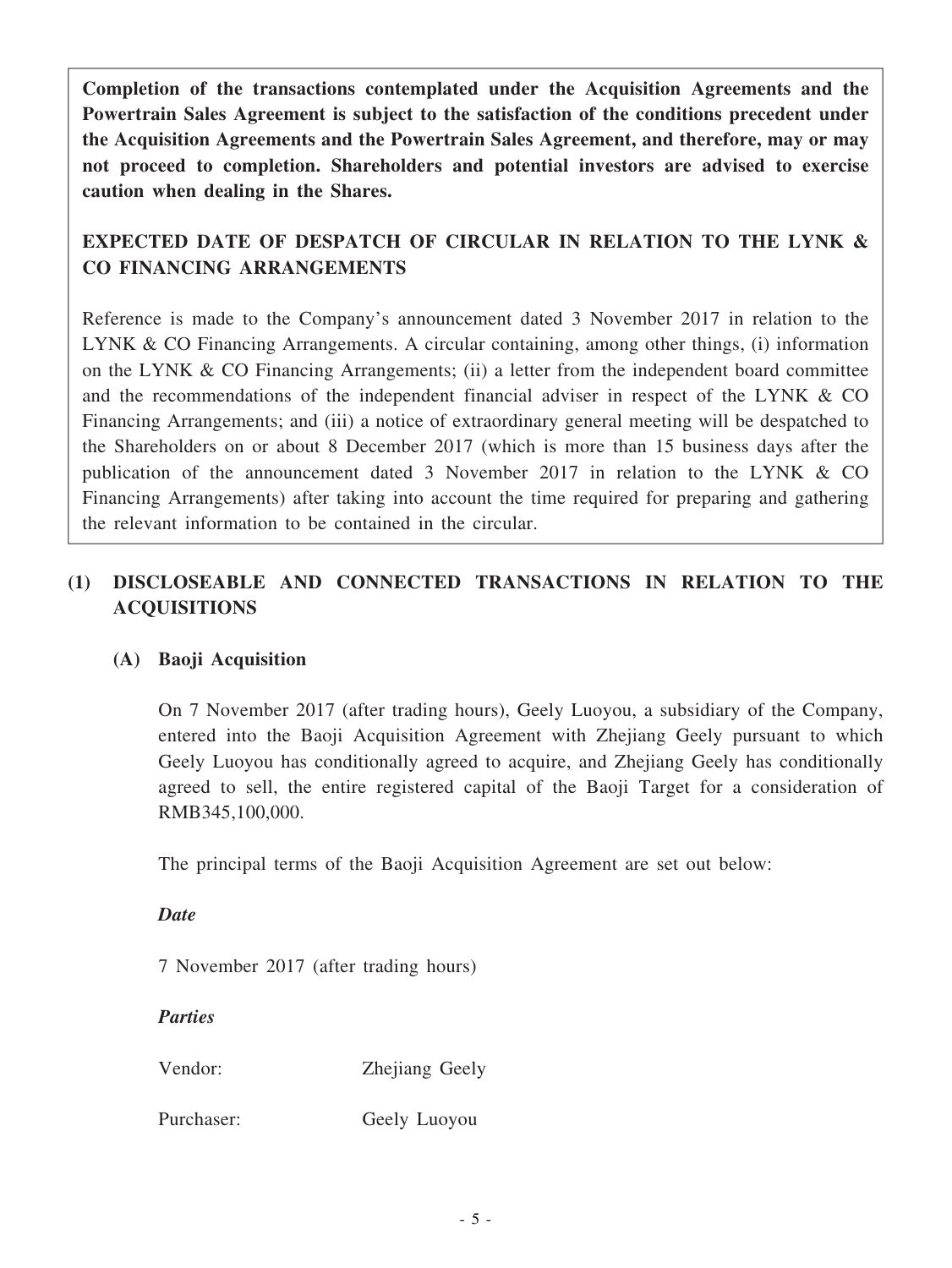Geely Luoyou is principally engaged in production of automobile engines and is an indirect 99% owned subsidiary of the Company.

Zhejiang Geely is principally engaged in the manufacture and sale of automobile and related components in the PRC. As at the date of this announcement, Zhejiang Geely is directly owned as to 90% by Geely Holding, which in turn is beneficially wholly owned by Mr. Li and his associate. Mr. Li is an executive Director and a substantial Shareholder holding approximately 44.03% of the total issued share capital of the Company. Accordingly, Zhejiang Geely is an associate of Mr. Li and a connected person of the Company.

#### *Subject matter*

Pursuant to the Baoji Acquisition Agreement, Geely Luoyou has conditionally agreed to acquire, and Zhejiang Geely has conditionally agreed to sell, the entire registered capital of the Baoji Target. Details of the Baoji Target are set out in the section headed "INFORMATION ON THE TARGET COMPANIES".

Upon completion of the Baoji Acquisition, the Baoji Target will become a wholly owned subsidiary of Geely Luoyou, and the financial statements of the Baoji Target will be consolidated into the financial statements of the Group.

## *Consideration*

The consideration for the Baoji Acquisition is RMB345,100,000, which will be payable in cash within 60 calendar days from the date of completion of the Baoji Acquisition.

The consideration for the Baoji Acquisition was determined after arm's length negotiations between Geely Luoyou and Zhejiang Geely with reference to (i) the net asset value of the Baoji Target prepared under the HKFRS as at 30 September 2017 of approximately RMB22.2 million; (ii) the valuation premium over the carrying value of the Baoji Land and Buildings based on the Valuation Report of approximately RMB82.9 million as at 30 September 2017; and (iii) the capital contribution of RMB240.0 million which is expected to be made by Zhejiang Geely into Baoji Target in November 2017. It is expected that the consideration for the Baoji Acquisition will be funded by internal resources of the Group.

## *Undertaking in respect of the Baoji Land and Buildings*

As at the date of this announcement, the Baoji Target holds an industrial complex located in Baoji City, Shaanxi Province, the PRC (i.e. the Baoji Land and Buildings). According to the Valuation Report, as at 30 September 2017, the Baoji Land and Buildings comprised (i) one parcel of land with a total site area of approximately 217,582.67 sq.m.; and (ii) nine buildings and various ancillary structures (including manufactory buildings,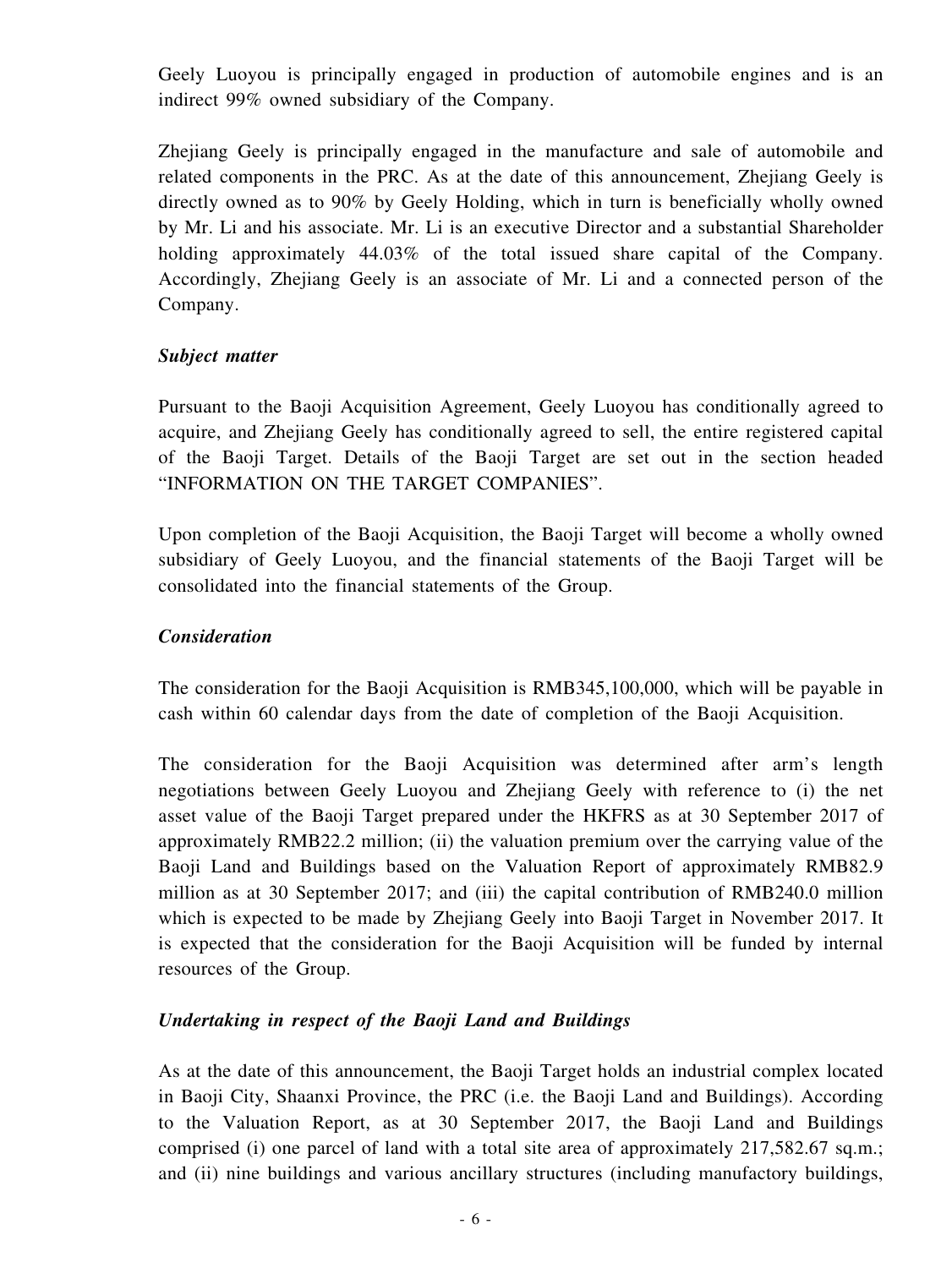warehouses, office building, guard rooms and ancillary buildings) with a total gross floor area of approximately 68,156.70 sq.m., the construction of which was completed in 2017. As further stated in the Valuation Report, (i) the Baoji Target held one state-owned land use rights certificate, one construction land planning permit, one construction work planning permit and one construction work commencement permit for the Baoji Land and Buildings; and (ii) the Baoji Target had not obtained title certificates for the nine buildings comprising the Baoji Land and Buildings. According to the legal opinion from the PRC legal advisor to the Company, (i) the land use rights of the Baoji Target are true, legal and effective, free of guarantee and pledge; (ii) the construction in progress held by the Baoji Target is in compliance with the relevant laws; and (iii) there are no material legal impediments in obtaining the title certificates for the construction in progress held by the Baoji Target upon completion of the final inspection and acceptance procedure by the relevant authorities.

Pursuant to the Baoji Acquisition Agreement, in the event that any of the title certificates for the construction in progress and/or buildings of the Baoji Target as stated in the Valuation Report have not been obtained on or before 31 December 2018, Zhejiang Geely shall indemnify Geely Luoyou and the Company for any loss arising therefrom, and shall pay to Geely Luoyou a penalty calculated based on an annual interest rate of 4.35% of the consideration for the Baoji Acquisition.

#### *Baoji shareholder's loan*

Pursuant to the Baoji Acquisition Agreement, the outstanding Baoji Shareholder's Loan in the amount of up to a maximum of RMB985.1 million on the completion date of the Baoji Acquisition will be repaid by the Group to the Geely Holding Group within 12 months from the completion of the Baoji Acquisition. Such Baoji Shareholder's Loan is fully exempted from the continuing connected transaction requirements under the Listing Rules as it is interest free, conducted on normal commercial terms and is not secured by the assets of the Group.

## *Conditions precedent*

Completion of the Baoji Acquisition will be subject to and conditional upon the fulfillment or waiver (as the case may be) of the following conditions:

- (a) Geely Luoyou being satisfied with the results of its due diligence review on the Baoji Target, including but not limited to:
	- (i) the completion of the legal procedures in respect of the capital contribution to the Baoji Target by Zhejiang Geely, and the obtaining of a capital verification report issued by a qualified accountant confirming that all such capital contribution has been duly made by Zhejiang Geely; and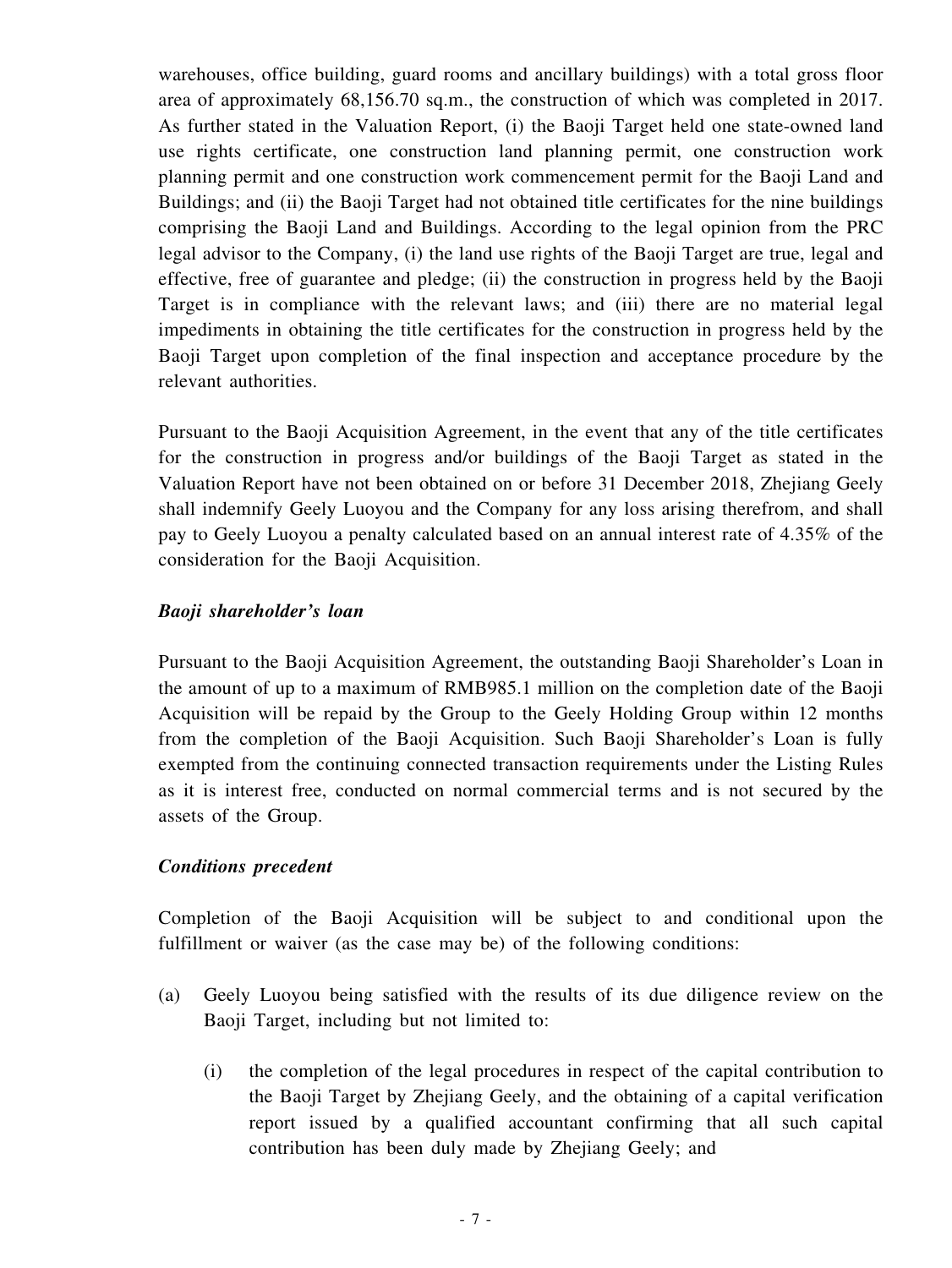- (ii) the obtaining of all licenses, consents and/or approvals necessary to conduct the business operations of the Baoji Target;
- (b) the Company having obtained the Independent Shareholders' approval at the EGM for the Baoji Acquisition in accordance with the Listing Rules;
- (c) the obtaining of all consents, waivers and/or approvals from the relevant government authorities or third parties required for the Baoji Acquisition, including but not limited to, the obtaining of the new business license of the Baoji Target and the online search results on the SAIC's website indicating that Geely Luoyou is the sole shareholder of the Baoji Target;
- (d) the representations and warranties made by Zhejiang Geely in the Baoji Acquisition Agreement remaining true and accurate in all material respects and not misleading in any respect, and Zhejiang Geely having performed fully its obligations under the Baoji Acquisition Agreement on or before completion of the Baoji Acquisition; and
- (e) (i) there being no material adverse change in the existence, business and financial positions of the Baoji Target; and (ii) no statute, regulation, proceeding or order pertaining to the Baoji Target having been promulgated, put into effect, commenced, granted or issued that is subsisting or pending as at the date of completion of the Baoji Acquisition that would or could reasonably be expected to prohibit or restrict the consummation of the transactions contemplated under the Baoji Acquisition Agreement.

In the event that the conditions set out above are not fulfilled or waived (conditions (b) and (c) above are not capable of being waived) within 60 calendar days from the date of the Baoji Acquisition Agreement (or such later date as the parties may agree in writing), any party to the Baoji Acquisition Agreement will have the right to terminate the Baoji Acquisition Agreement by prior written notice to the other party. In the event of such termination, no party to the Baoji Acquisition Agreement may raise any claim against the other party or demand the other party to undertake any liability. All rights, obligations and liabilities under the Baoji Acquisition Agreement will become null and void upon such termination and the Baoji Acquisition Agreement will be of no further effect, save with respect to any antecedent breaches.

## *Completion of the Baoji Acquisition*

Completion of the Baoji Acquisition will take place on the date which is the second Business Day after all the conditions precedent to the Baoji Acquisition Agreement have been fulfilled or waived (as the case may be) or such later date as the parties may agree in writing.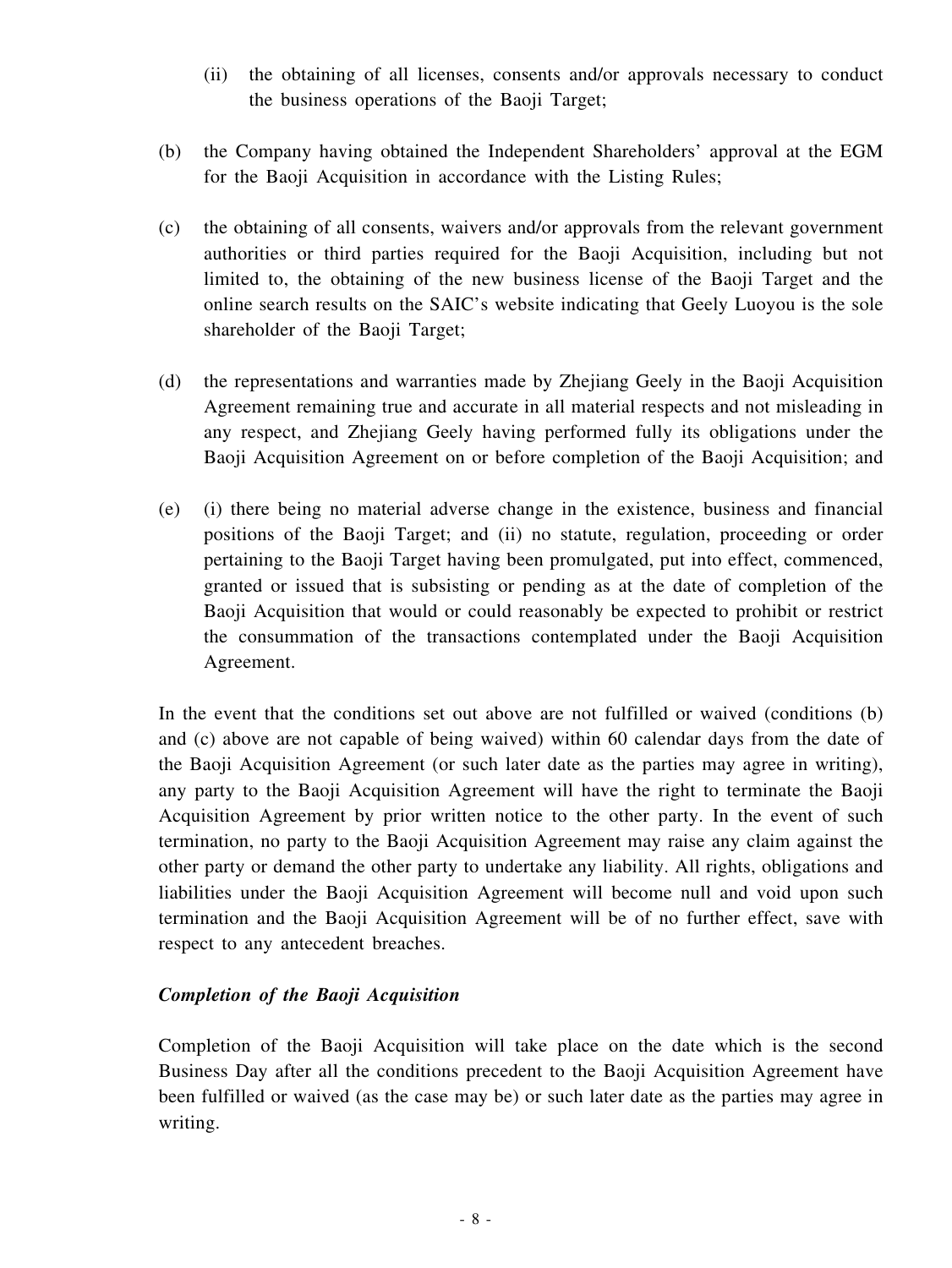## **(B) Yili Acquisition**

On 7 November 2017 (after trading hours), Geely Luoyou entered into the Yili Acquisition Agreement with Zhejiang Geely and Shanghai Maple pursuant to which Geely Luoyou has conditionally agreed to acquire, and Zhejiang Geely and Shanghai Maple have conditionally agreed to sell, the entire registered capital of the Yili Target for a consideration of RMB495,000,000.

The principal terms of the Yili Acquisition Agreement are set out below:

#### *Date*

7 November 2017 (after trading hours)

#### *Parties*

Vendors: Zhejiang Geely and Shanghai Maple

Purchaser: Geely Luoyou

Please refer to the section headed "(1) DISCLOSEABLE AND CONNECTED TRANSACTIONS IN RELATION TO THE ACQUISITIONS – (A) Baoji Acquisition – Parties" for details of Zhejiang Geely and Geely Luoyou.

Shanghai Maple is principally engaged in the manufacture and sale of automobile and related components in the PRC. As at the date of this announcement, Shanghai Maple is directly owned as to 90% by Geely Holding, which in turn is beneficially wholly owned by Mr. Li and his associate. Accordingly, Shanghai Maple is an associate of Mr. Li and a connected person of the Company.

## *Subject matter*

Pursuant to the Yili Acquisition Agreement, Geely Luoyou has conditionally agreed to acquire, and Zhejiang Geely and Shanghai Maple have conditionally agreed to sell, the entire registered capital of the Yili Target. Details of the Yili Target are set out in the section headed "INFORMATION ON THE TARGET COMPANIES".

Upon completion of the Yili Acquisition, the Yili Target will become a wholly owned subsidiary of Geely Luoyou, and the financial statements of the Yili Target will be consolidated into the financial statements of the Group.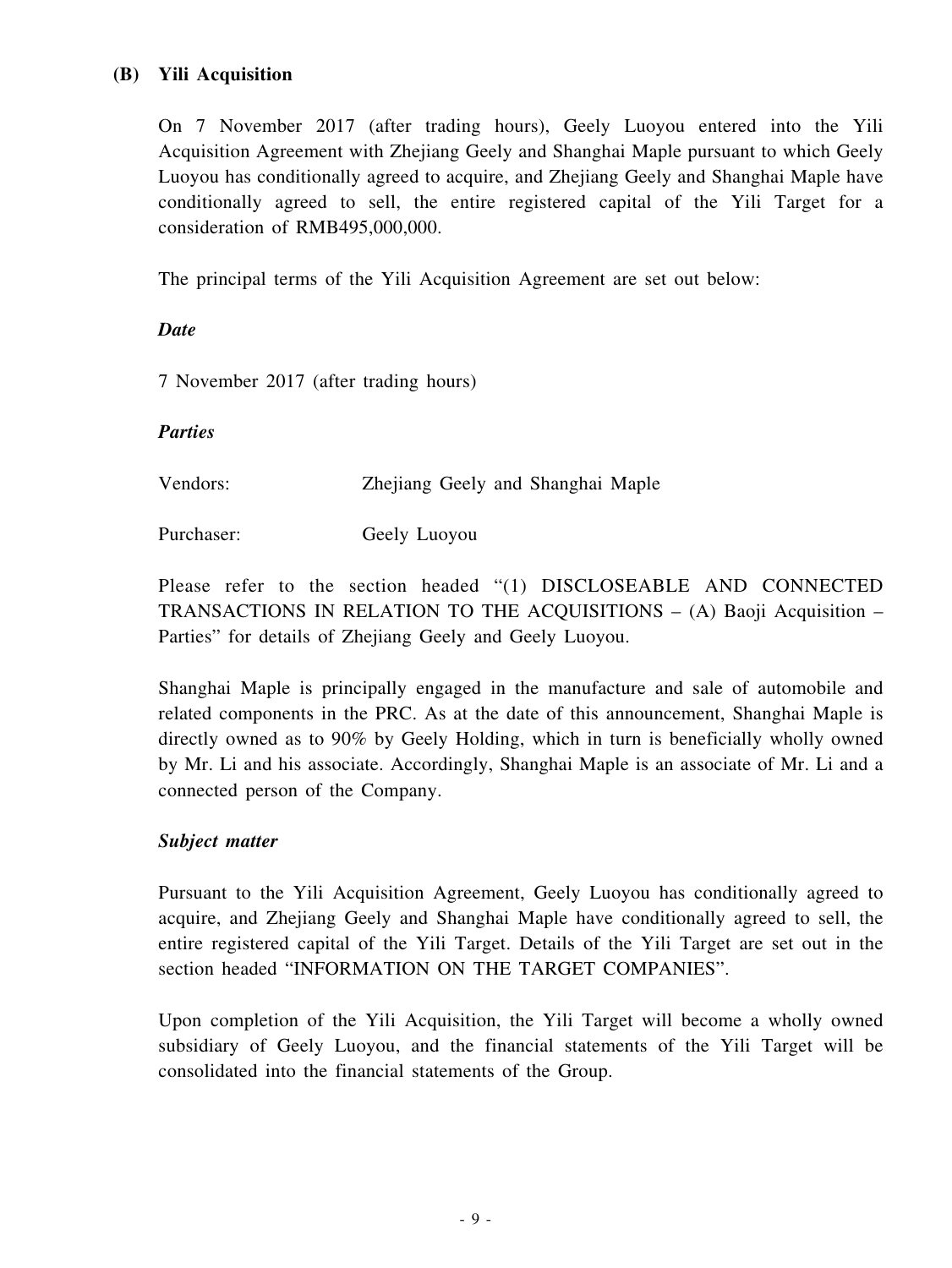## *Consideration*

The consideration for the Yili Acquisition is RMB495,000,000, which will be payable in cash within 60 calendar days from the date of completion of the Yili Acquisition.

The consideration for the Yili Acquisition was determined after arm's length negotiations among Geely Luoyou, Zhejiang Geely and Shanghai Maple with reference to (i) the net asset value of the Yili Target prepared under the HKFRS as at 30 September 2017 of approximately RMB58.4 million; (ii) the valuation premium over the carrying value of the Yili Land and Buildings based on the Valuation Report of approximately RMB36.6 million as at 30 September 2017; and (iii) the capital contribution of RMB400.0 million which is expected to be made by Zhejiang Geely and Shanghai Maple into Yili Target in November 2017. It is expected that the consideration for the Yili Acquisition will be funded by internal resources of the Group.

#### *Undertaking in respect of the Yili Land and Buildings*

As at the date of this announcement, the Yili Target holds an industrial complex located in Yiwu City, Zhejiang Province, the PRC (i.e. the Yili Land and Buildings). According to the Valuation Report, as at 30 September 2017, the Yili Land and Buildings comprised (i) two parcels of land with a total site area of approximately 268,296.31 sq.m.; and (ii) nine buildings and various ancillary structures (including manufactory buildings, warehouses, office building, guard rooms and ancillary buildings) with a total gross floor area of approximately 68,118.63 sq.m., the construction of which was completed in 2017. As further stated in the Valuation Report, (i) the Yili Target held two real estate rights certificates, two construction work planning permits and one construction work commencement permit for the Yili Land and Buildings; and (ii) the Yili Target had not obtained construction work commencement permits for eight buildings and title certificates for nine buildings comprising the Yili Land and Buildings. According to the legal opinion from the PRC legal advisor to the Company, (i) the land use rights of the Yili Target are true, legal and effective, free of guarantee and pledge; (ii) the construction in progress held by the Yili Target is in compliance with the relevant laws in principle; and (iii) there are no material legal impediments in obtaining the title certificates for the construction in progress held by the Yili Target upon undertaking the necessary procedures for obtaining the relevant permits and completion of the final inspection and acceptance procedure by the relevant authorities.

Pursuant to the Yili Acquisition Agreement, in the event that any of the title certificates for the construction in progress and/or buildings of the Yili Target as stated in the Valuation Report have not been obtained on or before 31 December 2018, Zhejiang Geely and Shanghai Maple shall indemnify Geely Luoyou and the Company for any loss arising therefrom, and shall pay to Geely Luoyou a penalty calculated based on an annual interest rate of 4.35% of the consideration for the Yili Acquisition.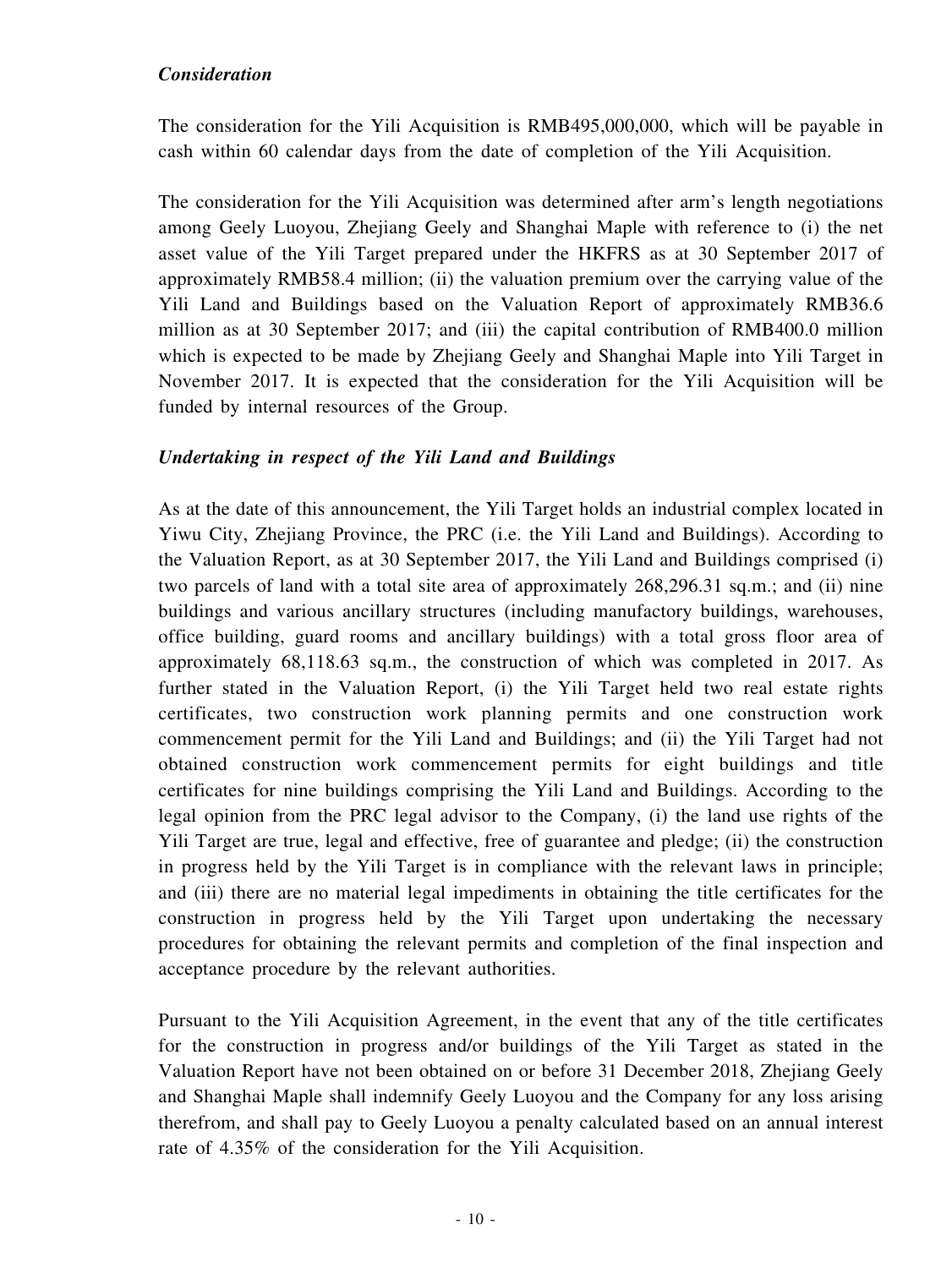Pursuant to the Yili Acquisition Agreement, the outstanding Yili Shareholder's Loan in the amount of up to a maximum of RMB476.4 million on the completion date of the Yili Acquisition will be repaid by the Group to the Geely Holding Group within 12 months from the completion of the Yili Acquisition. Such Yili Shareholder's Loan is fully exempted from the continuing connected transaction requirements under the Listing Rules as it is interest free, conducted on normal commercial terms and is not secured by the assets of the Group.

## *Conditions precedent*

Completion of the Yili Acquisition will be subject to and conditional upon the fulfillment or waiver (as the case may be) of the following conditions:

- (a) Geely Luoyou being satisfied with the results of its due diligence review on the Yili Target, including but not limited to:
	- (i) the completion of the legal procedures in respect of the capital contribution to the Yili Target by Zhejiang Geely and Shanghai Maple, and the obtaining of a capital verification report issued by a qualified accountant confirming that all such capital contribution has been duly made by Zhejiang Geely and Shanghai Maple; and
	- (ii) the obtaining of all licenses, consents and/or approvals necessary to conduct the business operations of the Yili Target;
- (b) the Company having obtained the Independent Shareholders' approval at the EGM for the Yili Acquisition in accordance with the Listing Rules;
- (c) the obtaining of all consents, waivers and/or approvals from the relevant government authorities or third parties required for the Yili Acquisition, including but not limited to, the obtaining of the new business license of the Yili Target and the online search results on the SAIC's website indicating that Geely Luoyou is the sole shareholder of the Yili Target;
- (d) the representations and warranties made by Zhejiang Geely and Shanghai Maple in the Yili Acquisition Agreement remaining true and accurate in all material respects and not misleading in any respect, and Zhejiang Geely and Shanghai Maple having performed fully their obligations under the Yili Acquisition Agreement on or before completion of the Yili Acquisition; and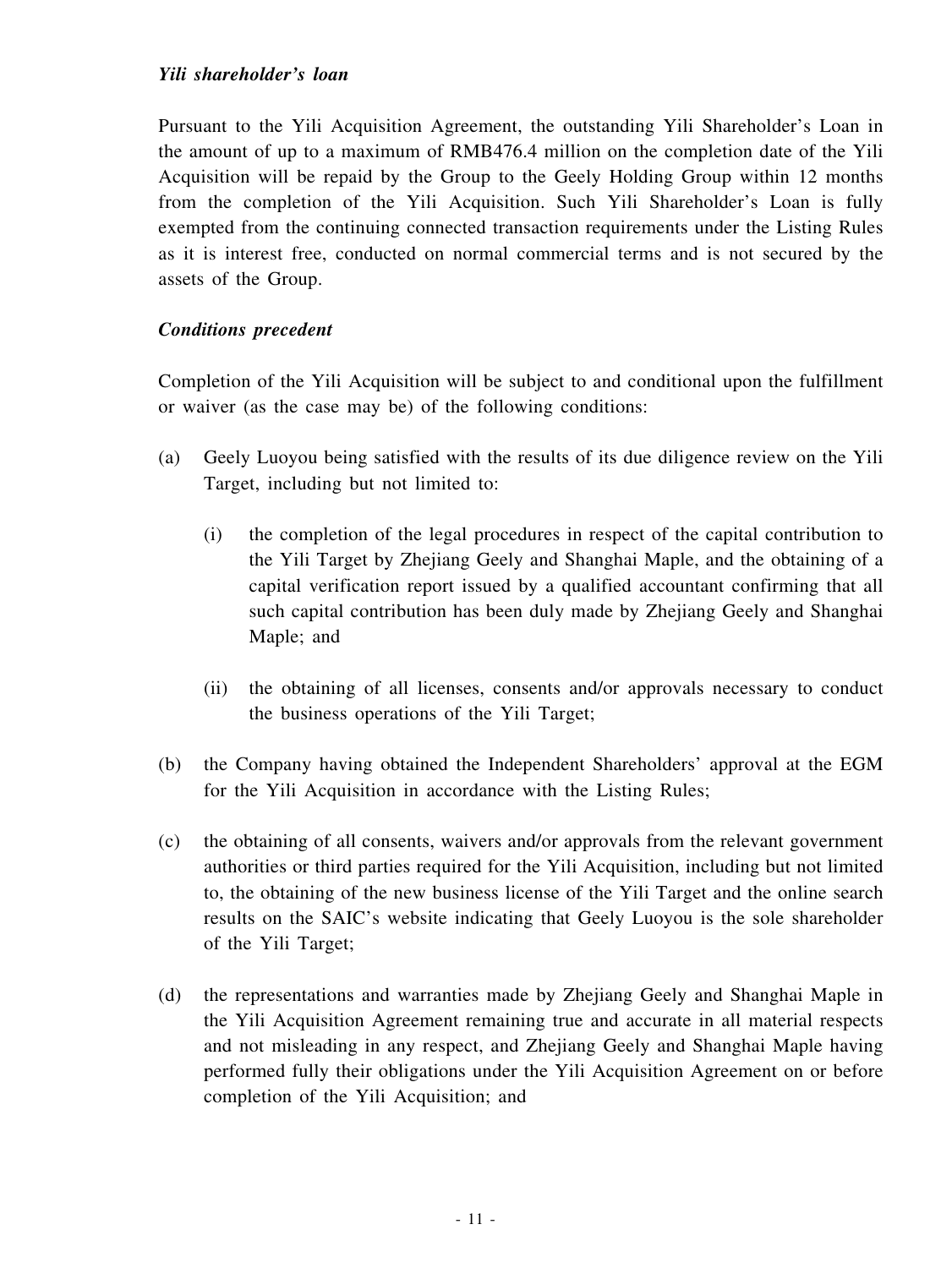(e) (i) there being no material adverse change in the existence, business and financial positions of the Yili Target; and (ii) no statute, regulation, proceeding or order pertaining to the Yili Target having been promulgated, put into effect, commenced, granted or issued that is subsisting or pending as at the date of completion of the Yili Acquisition that would or could reasonably be expected to prohibit or restrict the consummation of the transactions contemplated under the Yili Acquisition Agreement.

In the event that the conditions set out above are not fulfilled or waived (conditions (b) and (c) above are not capable of being waived) within 60 calendar days from the date of the Yili Acquisition Agreement (or such later date as the parties may agree in writing), any party to the Yili Acquisition Agreement will have the right to terminate the Yili Acquisition Agreement by prior written notice to the other parties. In the event of such termination, no party to the Yili Acquisition Agreement may raise any claim against any other parties or demand any other parties to undertake any liability. All rights, obligations and liabilities under the Yili Acquisition Agreement will become null and void upon such termination and the Yili Acquisition Agreement will be of no further effect, save with respect to any antecedent breaches.

## *Completion of the Yili Acquisition*

Completion of the Yili Acquisition will take place on the date which is the second Business Day after all the conditions precedent to the Yili Acquisition Agreement have been fulfilled or waived (as the case may be) or such later date as the parties may agree in writing.

## **(C) SZX Acquisition**

On 7 November 2017 (after trading hours), Geely Luoyou entered into the SZX Acquisition Agreement with Geely Holding pursuant to which Geely Luoyou has conditionally agreed to acquire, and Geely Holding has conditionally agreed to sell, the entire registered capital of the SZX Target for a consideration of RMB993,100,000.

The principal terms of the SZX Acquisition Agreement are set out below:

#### *Date*

7 November 2017 (after trading hours)

## *Parties*

Vendors: Geely Holding

Purchaser: Geely Luoyou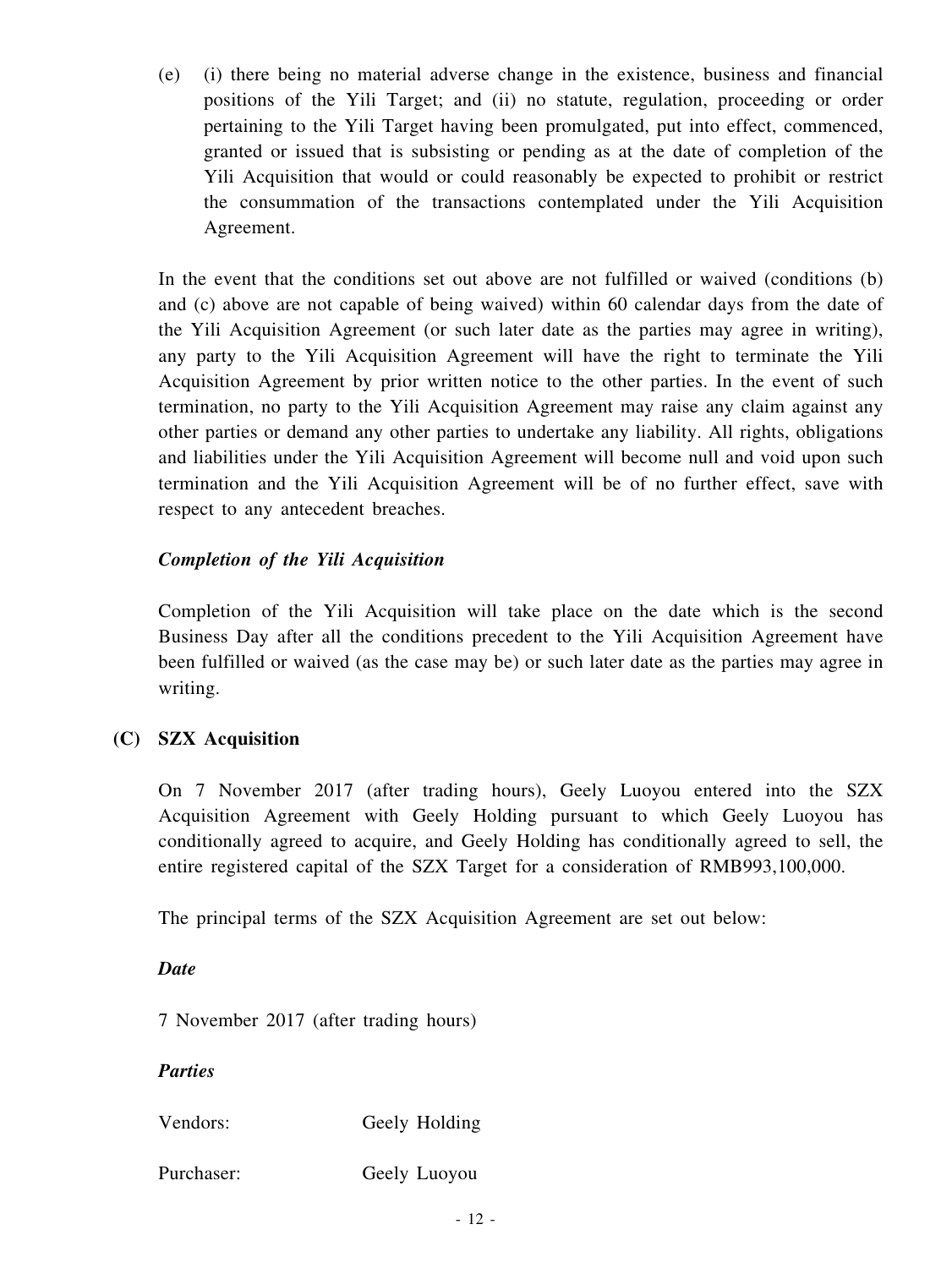Geely Holding is principally engaged in the sale of automobiles and related parts and components wholesale and retail businesses, and is beneficially wholly owned by Mr. Li and his associate. Accordingly, Geely Holding is an associate of Mr. Li and a connected person of the Company.

Please refer to the section headed "(1) DISCLOSEABLE AND CONNECTED TRANSACTIONS IN RELATION TO THE ACQUISITIONS – (A) Baoji Acquisition – Parties" for details of Geely Luoyou.

#### *Subject matter*

Pursuant to the SZX Acquisition Agreement, Geely Luoyou has conditionally agreed to acquire, and Geely Holding has conditionally agreed to sell, the entire registered capital of the SZX Target. Details of the SZX Target are set out in the section headed "INFORMATION ON THE TARGET COMPANIES".

Upon completion of the SZX Acquisition, the SZX Target will become a wholly owned subsidiary of Geely Luoyou, and the financial statements of the SZX Target will be consolidated into the financial statements of the Group.

## *Consideration*

The consideration for the SZX Acquisition is RMB993,100,000, which will be payable in cash within 60 calendar days from the date of completion of the SZX Acquisition.

The consideration for the SZX Acquisition was determined after arm's length negotiations between Geely Luoyou and Geely Holding with reference to (i) the net asset value of the SZX Target prepared under the HKFRS as at 30 September 2017 of approximately RMB33.7 million; (ii) the valuation premium over the carrying value of the SZX Land and Buildings based on the Valuation Report as at 30 September 2017 of approximately RMB64.4 million; and (iii) the capital contribution of RMB895.0 million which is expected to be made by Geely Holding into SZX Target in November 2017. It is expected that the consideration for the SZX Acquisition will be funded by internal resources of the Group.

## *Undertaking in respect of the SZX Land and Buildings*

As at the date of this announcement, the SZX Target holds an industrial complex located in Ningbo City, Zhejiang Province, the PRC (i.e. the SZX Land and Buildings). According to the Valuation Report, as at 30 September 2017, the SZX Land and Buildings comprised (i) two parcels of land with a total site area of approximately 142,376.50 sq.m.; (ii) 12 buildings and various ancillary structures (including manufactory buildings, warehouses, office building, guard rooms and ancillary buildings) with a total gross floor area of approximately 71,323.81 sq.m., the construction of which was completed in 2017; and (iii)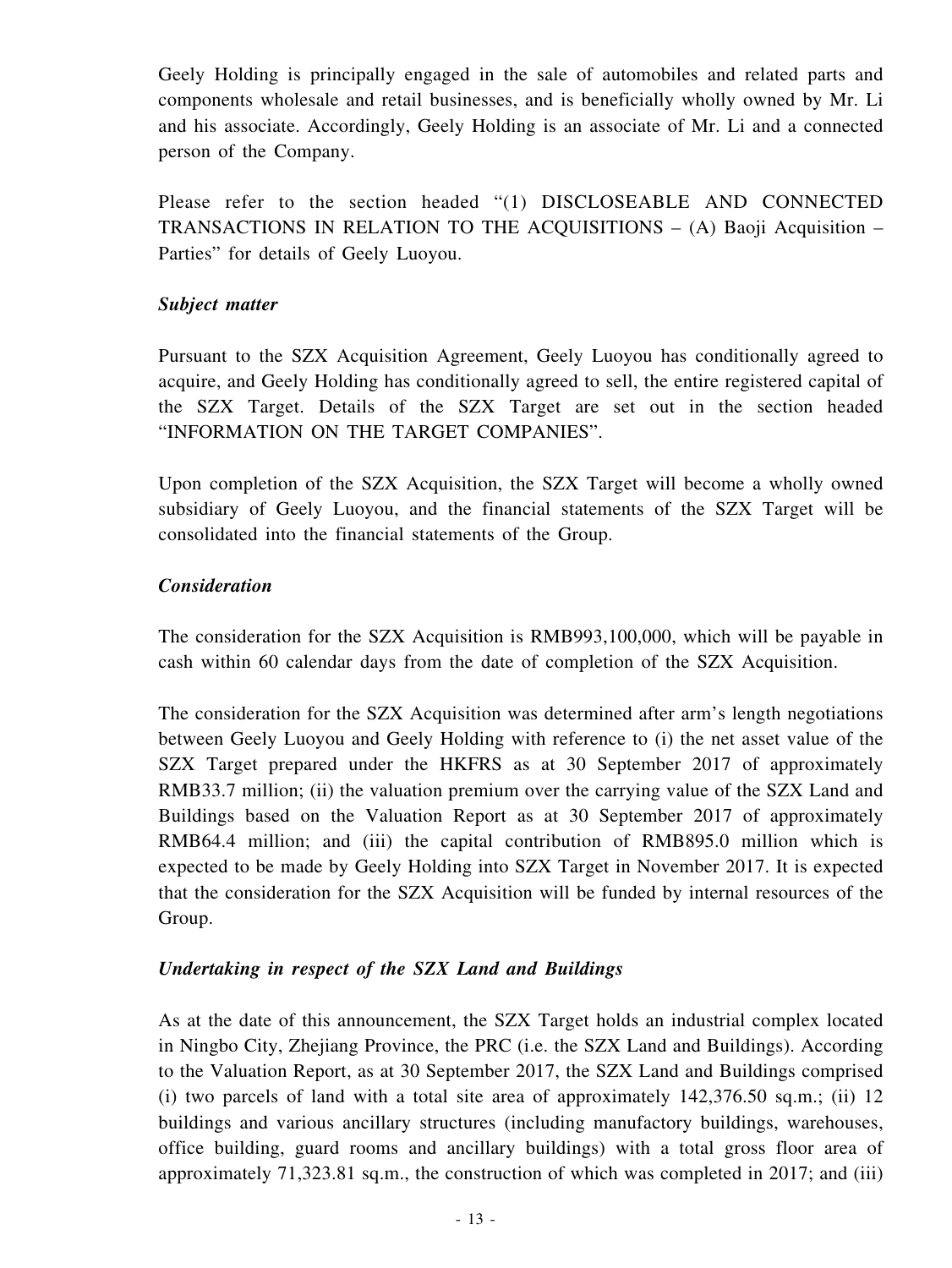10 buildings (including manufactory buildings, staff dormitories and ancillary buildings) which were under construction with a total planned gross floor area of 77,513.10 sq.m., the construction of which is expected to be completed in April 2019. As further stated in the Valuation Report, (i) the SZX Target held one state-owned land use rights certificate, one real estate right certificate, two construction land planning permits, two construction work planning permits and one construction work commencement permit for the SZX Land and Buildings; and (ii) the SZX Target had not obtained title certificates for the 12 buildings comprising the SZX Land and Buildings. According to the legal opinion from the PRC legal advisor to the Company, (i) the land use rights of the SZX Target are true, legal and effective, free of guarantee and pledge; (ii) the construction in progress held by the SZX Target is in compliance with the relevant laws; and (iii) there are no material legal impediments in obtaining the title certificates for the construction in progress held by the SZX Target upon completion of the final inspection and acceptance procedure by the relevant authorities.

Pursuant to the SZX Acquisition Agreement, in the event that any of the title certificates for the construction in progress and/or buildings of the SZX Target as stated in the Valuation Report have not been obtained on or before 31 December 2018, Geely Holding shall indemnify Geely Luoyou and the Company for any loss arising therefrom, and shall pay to Geely Luoyou a penalty calculated based on an annual interest rate of 4.35% of the consideration for the SZX Acquisition.

## *SZX shareholder's loan*

Pursuant to the SZX Acquisition Agreement, the outstanding SZX Shareholder's Loan in the amount of up to a maximum of RMB1,675.8 million will be repaid by the Group to the Geely Holding Group within 12 months from the completion of the SZX Acquisition. Such SZX Shareholder's Loan is fully exempted from the continuing connected transaction requirements under the Listing Rules as it is interest free, conducted on normal commercial terms and is not secured by the assets of the Group.

#### *Conditions precedent*

Completion of the SZX Acquisition will be subject to and conditional upon the fulfillment or waiver (as the case may be) of the following conditions:

- (a) Geely Luoyou being satisfied with the results of its due diligence review on the SZX Target, including but not limited to:
	- (i) the completion of the legal procedures in respect of the capital contribution to the SZX Target by Geely Holding, and the obtaining of a capital verification report issued by a qualified accountant confirming that all such capital contribution has been duly made by Geely Holding; and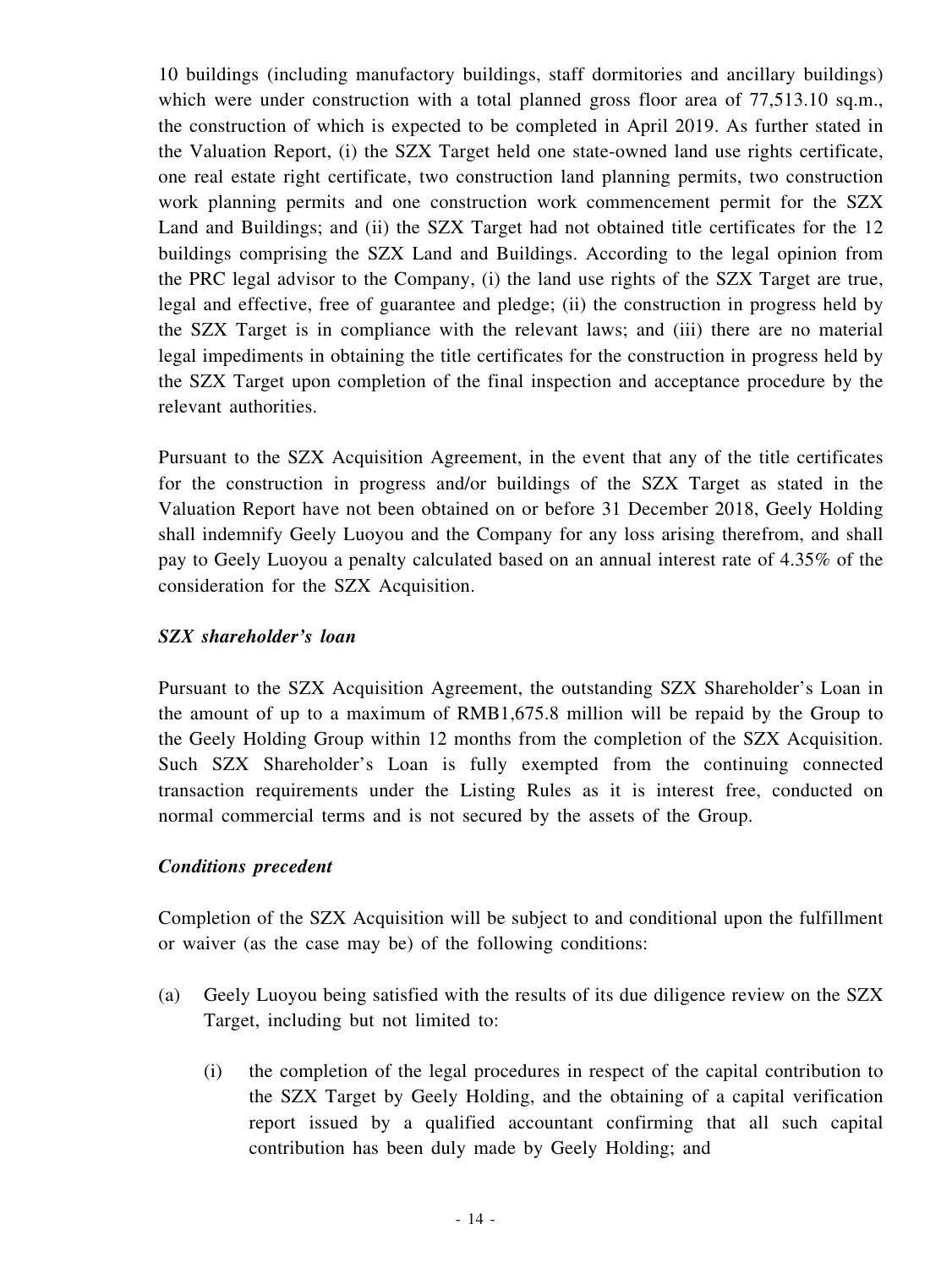- (ii) the obtaining of all licenses, consents and/or approvals necessary to conduct the business operations of the SZX Target;
- (b) the Company having obtained the Independent Shareholders' approval at the EGM for the SZX Acquisition in accordance with the Listing Rules;
- (c) the obtaining of all consents, waivers and/or approvals from the relevant government authorities or third parties required for the SZX Acquisition, including but not limited to, the obtaining of the new business license of the SZX Target and the online search results on the SAIC's website indicating that Geely Luoyou is the sole shareholder of the SZX Target;
- (d) the representations and warranties made by Geely Holding in the SZX Acquisition Agreement remaining true and accurate in all material respects and not misleading in any respect, and Geely Holding having performed fully its obligations under the SZX Acquisition Agreement on or before completion of the SZX Acquisition; and
- (e) (i) there being no material adverse change in the existence, business and financial positions of the SZX Target; and (ii) no statute, regulation, proceeding or order pertaining to the SZX Target having been promulgated, put into effect, commenced, granted or issued that is subsisting or pending as at the date of completion of the SZX Acquisition that would or could reasonably be expected to prohibit or restrict the consummation of the transactions contemplated under the SZX Acquisition Agreement.

In the event that the conditions set out above are not fulfilled or waived (conditions (b) and (c) above are not capable of being waived) within 60 calendar days from the date of the SZX Acquisition Agreement (or such later date as the parties may agree in writing), any party to the SZX Acquisition Agreement will have the right to terminate the SZX Acquisition Agreement by prior written notice to the other party. In the event of such termination, no party to the SZX Acquisition Agreement may raise any claim against the other party or demand the other party to undertake any liability. All rights, obligations and liabilities under the SZX Acquisition Agreement will become null and void upon such termination and the SZX Acquisition Agreement will be of no further effect, save with respect to any antecedent breaches.

## *Completion of the SZX Acquisition*

Completion of the SZX Acquisition will take place on the date which is the second Business Day after all the conditions precedent to the SZX Acquisition Agreement have been fulfilled or waived (as the case may be) or such later date as the parties may agree in writing.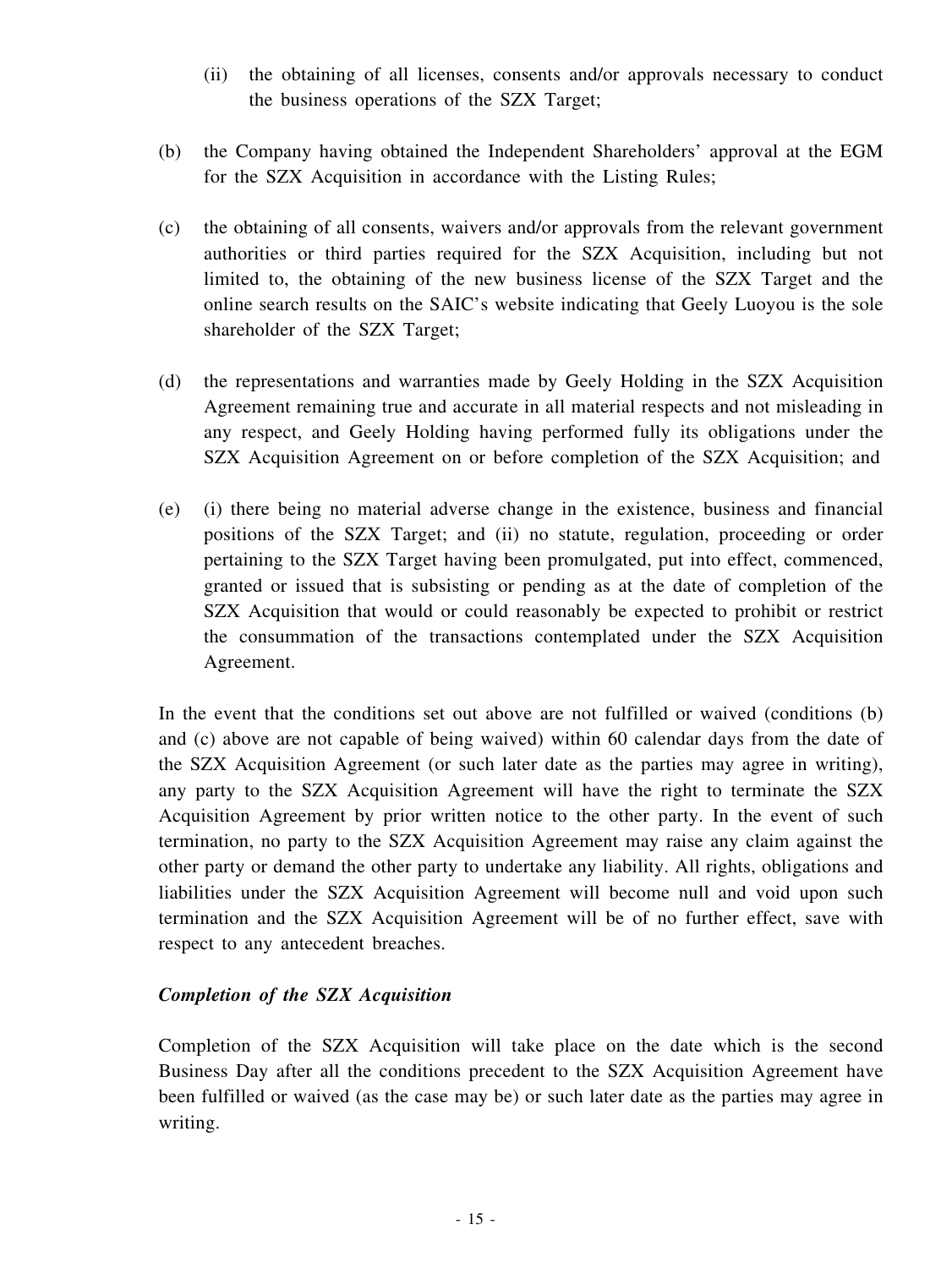#### **INFORMATION ON THE TARGET COMPANIES**

#### **Principal businesses of the Target Companies**

#### *(a) Baoji Target*

Baoji Target is a private limited liability company incorporated in the PRC on 16 December 2015. It is principally engaged in the research, development, production and sales of vehicle engines and related after-sales parts in the PRC.

As at the date of this announcement, the Baoji Target holds an industrial complex located in Baoji City, Shaanxi Province, the PRC (i.e. the Baoji Land and Buildings). According to the Valuation Report, as at 30 September 2017, the Baoji Land and Buildings comprised (i) one parcel of land with a total site area of approximately 217,582.67 sq.m.; and (ii) nine buildings and various ancillary structures (including manufactory buildings, warehouses, office building, guard rooms and ancillary buildings) with a total gross floor area of approximately 68,156.70 sq.m., the construction of which was completed in 2017.

The manufacturing facilities of the Baoji Target are currently undergoing standard operating procedures in preparation for commercial production which is expected to commence by the end of November 2017 and have a production capacity of approximately 360,000 units of vehicle engines and related after-sales parts per annum.

## *(b) Yili Target*

Yili Target is a private limited liability company incorporated in the PRC on 30 June 2015. It is principally engaged in the research, development, production and sales of vehicle engines and related after-sales parts in the PRC.

As at the date of this announcement, the Yili Target holds an industrial complex located in Yiwu City, Zhejiang Province, the PRC (i.e. the Yili Land and Buildings). According to the Valuation Report, as at 30 September 2017, the Yili Land and Buildings comprised (i) two parcels of land with a total site area of approximately 268,296.31 sq.m.; and (ii) nine buildings and various ancillary structures (including manufactory buildings, warehouses, office building, guard rooms and ancillary buildings) with a total gross floor area of approximately 68,118.63 sq.m., the construction of which was completed in 2017.

The manufacturing facilities of the Yili Target are currently undergoing standard operating procedures in preparation for commercial production which is expected to commence by the end of December 2017 and have a production capacity of approximately 400,000 units of vehicle engines and related after-sales parts per annum.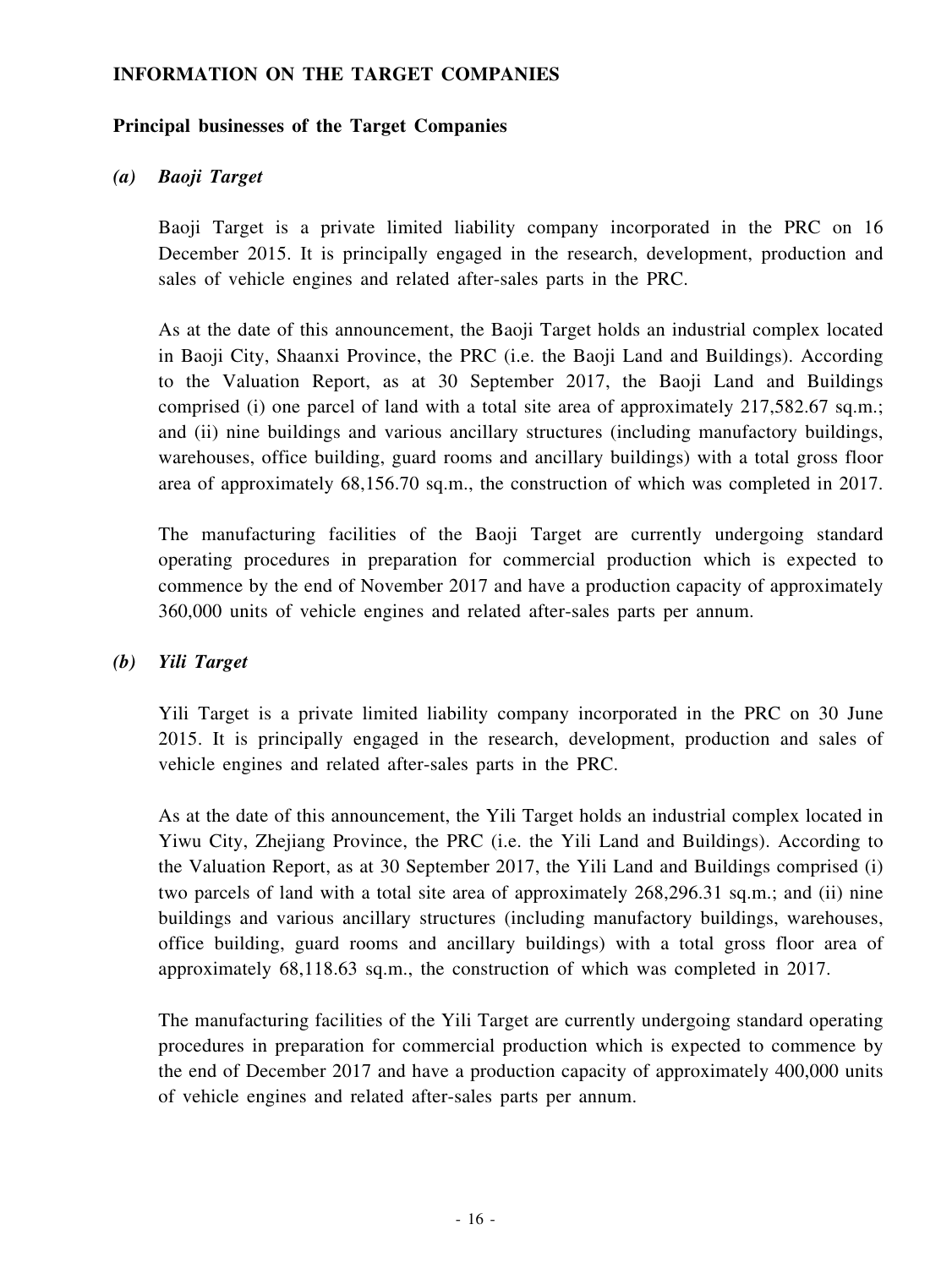## *(c) SZX Target*

SZX Target is a private limited liability company incorporated in the PRC on 27 December 2012. It is principally engaged in the research, development, production and sales of transmissions and related after-sales parts in the PRC.

As at the date of this announcement, the SZX Target holds an industrial complex located in Ningbo City, Zhejiang Province, the PRC (i.e. the SZX Land and Buildings). According to the Valuation Report, as at 30 September 2017, the SZX Land and Buildings comprised (i) two parcels of land with a total site area of approximately 142,376.50 sq.m.; (ii) 12 buildings and various ancillary structures (including manufactory buildings, warehouses, office building, guard rooms and ancillary buildings) with a total gross floor area of approximately 71,323.81 sq.m., the construction of which was completed in 2017; and (iii) 10 buildings (including manufactory buildings, staff dormitories and ancillary buildings) which were under construction with a total planned gross floor area of 77,513.10 sq.m., the construction of which is expected to be completed in April 2019.

The manufacturing facilities of the SZX Target have commenced commercial production in October 2017 and are expected to have a production capacity of approximately 600,000 units of transmission and related after-sales parts per annum upon full operation.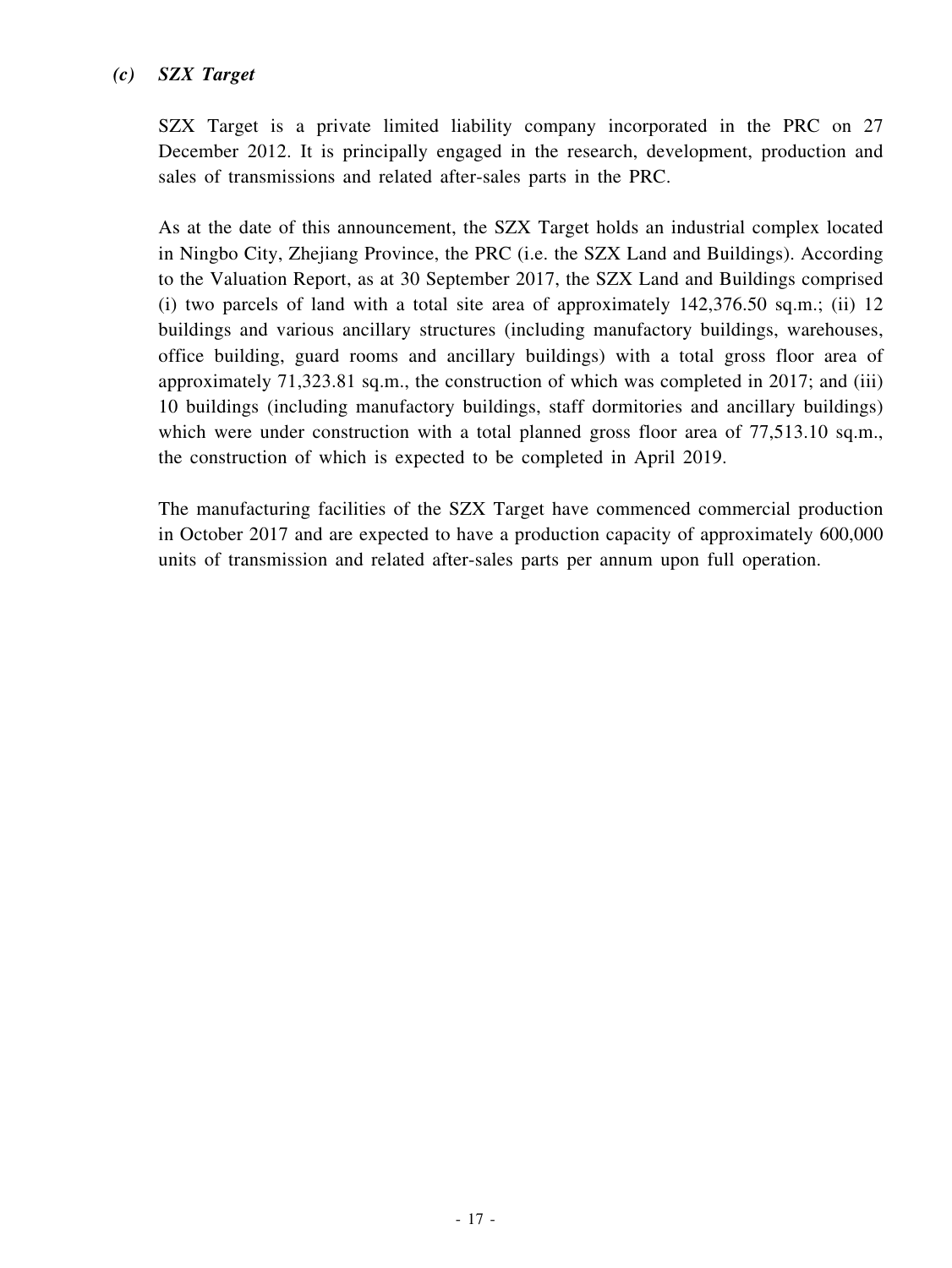## **Shareholding structures of the Target Companies**

The following diagrams set out the shareholding structures of the Target Companies before and upon completion of the Acquisitions:

## *Baoji Target*

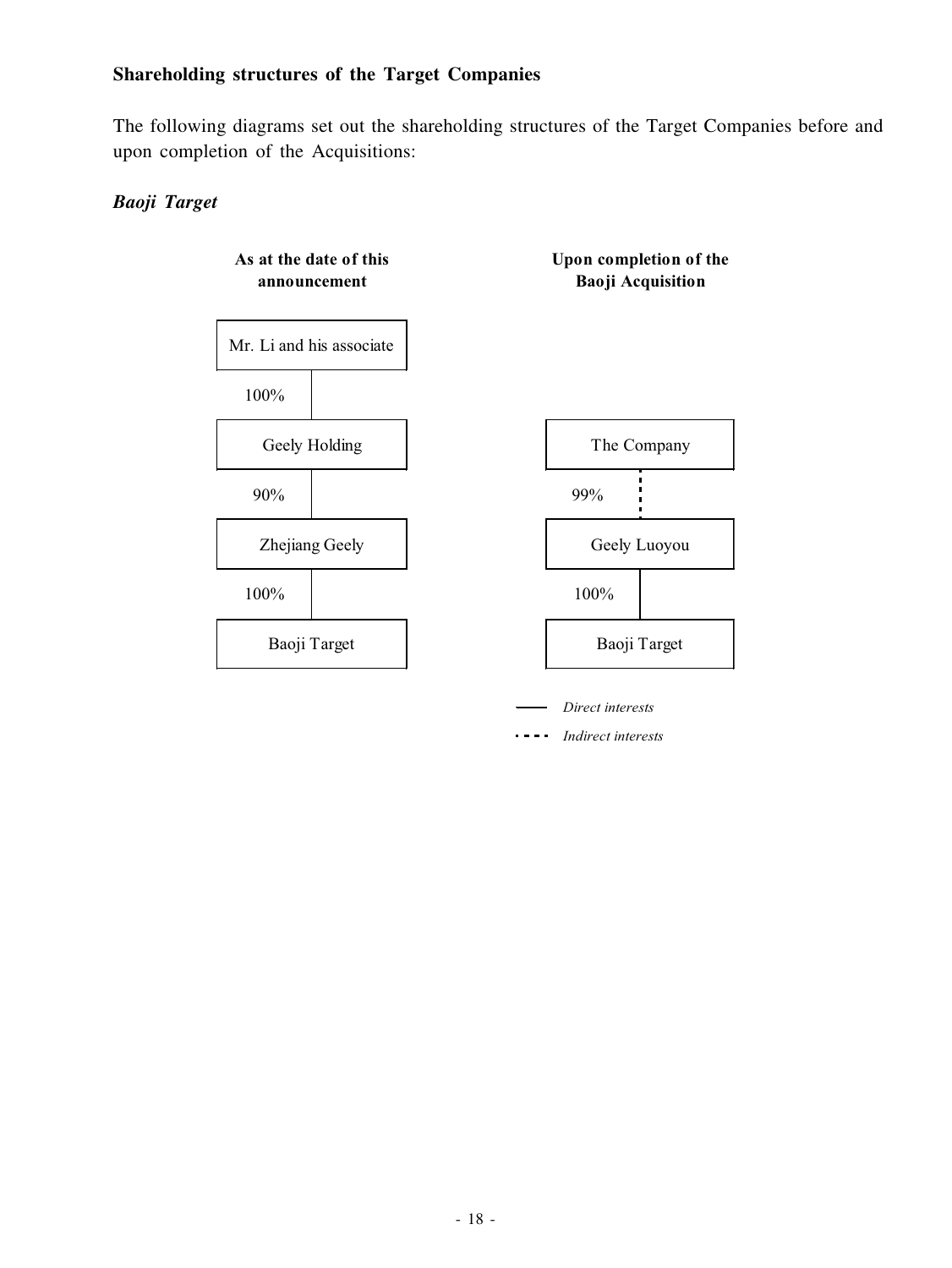

#### **As at the date of this announcement**

#### **Upon completion of the Yili Acquisition**



*Direct interests*

*Indirect interests*  $\sim 100$  and  $\sim 100$ 

## *SZX Target*



**As at the date of this**

#### **Upon completion of the SZX Acquisition**



*Direct interests*

*Indirect interests*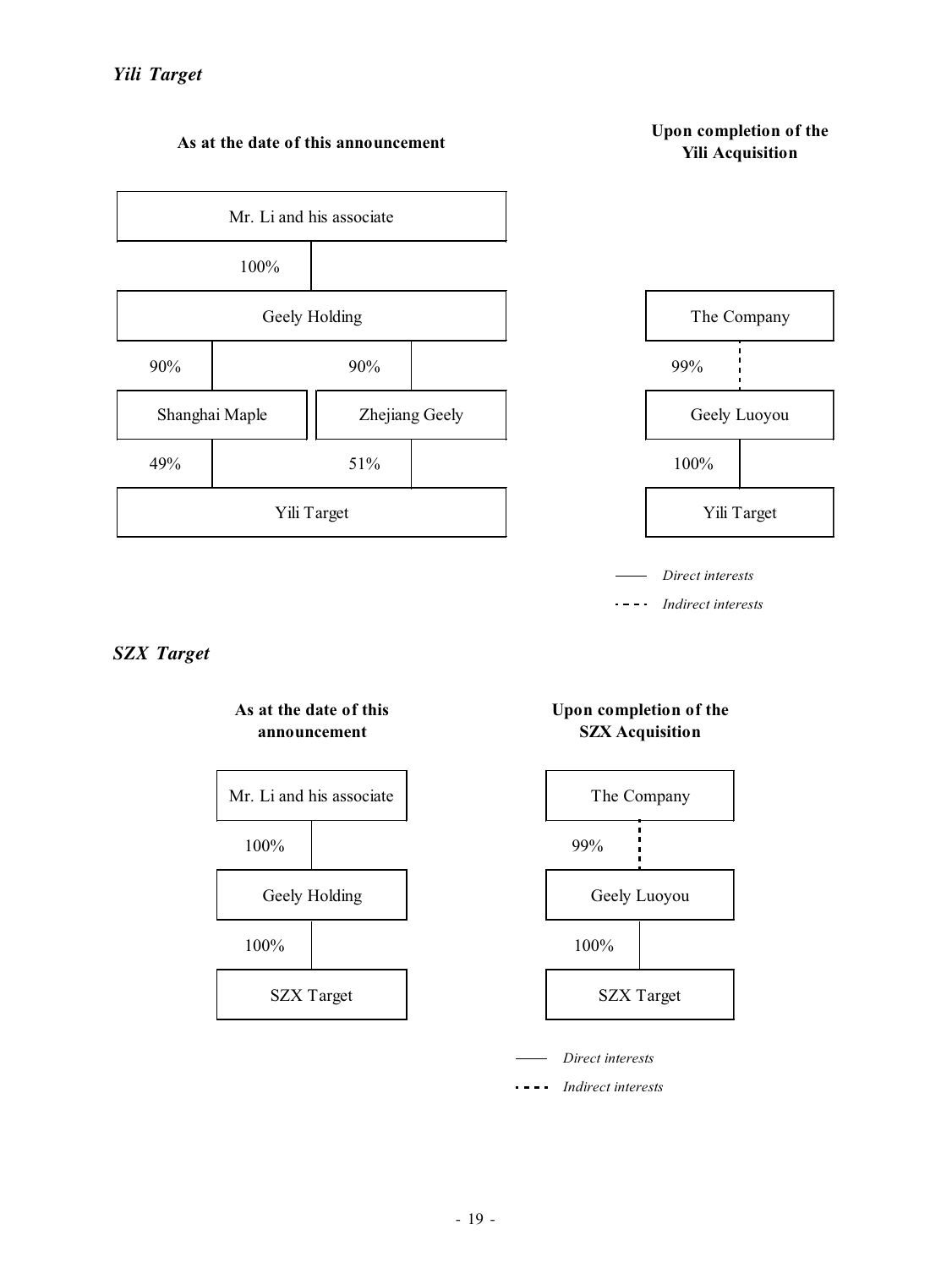#### **Financial information on the Target Companies**

Set out below are the unaudited financial information of the Baoji Target and Yili Target for the year ended 31 December 2016 and the nine months ended 30 September 2017, and the unaudited financial information of SZX Target for the two years ended 31 December 2016 and the nine months ended 30 September 2017 prepared under the HKFRS:

#### *Baoji Target*

|                                               | For the year<br>ended | For the nine<br>months ended |
|-----------------------------------------------|-----------------------|------------------------------|
|                                               | 31 December           | 30 September                 |
| <b>Baoji Target</b>                           | 2016                  | 2017                         |
| (Incorporated in the PRC on 16 December 2015) | (Unaudited)           | (Unaudited)                  |
|                                               | <i>RMB'000</i>        | <b>RMB'000</b>               |
| Revenue                                       |                       |                              |
| Loss before and after taxation                | (13, 648)             | (24, 173)                    |

The unaudited net asset value of the Baoji Target as at 30 September 2017 amounted to approximately RMB22,178,000.

#### *Yili Target*

|                                           | For the year   | For the nine   |
|-------------------------------------------|----------------|----------------|
|                                           | ended          | months ended   |
|                                           | 31 December    | 30 September   |
| <b>Yili Target</b>                        | 2016           | 2017           |
| (Incorporated in the PRC on 30 June 2015) | (Unaudited)    | (Unaudited)    |
|                                           | <i>RMB'000</i> | <i>RMB'000</i> |
| Revenue                                   |                |                |
| Loss before and after taxation            | (6,570)        | (34,761)       |

The unaudited net asset value of the Yili Target as at 30 September 2017 amounted to approximately RMB58,446,000.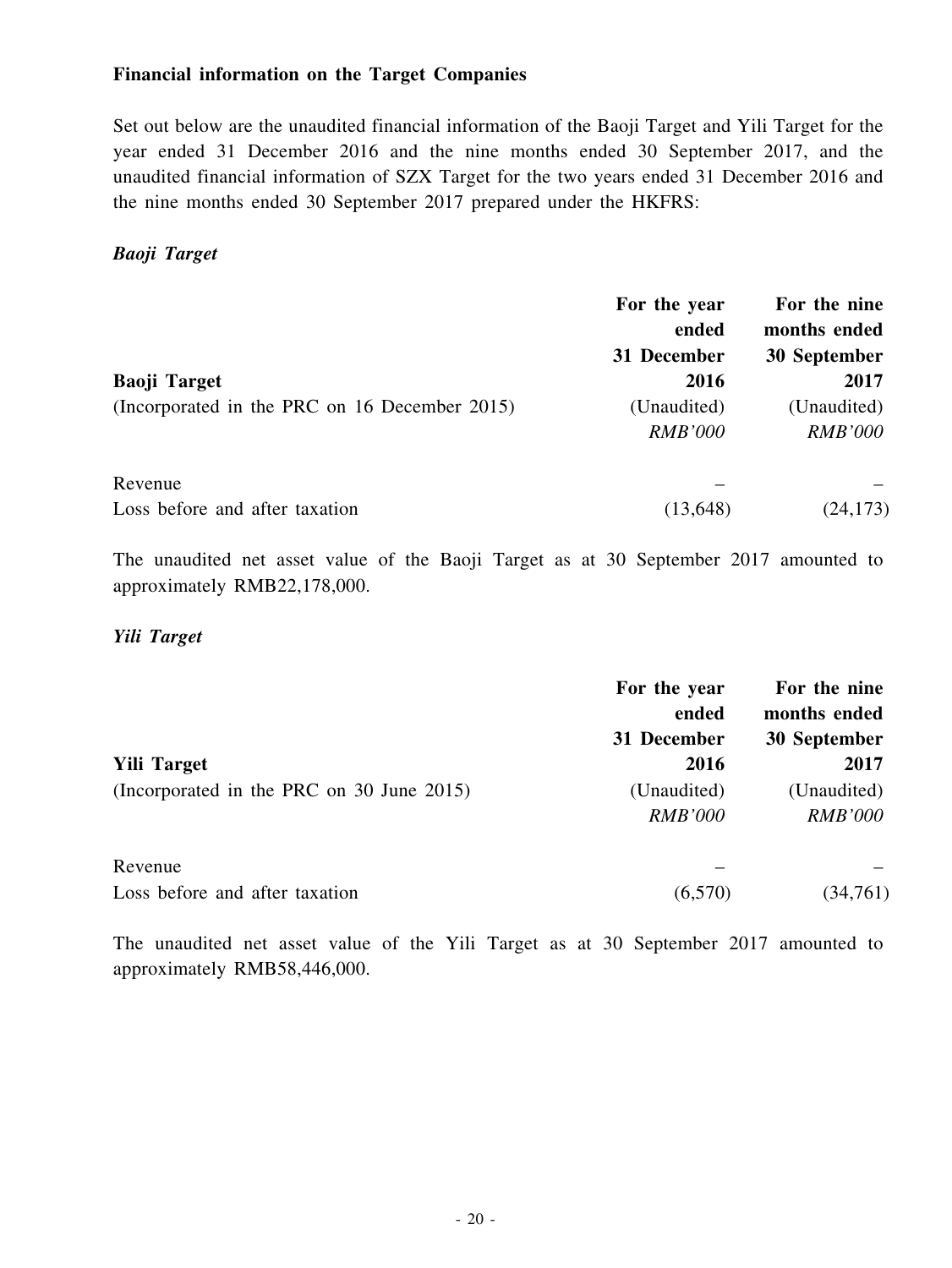|                                | For the year   | For the year   | For the nine   |
|--------------------------------|----------------|----------------|----------------|
|                                | ended          | ended          | months ended   |
|                                | 31 December    | 31 December    | 30 September   |
| <b>SZX</b> Target              | 2015           | 2016           | 2017           |
| (Incorporated in the PRC on    | (Unaudited)    | (Unaudited)    | (Unaudited)    |
| 27 December 2012)              | <i>RMB'000</i> | <i>RMB'000</i> | <b>RMB'000</b> |
| Revenue                        |                | 64,688         | 75,222         |
| Loss before and after taxation | (6,916)        | (49, 421)      | (4,125)        |

The revenue generated by SZX Target for the two years ended 31 December 2016 and the nine months ended 30 September 2017 was mainly due to the sales of transmissions to relevant research centers for testing and verification, to prepare for the commercial production commenced in October 2017. The unaudited net asset value of the SZX Target as at 30 September 2017 amounted to approximately RMB33,660,000.

## **(2) CONTINUING CONNECTED TRANSACTIONS UPON COMPLETION OF THE ACQUISITIONS**

#### **Powertrain Sales Agreement**

On 7 November 2017, the Company, LYNK & CO and Geely Holding entered into the Powertrain Sales Agreement for the sale by the Group of vehicle engines, transmissions and related after-sales parts manufactured by the Target Companies to the LYNK & CO Group and the Geely Holding Group after completion of the Acquisitions. The information below sets out the key terms of the Powertrain Sales Agreement:

**Date:** 7 November 2017

**Parties:** The Company; LYNK & CO; and Geely Holding

> LYNK & CO is a Chinese-foreign equity joint venture of the Company established in the PRC and owned as to 50% by Zhejiang Jirun, as to 20% by Zhejiang Haoqing and as to 30% by VCI as at the date of this announcement. Zhejiang Haoqing and VCI are owned as to 90% and 99%, respectively by Geely Holding. LYNK & CO is principally engaged in the manufacture and sale of LYNK & CObranded vehicles, and the provision of after-sale parts.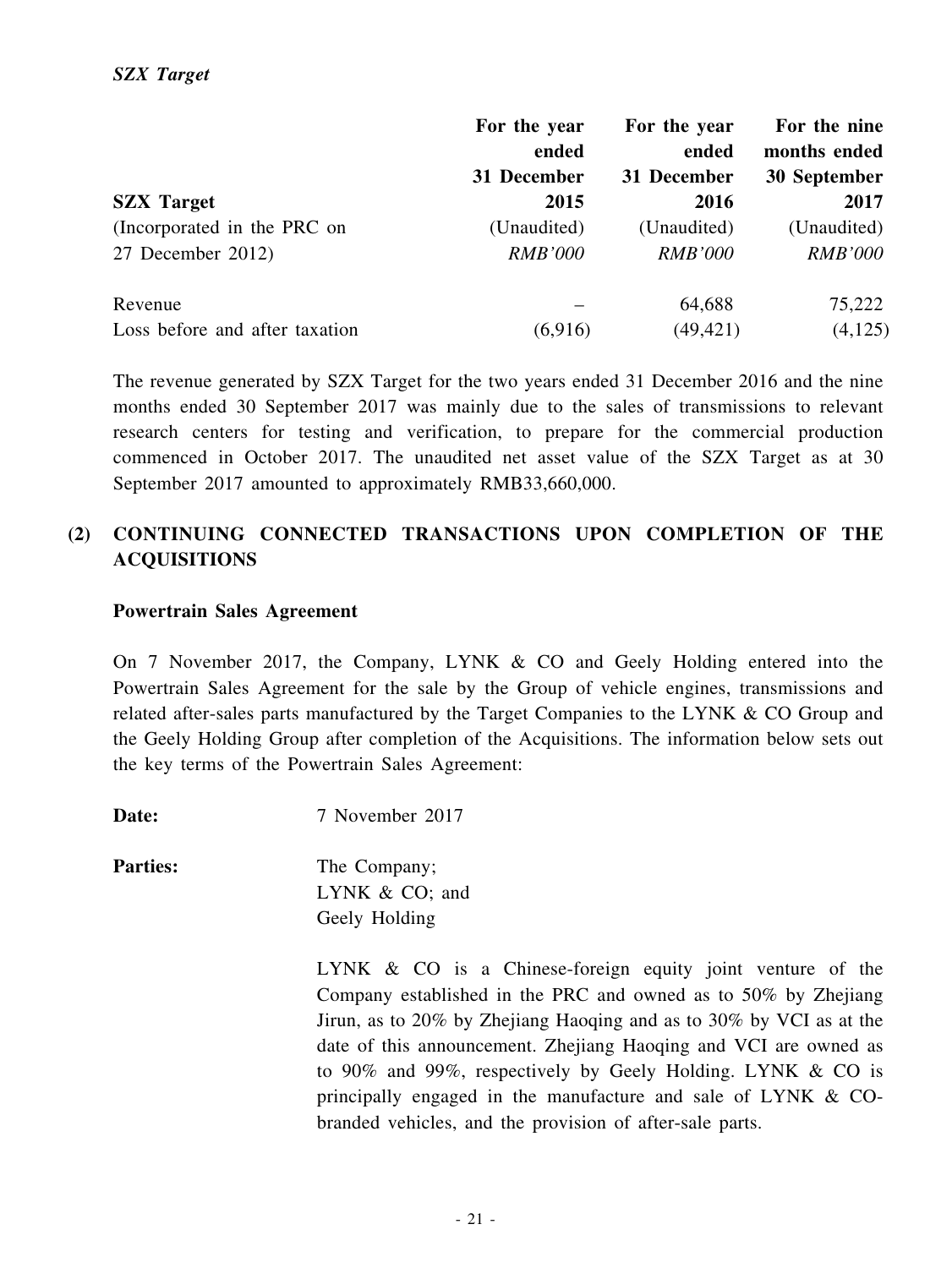Geely Holding is a connected person of the Company for the purpose of the Listing Rules by virtue of the fact that Geely Holding is beneficially wholly owned by Mr. Li and his associate, and Mr. Li is an executive Director and a substantial Shareholder holding approximately 44.03% interest in the total issued share capital of the Company as at the date of this announcement.

**Subject matter:** Pursuant to the Powertrain Sales Agreement, the Group has agreed to sell vehicle engines, transmissions and related after-sales parts manufactured by the Target Companies to the LYNK & CO Group and the Geely Holding Group after completion to the Acquisitions.

> The sale of vehicle engines, transmissions and related after-sales parts by the Group to the LYNK & CO Group and the Geely Holding Group will be conducted in the ordinary and usual course of business of the Group, on normal commercial terms and on terms no less favourable to the Company than terms available to or from (as applicable) the independent third parties to the Company.

**Pricing basis:** Pursuant to the Powertrain Sales Agreement, engines, transmissions and after-sales parts will be sold to the LYNK & CO Group and the Geely Holding Group at prices determined based on the formula below:

Selling price =  $C1 x (1+6%)$ 

Where:

 $C1$  = actual costs incurred for the manufacturing of engines, transmissions and after-sales parts plus related tax.

The margin rate of  $6\%$  was determined by the Company, LYNK  $\&$  CO and Geely Holding after arm's length negotiation with reference to the market rate for similar transactions in the PRC.

- **Payment term:** All transactions contemplated under the Powertrain Sales Agreement shall be settled in cash within 90 days from product delivery.
- **Term:** From 1 January 2018 to 31 December 2020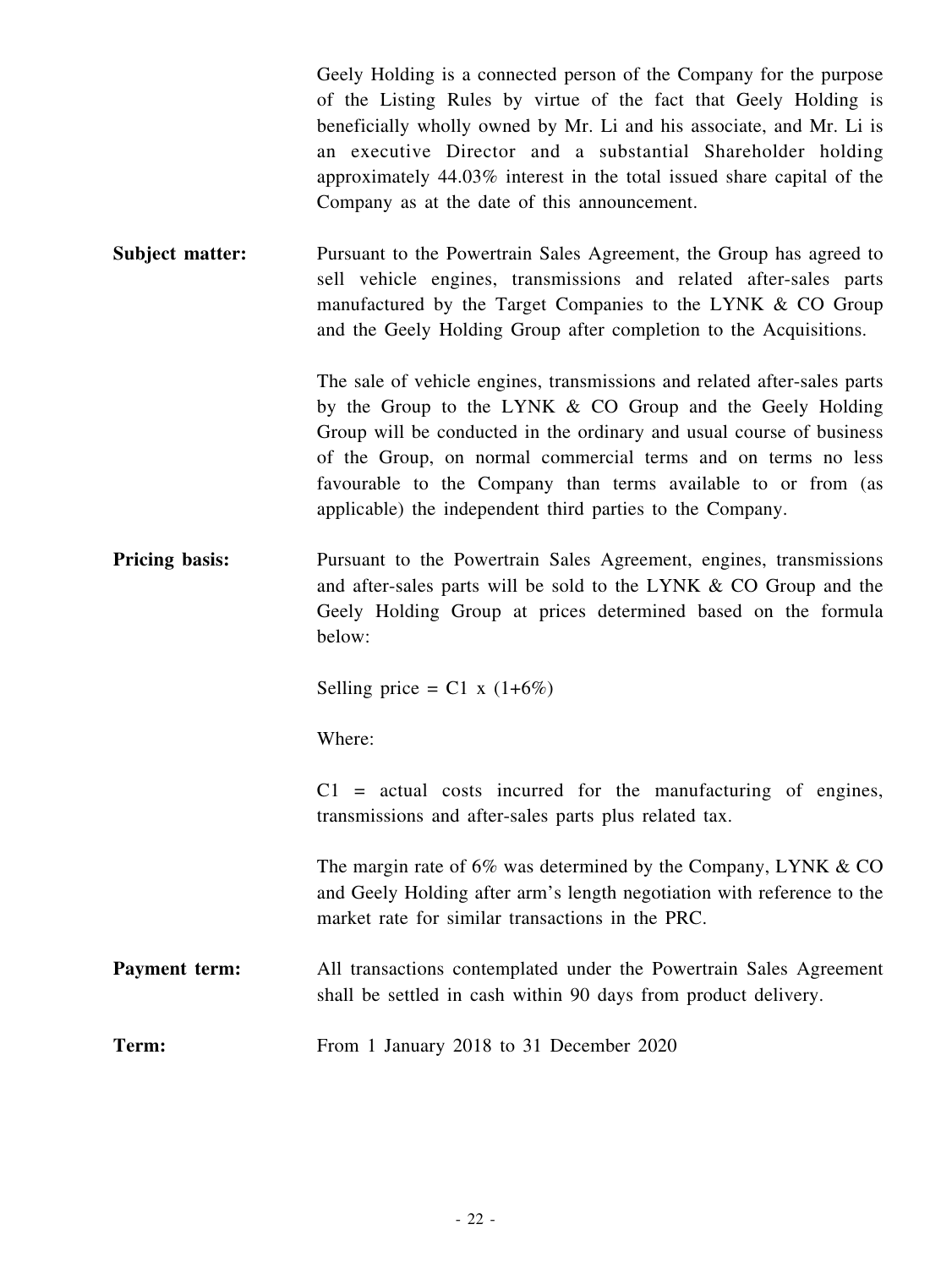#### *Conditions precedent for the Powertrain Sales Agreement*

Completion of the Powertrain Sales Agreement is conditional upon (i) completion of the Acquisitions; and (ii) the passing of an ordinary resolution by the Independent Shareholders at the EGM to approve the Powertrain Sales Agreement (including the Powertrain Sales Annual Caps) and the transactions contemplated thereunder. If the above conditions are not fulfilled within 60 calendar days from the date of the Powertrain Sales Agreement (or such later date as the parties may agree in writing), the Powertrain Sales Agreement will lapse and all the obligations and liabilities of the parties to the Powertrain Sales Agreement will cease and terminate.

#### *Powertrain Sales Annual Caps*

There are no historical figures for the transactions contemplated under the Powertrain Sales Agreement as the Group has not been selling vehicle engines, transmissions and related aftersales parts to the LYNK & CO Group and the Geely Holding Group. The table below sets out the proposed Powertrain Sales Annual Caps for each of the three years ending 31 December 2020:

|                                            | Proposed annual caps<br>for the year ending 31 December |                |                |
|--------------------------------------------|---------------------------------------------------------|----------------|----------------|
|                                            |                                                         |                |                |
|                                            | 2018<br>2019                                            |                |                |
|                                            | <i>RMB'000</i>                                          | <i>RMB'000</i> | <i>RMB'000</i> |
| Sale of engines, transmissions and related |                                                         |                |                |
| after-sales parts                          | 9,179,760                                               | 14,556,510     | 15,661,070     |

#### *Basis of determination of the proposed annual caps*

The Powertrain Sales Annual Caps were determined by the Directors with reference to (i) the estimated number of units of engines, transmissions and related after-sales parts to be sold by the Group to the LYNK & CO Group and the Geely Holding Group based on the production capacity of the Target Companies and the demand for such engines, transmissions and related after-sales parts of the LYNK & CO Group and the Geely Holding Group for the years ending 31 December 2018, 2019 and 2020; and (ii) the projected manufacturing cost of engines, transmissions and related after-sales parts for the years ending 31 December 2018, 2019 and 2020, respectively and the margin rate of 6% over such projected manufacturing costs.

The Directors (excluding the independent non-executive Directors whose views will be given after taking into account the advice from the Independent Financial Adviser) are of the view that the Powertrain Sales Annual Caps for the three years ending 31 December 2020 are fair and reasonable and are in the interests of the Company and the Shareholders as a whole.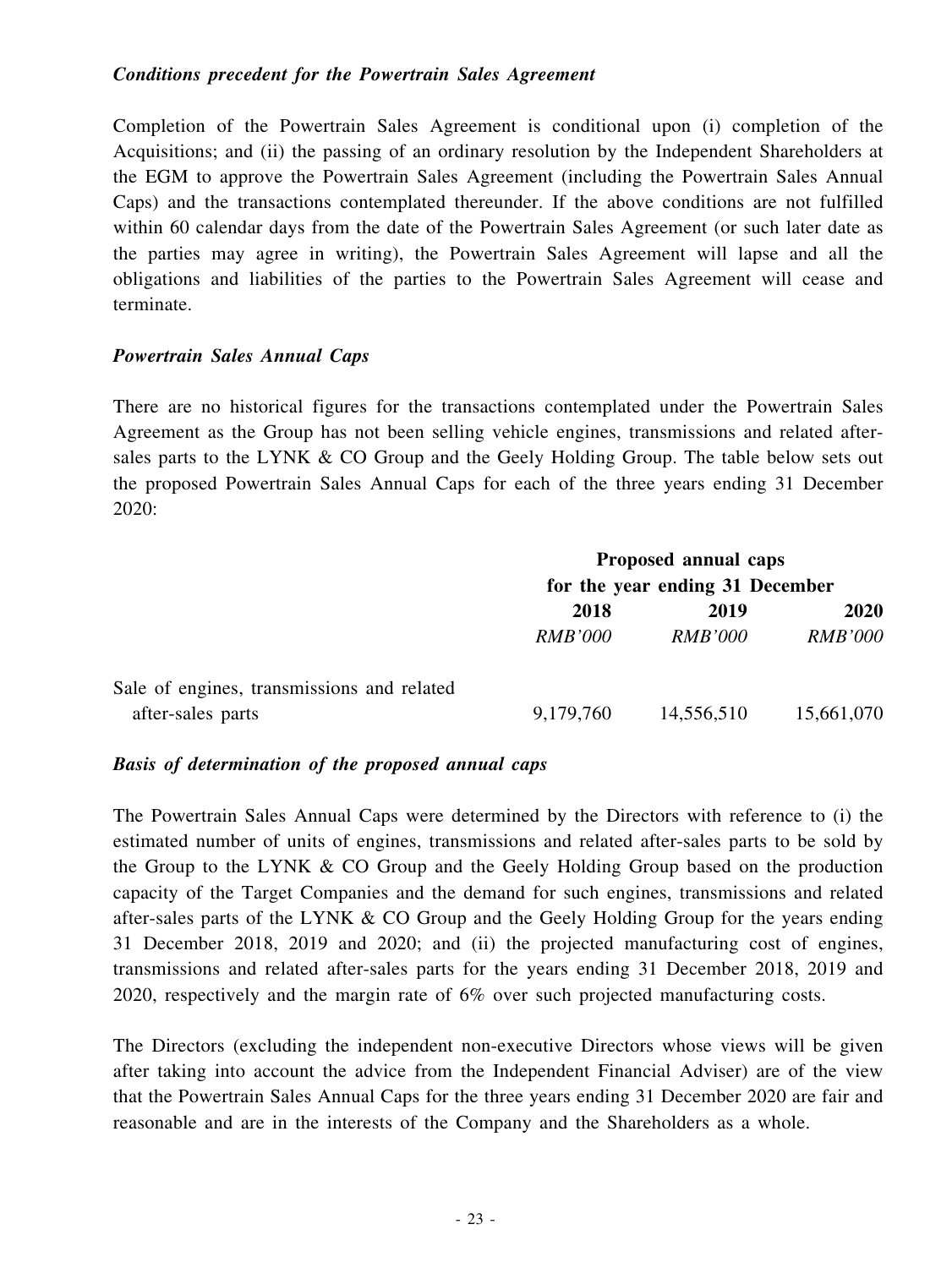## **(3) FURTHER REVISED ANNUAL CAPS FOR THE TRANSACTIONS UNDER THE SERVICES AGREEMENT**

Reference is made to the Company's announcements dated 27 November 2009, 13 November 2015 and 18 October 2016 in relation to the Services Agreement, the original annual caps and the Revised Annual Caps (as defined below) for the years ending 31 December 2016, 2017 and 2018 under the Services Agreement.

The Services Agreement was entered into between the Company and Geely Holding on 27 November 2009 and has a term of 10 years from 1 January 2010 to 31 December 2020. The then Rule 14A.35(1) of the Listing Rules (now Rule 14A.52) provides, in relation to continuing connected transactions not falling under Rule 14A.33 of the Listing Rules, that where under special circumstances the nature of the transaction requires the agreement to be of a duration longer than three years, the independent financial adviser to the Company will be required to explain why a longer period for the agreement is required and to confirm that it is normal business practice for agreements of such type to be of such duration. The relevant independent financial adviser opined in the Company's circular dated 14 December 2009 that it is normal business practice for agreements like the Services Agreement to have a term longer than three years. The Services Agreement was approved by the then Independent Shareholders at the extraordinary general meeting of the Company held on 31 December 2009. On 28 November 2016, the relevant original annual caps under the Services Agreement for the years ending 31 December 2016, 2017 and 2018 were revised ("**Revised Annual Caps**") and was approved by the then Independent Shareholders.

In view of the better-than-expected demand for the Group's products, the Board expects that the Revised Annual Caps under the Services Agreement for the two years ending 31 December 2018 will not be sufficient to meet the Company's requirements. Accordingly, the Board resolved to further revise the annual caps for (i) the sale of CKDs from the Group to the Geely Holding Group; and (ii) the purchase of CBUs from the Geely Holding Group by the Group for the two years ending 31 December 2018 under the Services Agreement. Save for the Further Revised Annual Caps, other terms of the Services Agreement remain unchanged.

The information below sets out, among others, the proposed Further Revised Annual Caps for the sale of CKDs by the Group to the Geely Holding Group and the purchase of CBUs from the Geely Holding Group by the Group under the Services Agreement for the two years ending 31 December 2018:

**Date:** 27 November 2009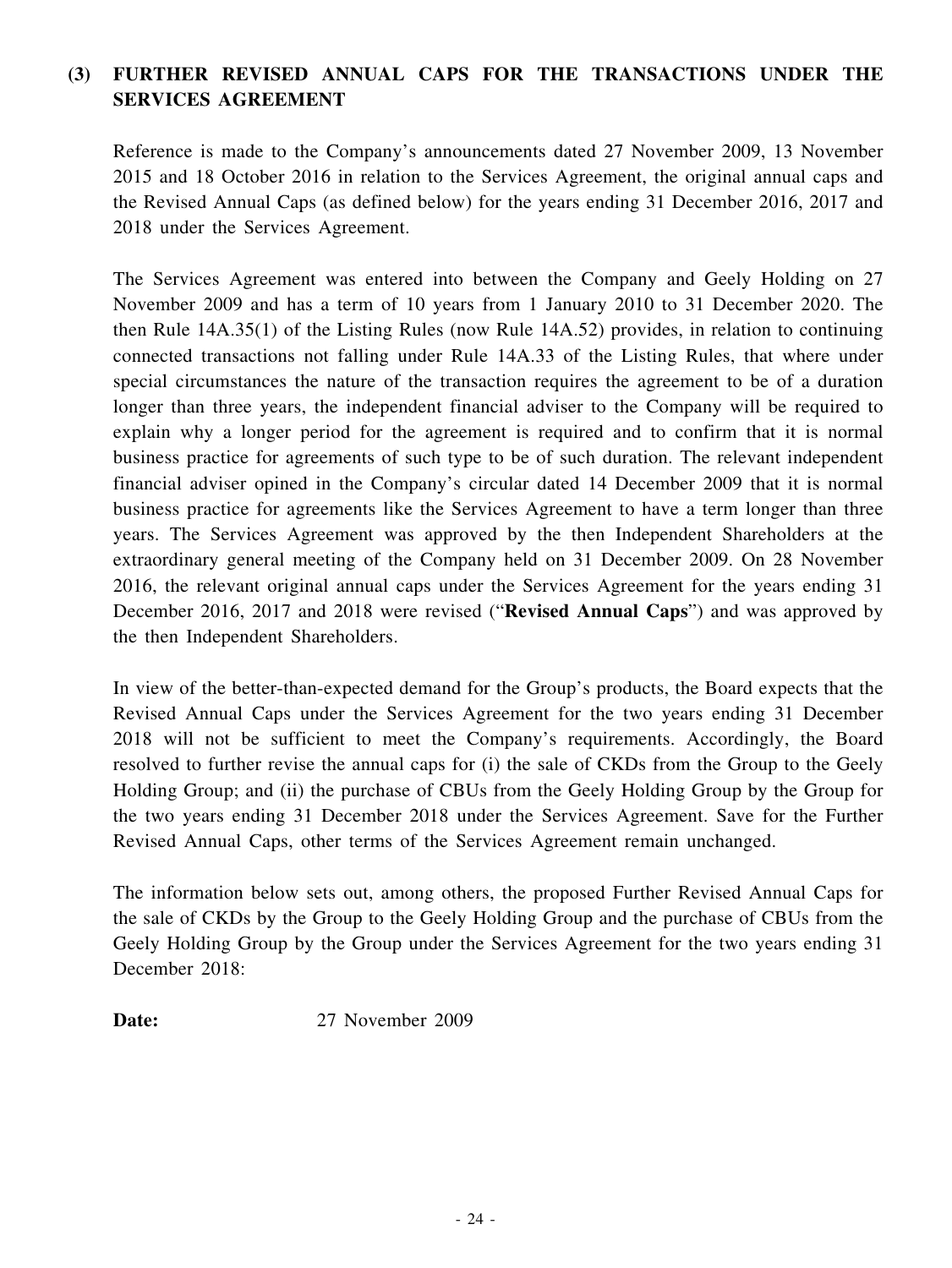**Parties:** The Company; and Geely Holding

Geely Holding is an associate of Mr. Li and a connected person of the Company for the purpose of the Listing Rules by virtue of the fact that Geely Holding is beneficially wholly owned by Mr. Li and his associate, and Mr. Li is an executive Director and a substantial Shareholder holding approximately 44.03% interest in the total issued share capital of the Company as at the date of this announcement.

**Term:** From 1 January 2010 to 31 December 2020

The Company will, in compliance with the Listing Rules, make further announcement and obtain approvals from Independent Shareholders (if necessary) in relation to the annual caps as and when necessary.

## **(i) Sale of CKDs and Sedan Tool Kits by the Group to the Geely Holding Group**

**Subject matter:** Pursuant to the Services Agreement, the Group has agreed to supply to the Geely Holding Group, CKDs and Sedan Tool Kits in accordance with the product specifications set out in the Services Agreement. During the course of the Services Agreement, the Geely Holding Group may request additional services other than the aforesaid services from the Group which shall be based on normal commercial terms and determined by the parties to the Services Agreement on arm's length basis and in compliance with the Listing Rules.

> The additional services, subject to the Group's ability in providing such requested services, will be related to services that might occur in the process of manufacturing CKDs and Sedan Tool Kits for new models in the future.

> The above activities will be conducted in the ordinary and usual course of business of the Company, on normal commercial terms and on terms no less favourable to the Company than terms available to or from (as applicable) independent third parties to the Company.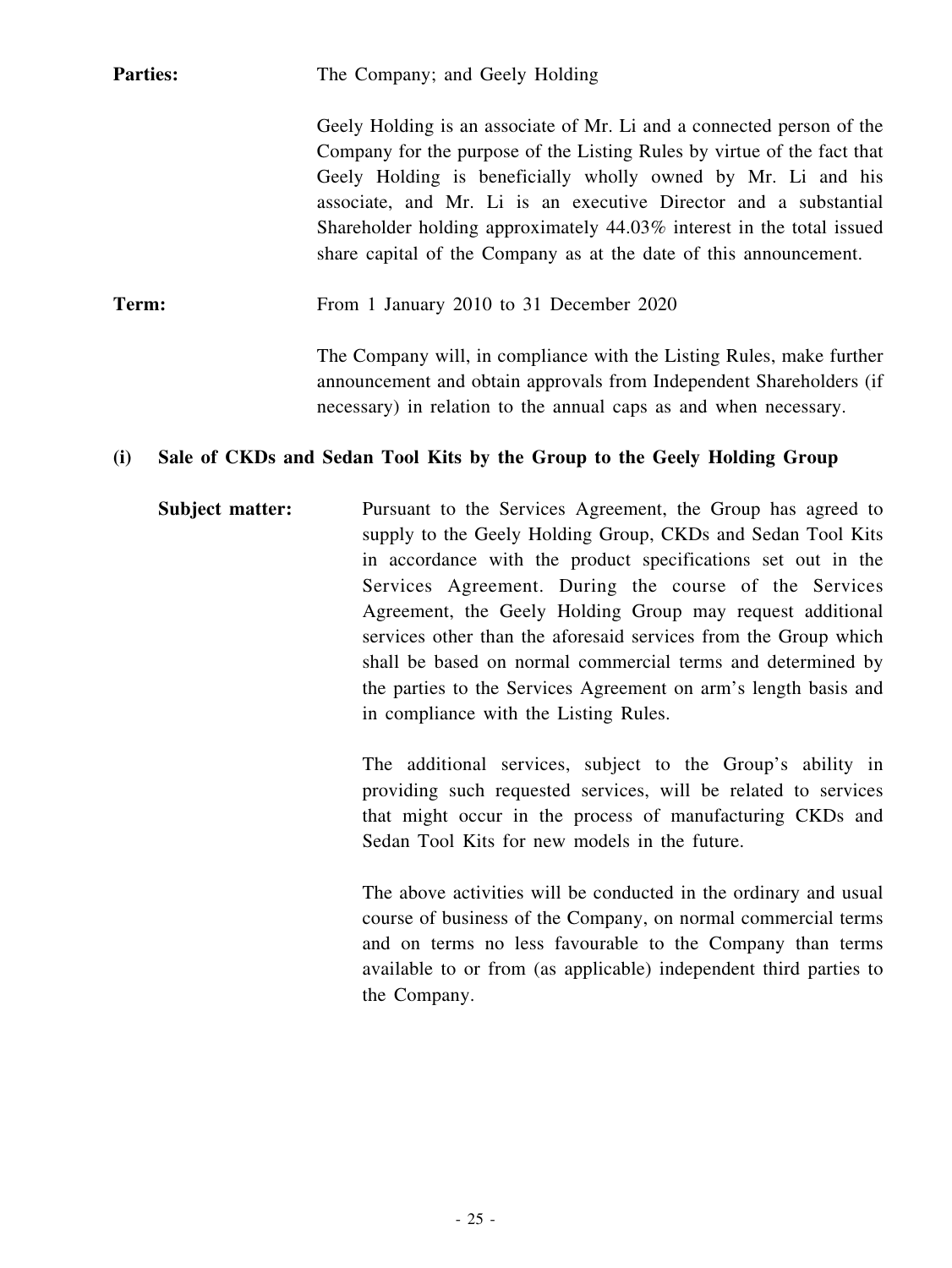**Pricing basis:** Pursuant to the Services Agreement, the CKDs, depending on the specifications and models, will be sold to the Geely Holding Group based on the selling price of sedans to end customers, less distribution costs, costs of Sedan Tool Kits, the PRC taxes (which comprise mainly the consumption taxes and water construction fund and stamp duty tax; consumption taxes applicable to the Group's vehicle models fall under different tax charge categories ranging from 1% to 25% depending on the sedan's engine displacement sizes, and water construction fund and stamp duty tax which varies according to different regions in the PRC), and costs of other necessary and reasonable expenses, which mainly include the relevant salary and other office expenses.

> The Sedan Tool Kits to be supplied by the Group to the Geely Holding Group will be based on the actual cost of the Sedan Tool Kits to the Group. The Sedan Tool Kits will be sold back to the Group for distribution to the end customers (for the avoidance of doubt, the Sedan Tool Kits sold back from the Geely Holding Group to the Group are included as part of CBUs).

#### *Historical transaction amounts and proposed Further Revised Annual Caps*

The table below sets out the historical transaction amounts for the year ended 31 December 2016 and the nine months ended 30 September 2017, and the proposed Further Revised Annual Caps for the sale of CKDs by the Group to the Geely Holding Group pursuant to the Services Agreement for the two years ending 31 December 2018. The annual caps for the sale of Sedan Tool Kits for each of the three years ending 31 December 2018 pursuant to the Services Agreement will remain unchanged.

|              | <b>Historical transaction</b><br>amount for the |                              | <b>Revised Annual Caps</b><br>announced on 18 October<br>2016 |                | <b>Proposed Further Revised</b><br>Annual Caps for the year<br>ending 31 December |                |
|--------------|-------------------------------------------------|------------------------------|---------------------------------------------------------------|----------------|-----------------------------------------------------------------------------------|----------------|
|              |                                                 | nine months                  |                                                               |                |                                                                                   |                |
|              | year ended<br>31 December                       | ended 30<br><b>September</b> |                                                               |                |                                                                                   |                |
|              | 2016<br>(Audited)                               | 2017<br>(Unaudited)          | 2017                                                          | 2018           | 2017                                                                              | 2018           |
|              | <b>RMB'000</b>                                  | <b>RMB'000</b>               | <b>RMB'000</b>                                                | <b>RMB'000</b> | <b>RMB'000</b>                                                                    | <b>RMB'000</b> |
| Sale of CKDs | 50,617,641                                      | 56,909,233                   | 78,909,319                                                    | 100,974,729    | 88,760,850                                                                        | 121,382,040    |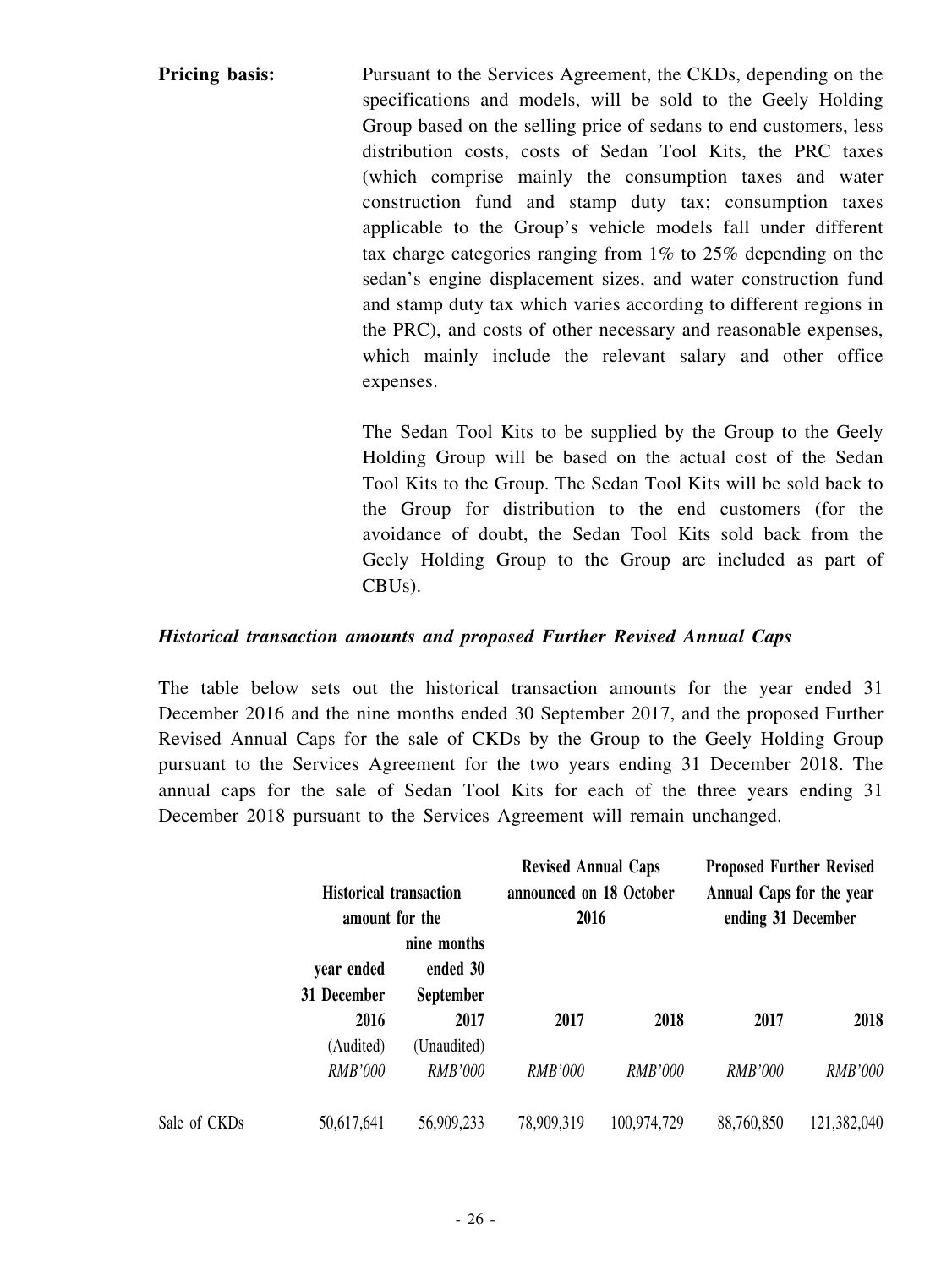The Further Revised Annual Caps for the sale of CKDs to the Geely Holding Group by the Group were determined by the Directors with reference to (i) the historical transaction amount for the nine months ended 30 September 2017; (ii) the projected sales of the Group for the remaining period of 2017 and the year ending 31 December 2018 having taken into account the better-than-expected sales performance of the Group for the nine months ended 30 September 2017; (iii) the projected average selling price to end customers for the remaining period of 2017 and the year ending 31 December 2018; and (iv) the applicable PRC tax rates and the projected distribution costs and other relevant costs and expenses for the remaining period of 2017 and the year ending 31 December 2018.

## **(ii) Sale of CBUs, automobile parts and components; and provision of process manufacturing services by the Geely Holding Group to the Group**

- **Subject matter:** Pursuant to the Services Agreement, the Geely Holding Group has agreed to sell to the Group CBUs, automobile parts and components; and provide process manufacturing services to the Group in accordance with the product and service specifications set out in the Services Agreement.
- **Pricing basis:** Pursuant to the Services Agreement, the CBUs, depending on the models and types, will be sold to the Group based on the selling price of the sedans to end customers, less distribution costs. The automobile parts and components to be supplied by the Geely Holding Group will be based on the original purchase cost plus the relevant procurement cost(s), being the actual cost(s) incurred in the procurement process by the Geely Holding Group.

With regard to the process manufacturing services, the fee to be charged by the Geely Holding Group will be based on the annual linear depreciation of the value of the imported molding equipment plus the actual cost incurred by Geely Holding Group for the process manufacturing services (which comprise mainly the factory leasing costs and direct labour and overhead costs).

The above activities will be conducted in the ordinary and usual course of business of the Company, on normal commercial terms and on terms no less favourable to the Company than terms available to or from (as applicable) independent third parties to the Company.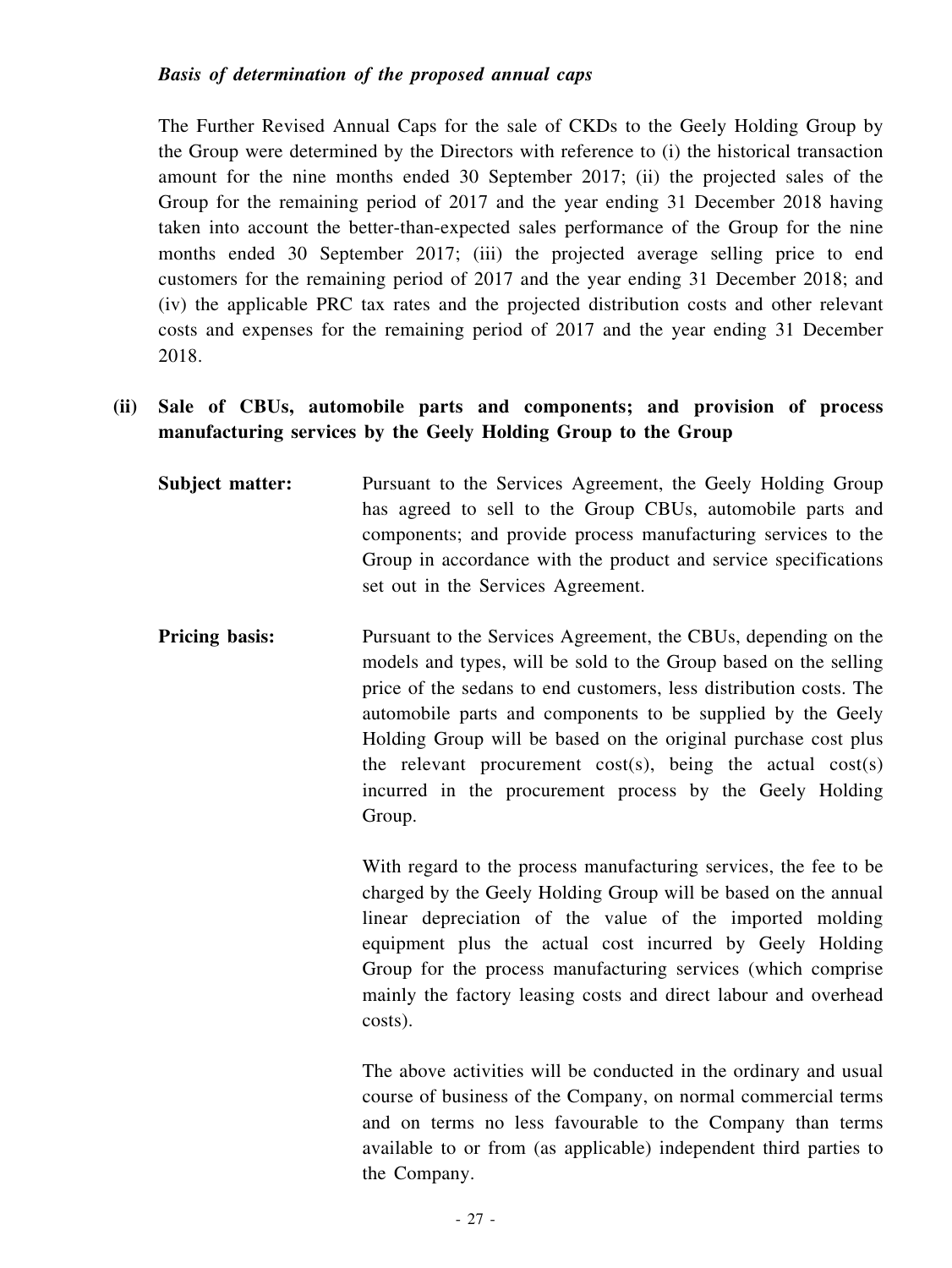#### *Historical transaction amounts and proposed Further Revised Annual Caps*

The table below sets out the historical transaction amounts for the year ended 31 December 2016 and the nine months ended 30 September 2017, and the proposed Further Revised Annual Caps for the purchase of CBUs by the Group from the Geely Holding Group pursuant to the Services Agreement for the two years ending 31 December 2018. The annual caps for the purchase of automobile parts and components, and the process manufacturing services fees pursuant to the Services Agreement for each of the three years ending 31 December 2018 will remain unchanged.

| <b>Historical transaction</b><br>amount for the |                | <b>Revised Annual Caps</b><br>announced on 18 October<br>2016 |                | <b>Proposed Further Revised</b><br>Annual Caps for the year<br>ending 31 December |                |                |
|-------------------------------------------------|----------------|---------------------------------------------------------------|----------------|-----------------------------------------------------------------------------------|----------------|----------------|
|                                                 |                | nine months                                                   |                |                                                                                   |                |                |
|                                                 | year ended     | ended 30                                                      |                |                                                                                   |                |                |
|                                                 | 31 December    | <b>September</b>                                              |                |                                                                                   |                |                |
|                                                 | 2016           | 2017                                                          | 2017           | 2018                                                                              | 2017           | 2018           |
|                                                 | (Audited)      | (Unaudited)                                                   |                |                                                                                   |                |                |
|                                                 | <b>RMB'000</b> | <b>RMB'000</b>                                                | <b>RMB'000</b> | <b>RMB'000</b>                                                                    | <b>RMB'000</b> | <b>RMB'000</b> |
| Purchase of CBUs                                | 51,659,054     | 58,780,100                                                    | 80,575,051     | 102,574,303                                                                       | 93,295,760     | 127,350,870    |

#### *Basis of determination of the proposed Further Revised Annual Caps*

The Further Revised Annual Caps for the purchase of CBUs by the Group from the Geely Holding Group were determined by the Directors with reference to (i) the historical transaction amount for the nine months ended 30 September 2017; (ii) the projected sales of the Group for the remaining period of 2017 and the year ending 31 December 2018 having taken into account the better-than-expected sales performance of the Group for the nine months ended 30 September 2017; (iii) the projected average selling price to end customers for the remaining period of 2017 and the year ending 31 December 2018; and (iv) the project distribution costs for the remaining period of 2017 and the year ending 31 December 2018.

The Directors (excluding the independent non-executive Directors whose views will be given after taking into account the advice from the Independent Financial Adviser) are of the view that the Further Revised Annual Caps are fair and reasonable and in the interests of the Company and the Shareholders as a whole.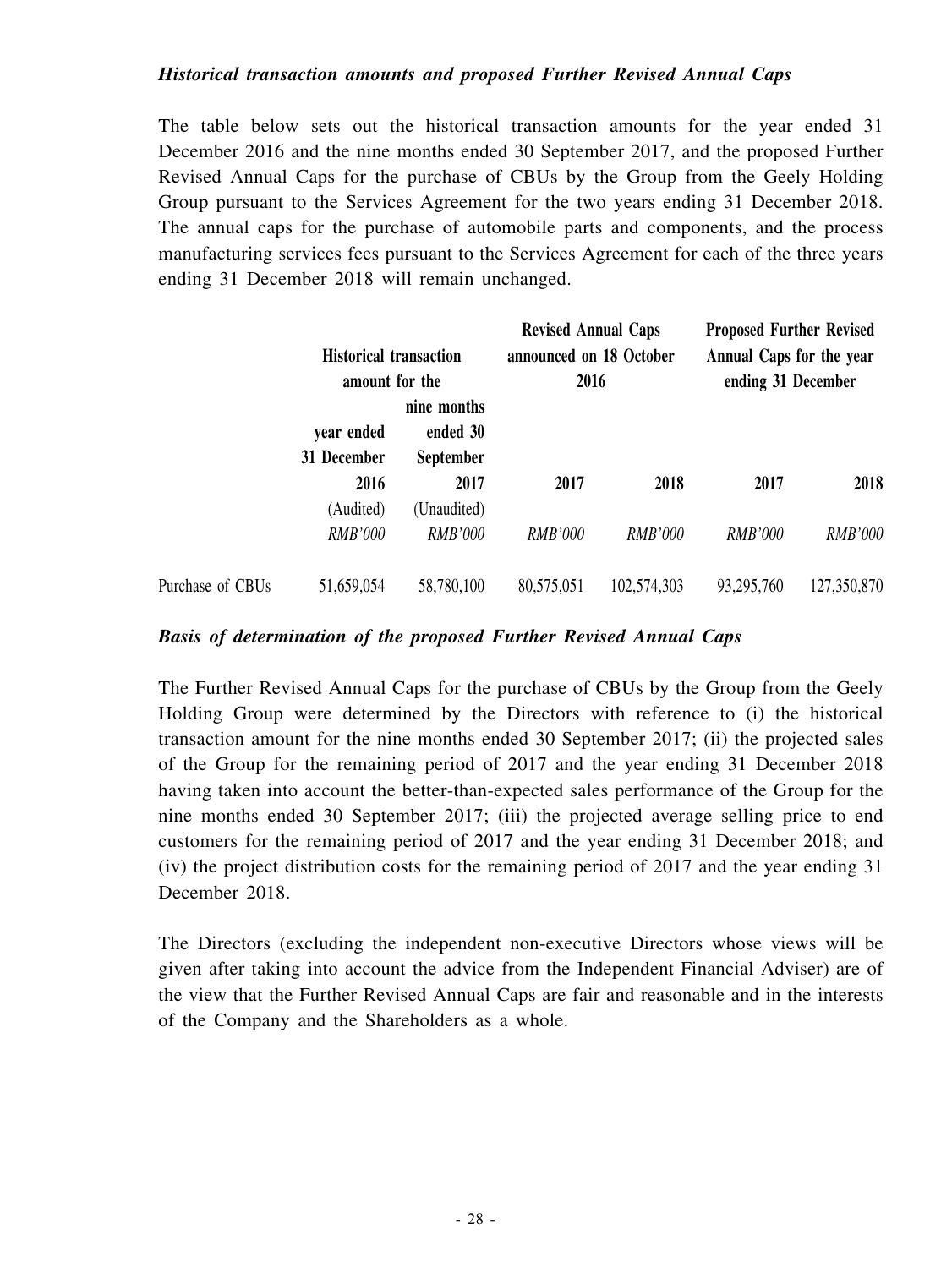## **REASONS FOR AND BENEFITS OF (I) THE ENTERING INTO OF THE ACQUISITION AGREEMENTS AND THE POWERTRAIN SALES AGREEMENT; AND (II) THE FURTHER REVISED ANNUAL CAPS UNDER THE SERVICES AGREEMENT**

#### **(1) The Acquisition Agreements and the Powertrain Sales Agreement**

The Group is principally engaged in the research and development, manufacturing and trading of automobiles, automobile parts and related automobile components, and investment holding.

Geely Holding and its subsidiaries are principally engaged in the sales of automobiles and related parts and components wholesale and retail businesses.

As disclosed in the section headed "INFORMATION ON THE TARGET COMPANIES", the Target Companies will be principally engaged in the manufacture and sale of vehicle engines, transmissions and related after-sales parts.

Upon completion of the Acquisitions, the vehicle engines and transmissions to be manufactured by the Target Companies will mainly be sold to the Geely Holding Group for use in the Volvo-branded vehicles and to the LYNK & CO Group for use in the LYNK & CO-branded vehicles, and will also be used in the Group's future top-end vehicle model at a later stage. In addition to being light weight and compact, the vehicle engines and transmissions to be manufactured by the Target Companies will possess advanced technologies and superior performance in terms of power output and fuel consumption (for engines) and transmission efficiency (for transmissions), that are targeted to meet the needs of the Group, the LYNK & CO Group and the Geely Holding Group for high performance and multi-functional vehicles. It is the current business plan of the Group to focus on, amongst others, developing the LYNK & CO brand, which is being marketed globally striving towards a premium position. The engines and transmissions to be manufactured by the Target Companies, which are designed for use in high performance and multi-functional vehicles, will mainly be used in the LYNK & CO-branded vehicles and, to a lesser extent, be used in the Volvo-branded vehicles for the next three years. It is expected that engines and transmissions to be manufactured by the Target Companies will also be used in the Group's future high-end vehicle models at a later stage. As such, the Powertrain Sales Annual Caps under the Powertrain Sales Agreement for the three years ending 31 December 2020 will mainly include sales of engines and transmissions to the LYNK & CO Group for use in the LYNK & CO-branded vehicles and, to a lesser extent, to the Geely Holding Group for use in Volvo-branded vehicles. The Acquisitions will enhance the Group's production capabilities and reduce its reliance on third party suppliers for vehicle engines and transmissions in the future, which in turn will enhance its competitiveness in terms of branding, cost control and pricing, and further strengthen its market position in the global automobile industry. The sale of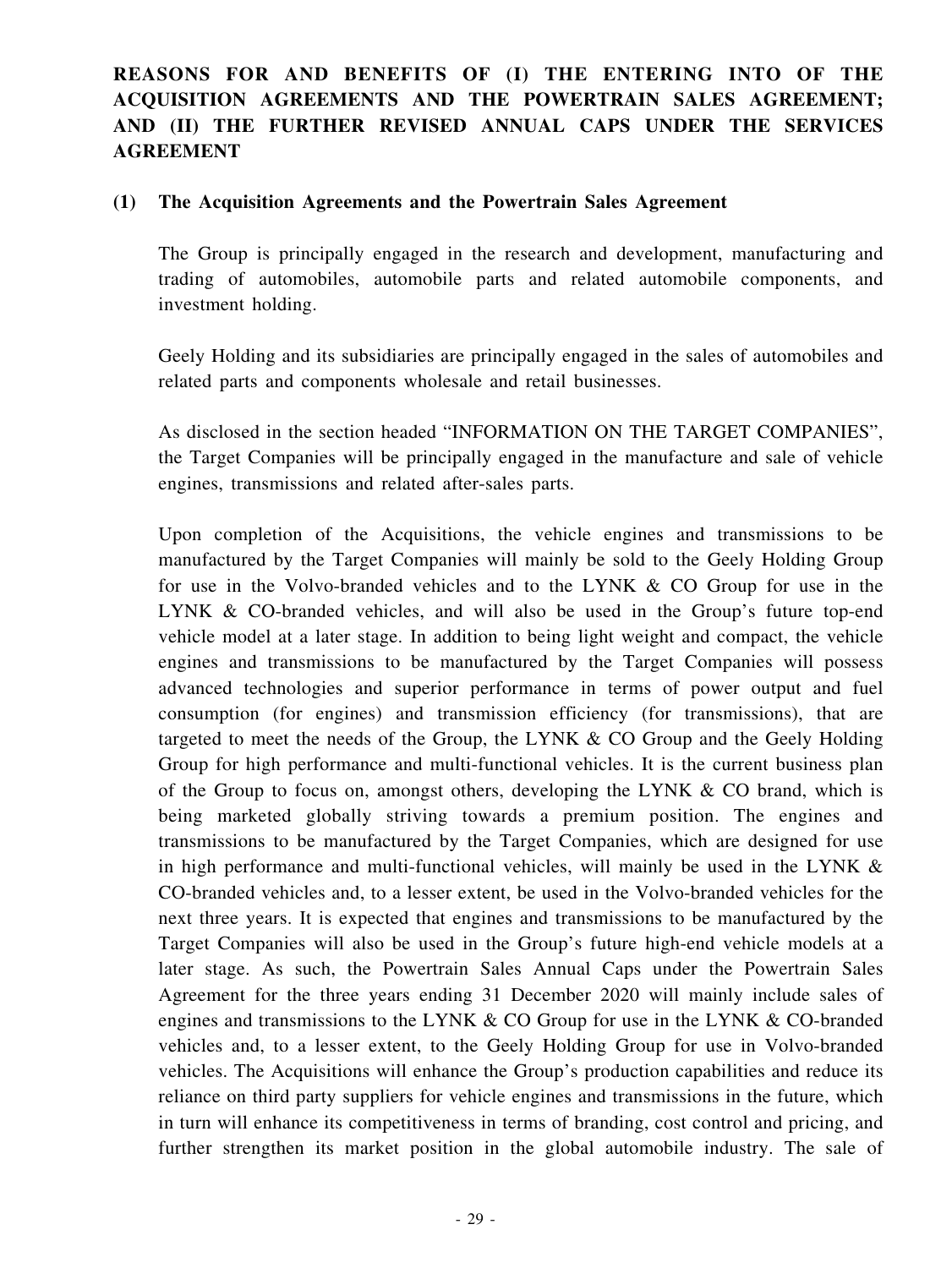vehicle engines, transmissions and related after-sales part by the Group to the Geely Holding Group pursuant to the Powertrain Sales Agreement will also generate a stable revenue stream for the Group.

#### **(2) Further Revised Annual Caps under the Services Agreement**

Pursuant to the Services Agreement, the Group has agreed to supply to the Geely Holding Group CKDs and Sedan Tool Kits, and the Geely Holding Group has agreed to sell CBUs, automobile parts and components, and provide process manufacturing services to the Group for a term of 10 years from 1 January 2010 to 31 December 2020. The Geely Holding Group performs final assembly on the CKDs and the Sedan Tool Kits and facilitates payment of the PRC consumption tax. After performing final assembly, the Geely Holding Group sells CBUs back to the Group's sales companies for distribution to end customers. As the Group is not in possession of the automobile catalogue issued by the National Development Reform Commission (NDRC) in the PRC, which is required to facilitate payment of the PRC consumption tax, the above arrangement will ensure smooth operation of the Group, as the services of the Geely Holding Group would help facilitate payment of the PRC consumption tax. As disclosed in the Company's announcement dated 6 November 2017, the total sales volume of the Group for the ten months ended 31 October 2017 was 952,226 units, representing an increase of approximately 72% from the same period last year, and achieving around 87% of the Group's revised full year sales volume target of 1,100,000 units in 2017. In view of the better-than-expected sales performance so far in 2017, as well as the fact that the fourth quarter of the year is normally the peak season for automobile sales, the Directors estimate the sale of CKDs and the purchase of CBUs for the years ending 31 December 2017 and 2018 will exceed the Revised Annual Caps for the two years ending 31 December 2018 under the Services Agreement.

The Directors (excluding the independent non-executive Directors whose views will be contained in the circular to be despatched to the Shareholders after having taken into consideration the advice of the Independent Financial Adviser) consider that (1) the Acquisition Agreement and the transactions contemplated thereunder; (2) the Powertrain Sales Agreement and the transactions contemplated thereunder; and (3) the Further Revised Annual Caps under the Services Agreement are on normal commercial terms, in the ordinary and usual course of business of the Group (except for the Acquisitions), are fair and reasonable and in the interests of the Company and its Shareholders as a whole.

#### **Internal Control Measures in Relation to Pricing**

In order to ensure that the aforesaid pricing bases for the Powertrain Sales Agreement and the Services Agreement are adhered to, the Company will adopt and continue to adopt the following internal control measures: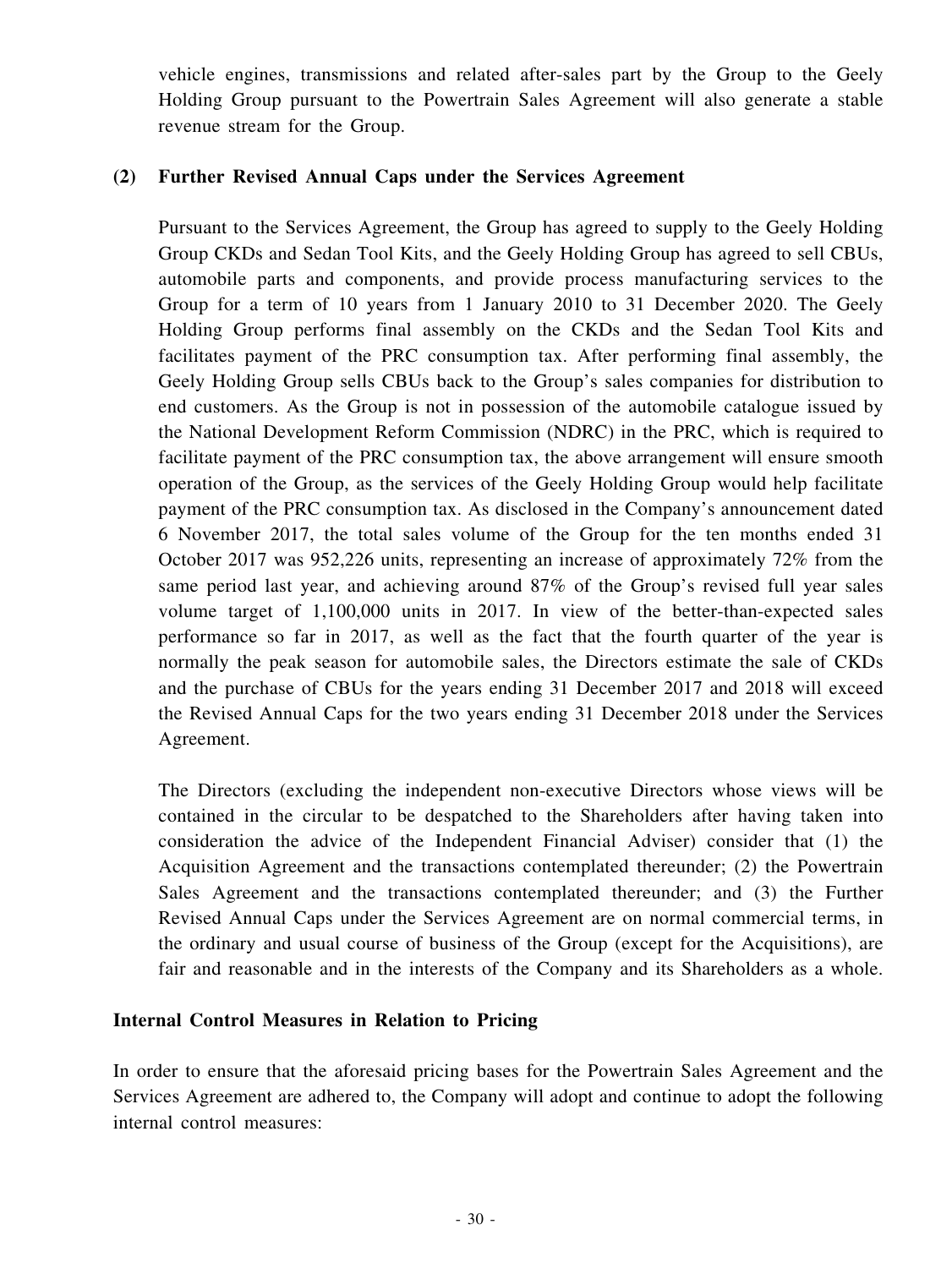#### *The Powertrain Sales Agreement*

For the sales of engines, transmissions and related after-sales parts by the Group to the Geely Holding Group upon completion of the Acquisitions, the Group will monitor the manufacturing costs as well as the applicable PRC taxes to ensure that the selling price of the engines, transmissions and related after-sales parts are determined correctly. The Group and the Geely Holding Group will negotiate the terms of such transactions to ensure that prices are fair and reasonable, and properly reflect the level of costs incurred by both parties in such transactions.

#### *The Services Agreement*

*(i) Sales of CKDs and Sedan Tool Kits from the Group to the Geely Holding Group*

For the sales of CKDs and Sedan Tool Kits by the Group, the Group will monitor the expected selling price of sedans and relevant cost items, which include mainly distribution costs, cost of Sedan Tool Kits, the PRC taxes (which comprise mainly the consumption taxes), and costs of other necessary and reasonable expenses to ensure that the selling price of CKDs and Sedan Tool Kits are determined correctly. The Group and the Geely Holding Group will negotiate the terms of such transactions to ensure that prices are fair and reasonable, and properly reflect the level of costs incurred by the Group in such transactions.

*(ii) Sales of CBUs, automobile parts and components; and provision of process manufacturing services from the Geely Holding Group to the Group*

For the purchases of CBUs by the Group, the Group will keep track of the expected selling price of sedans and relevant cost items, which include mainly distribution costs, to ensure the fairness of the sales price of CBUs. For the purchases of automobile parts and components by the Group, and the provision of process manufacturing services from the Geely Holding Group to the Group, the Group and the Geely Holding Group will negotiate the terms of such transactions to ensure that prices are fair and reasonable, and properly reflect the level of costs incurred by both parties in such transactions.

In relation to the aforesaid internal control measures for the Powertrain Sales Agreement and the Services Agreement, the internal audit department of the Group will conduct assessment on the internal control measures for all continuing connected transactions to ensure such internal control measures have been adhered to and are effective. The independent non-executive Directors will also conduct review on all continuing connected transactions every ear and confirm that the transactions have been entered into in the ordinary and usual course of business of the Group; on normal commercial terms or better; and according to the agreements governing them on terms that are fair and reasonable and in the interests of the Shareholders as a whole. The Company also engages its independent auditor to report on all continuing connected transactions every year. The independent auditor review and confirm whether all continuing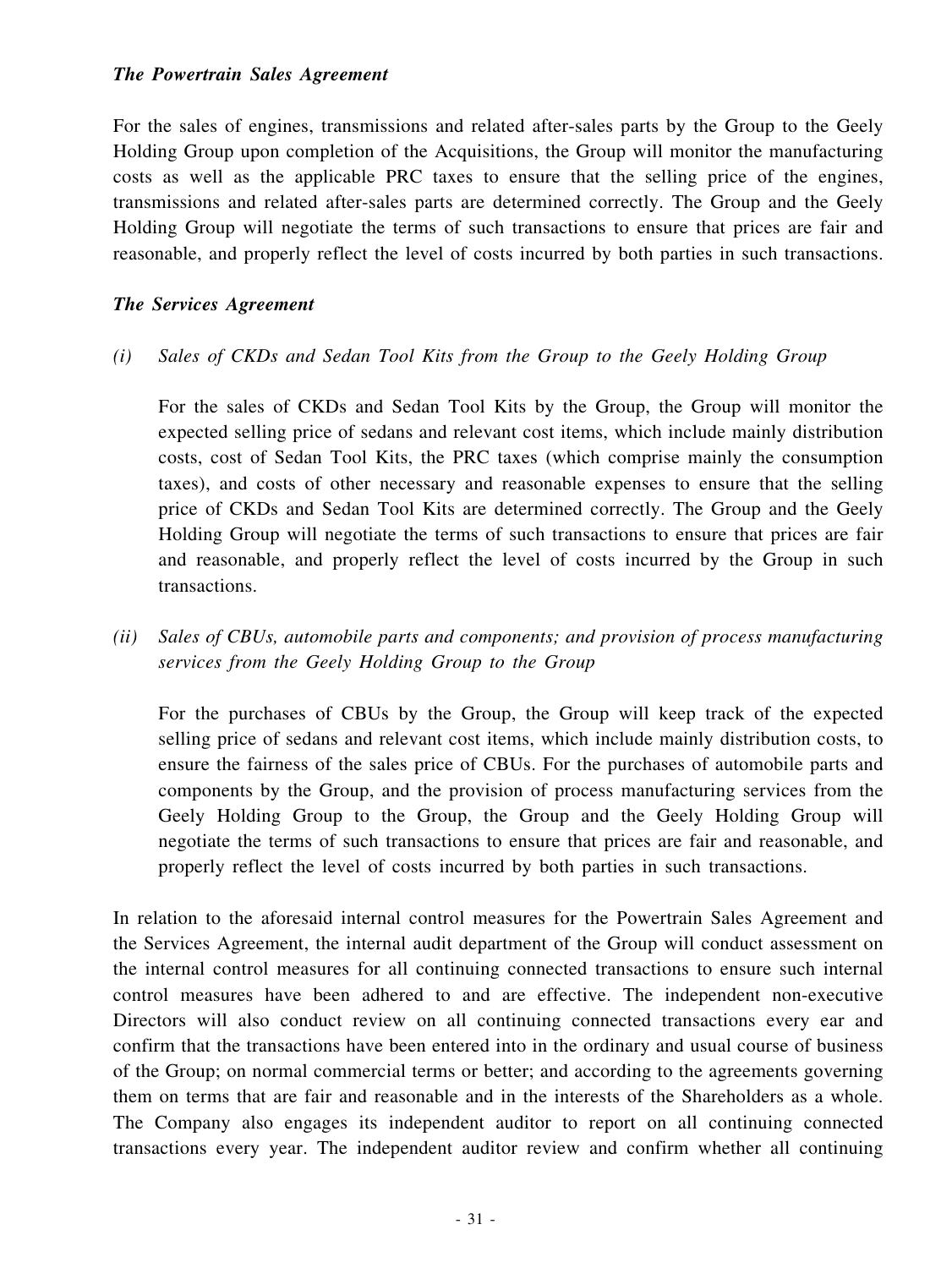connected transactions have been approved by the Board; were in accordance with the pricing policies of the relevant agreement governing the transactions; and have not exceeded the relevant annual caps.

## **IMPLICATIONS UNDER THE LISTING RULES**

#### **(a) Connected and discloseable transactions contemplated under the Acquisition Agreements**

As at the date of this announcement, both Zhejiang Geely and Shanghai Maple are owned as to 90% by Geely Holding, which in turn is beneficially wholly owned by Mr. Li and his associate. As such, each of Zhejiang Geely, Shanghai Maple and Geely Holding is an associate of Mr. Li, an executive Director and a substantial Shareholder holding approximately 44.03% of the total issued share capital of the Company as at the date of this announcement, and is a connected person of the Company. Accordingly, the Acquisitions constitute connected transactions for the Company pursuant to Chapter 14A of the Listing Rules.

As one or more of the applicable percentage ratios in respect of the Acquisitions in aggregate is more than 5%, the Acquisitions are subject to the reporting, announcement and the Independent Shareholders' approval requirements under Chapter 14A of the Listing Rules. Furthermore, as one or more of the applicable percentage ratios in respect of the Acquisitions in aggregate is more than 5% but less than 25%, the Acquisitions also constitute discloseable transactions for the Company under Chapter 14 of the Listing Rules.

## **(b) Continuing connected transactions contemplated under the Powertrain Sales Agreement and continuing connected transactions under the Services Agreement**

As Geely Holding is a connected person of the Company, the transactions contemplated under the Powertrain Sales Agreement constitute continuing connected transactions for the Company.

As one or more of the applicable percentage ratios of the proposed Powertrain Sales Annual Caps under the Powertrain Sales Agreement exceed(s)  $5\%$  on an annual basis, the continuing connected transactions contemplated under the Powertrain Sales Agreement are subject to the reporting, annual review, announcement and Independent Shareholders' approval requirements under Chapter 14A of the Listing Rules.

In addition, as one or more of the applicable percentage ratios of the Further Revised Annual Caps under the Services Agreement also exceed(s) 5% on an annual basis, the Further Revised Annual Caps under the Services Agreement are also subject to the reporting, annual review, announcement and Independent Shareholders' approval requirements under Chapter 14A of the Listing Rules.

Mr. Li, Mr. Yang Jian, Mr. Li Dong Hui, Daniel and Mr. An Cong Hui, each an executive Director, are considered to have material interests in the Acquisition Agreements, the Powertrain Sales Agreement and the Services Agreement by virtue of their interests and/or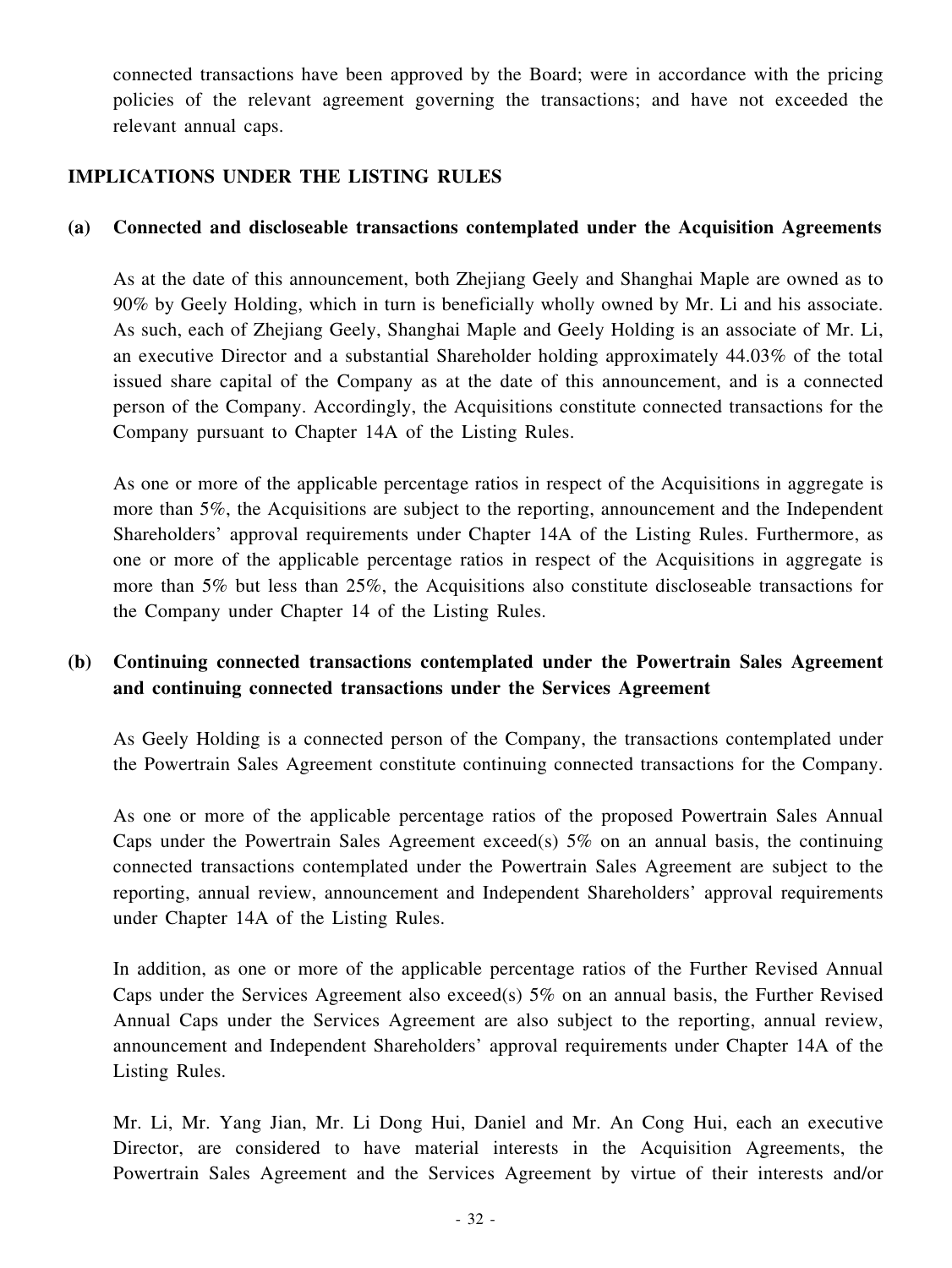directorship in Geely Holding. As a result, Mr. Li, Mr. Yang Jian, Mr. Li Dong Hui, Daniel and Mr. An Cong Hui have abstained from voting on the Board resolutions for approving the Acquisition Agreements and the transactions contemplated thereunder, the Powertrain Sales Agreement (including the Powertrain Sales Annual Caps) and the transactions contemplated thereunder, and the Further Revised Annual Caps under the Services Agreement.

## **EGM**

The EGM will be convened to consider and approve the Acquisition Agreements and the transactions contemplated thereunder, the Powertrain Sales Agreement and the transactions contemplated thereunder, and the Further Revised Annual Caps under the Services Agreement. Mr. Li and his associates together holding 3,948,604,000 Shares (representing approximately 44.03% of the total issued share capital of the Company), Mr. Yang Jian and his associates together holding 14,475,000 Shares (representing approximately 0.16% of the total issued share capital of the Company), Mr. Li Dong Hui, Daniel and his associates together holding 4,200,000 Shares (representing approximately 0.05% of the total issued share capital of the Company), and Mr. An Cong Hui and his associates together holding 16,280,000 Shares (representing approximately 0.18% of the total issued share capital of the Company) as at the date of this announcement, will all abstain from voting on the resolution to be proposed at the EGM to approve the Acquisition Agreements and the transactions contemplated thereunder, the Powertrain Sales Agreement (including the Powertrain Sales Annual Caps) and the transactions contemplated thereunder, and the Further Revised Annual Caps under the Services Agreement.

## **GENERAL**

An Independent Board Committee has been formed to advise the Independent Shareholders with respect to the Acquisition Agreements and the transactions contemplated thereunder, the Powertrain Sales Agreement and the transactions contemplated thereunder, and the Further Revised Annual Caps under the Services Agreement, and an Independent Financial Adviser has been appointed to advise the Independent Board Committee and the Independent Shareholders on whether the terms of the Acquisition Agreements and the transactions contemplated thereunder, the Powertrain Sales Agreement and the transactions contemplated thereunder, and the Further Revised Annual Caps under the Services Agreement are fair and reasonable and in the interests of the Company and the Independent Shareholders. A circular containing, among other things, (i) further information about the Acquisition Agreements, the Powertrain Sales Agreement and the Further Revised Annual Caps, respectively; (ii) the recommendation of the Independent Board Committee in respect of the Acquisition Agreements, the Powertrain Sales Agreement and the Further Revised Annual Caps; (iii) the advice of the Independent Financial Adviser regarding the terms of the Acquisition Agreements, the Powertrain Sales Agreement and the Further Revised Annual Caps; and (iv) other information as required under the Listing Rules together with the notice of the EGM, will be despatched to the Shareholders on or before 8 December 2017 (which is more than 15 business days after the publication of this announcement) after taking into account the time required for preparing and gathering the relevant information to be contained in the circular.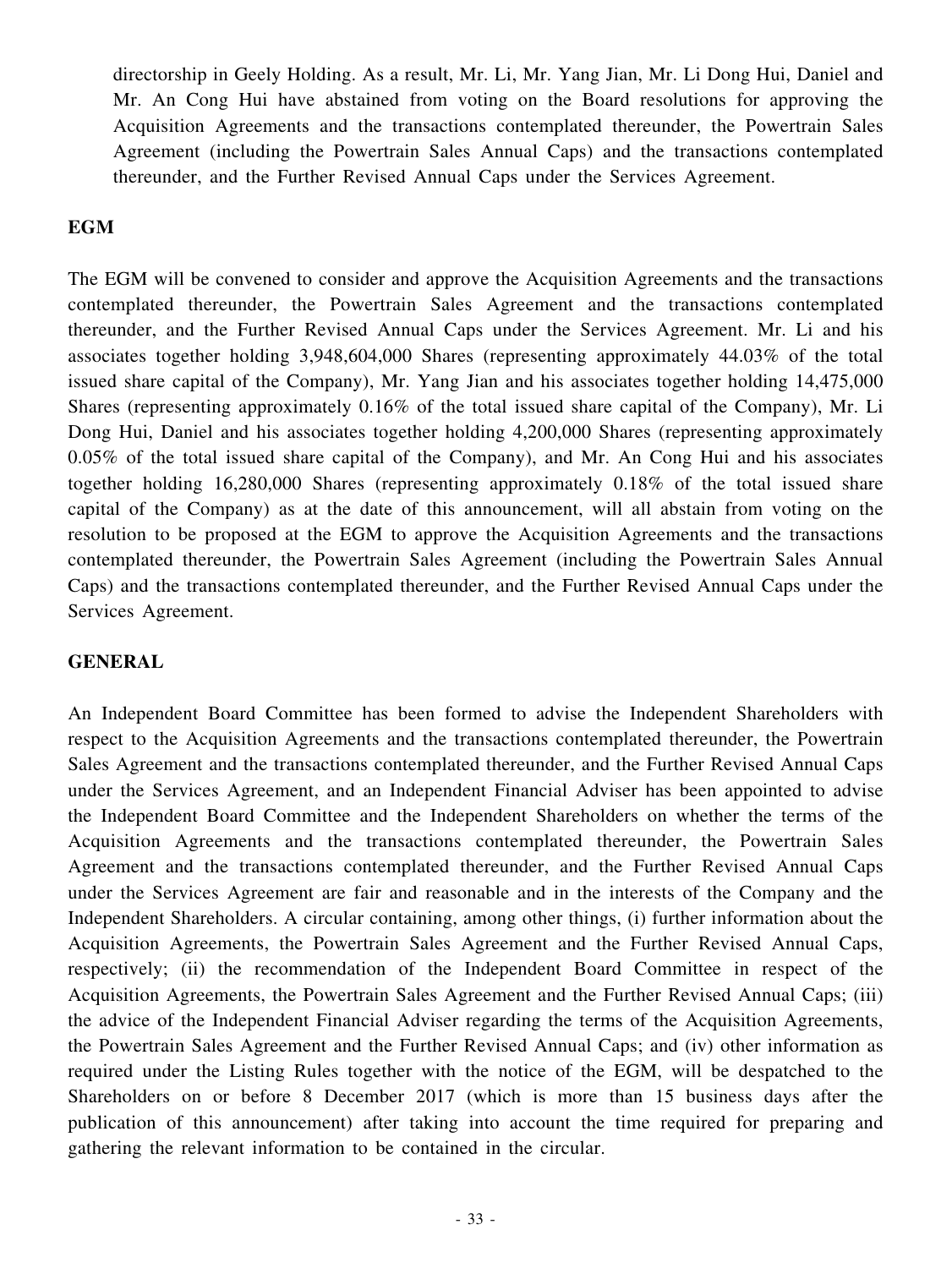**Completion of the transactions contemplated under the Acquisition Agreements and the Powertrain Sales Agreement is subject to the satisfaction of the conditions precedent under the Acquisition Agreements and the Powertrain Sales Agreement, and therefore, may or may not proceed to completion. Shareholders and potential investors are advised to exercise caution when dealing in the Shares.**

## **EXPECTED DATE OF DESPATCH OF CIRCULAR IN RELATION TO THE LYNK & CO FINANCING ARRANGEMENTS**

Reference is made to the Company's announcement dated 3 November 2017 in relation to the LYNK & CO Financing Arrangements. A circular containing, among other things, (i) information on the LYNK & CO Financing Arrangements; (ii) a letter from the independent board committee and the recommendations of the independent financial adviser in respect of the LYNK & CO Financing Arrangements; and (iii) a notice of extraordinary general meeting will be despatched to the Shareholders on or about 8 December 2017 (which is more than 15 business days after the publication of the announcement dated 3 November 2017 in relation to the LYNK & CO Financing Arrangements) after taking into account the time required for preparing and gathering the relevant information to be contained in the circular.

#### **DEFINITIONS**

Unless the context otherwise requires, the following terms in this announcement shall have the meanings set out below:–

| "Acquisitions"                   | the Baoji Acquisition, Yili Acquisition and SZX Acquisition<br>collectively                                                                                                        |
|----------------------------------|------------------------------------------------------------------------------------------------------------------------------------------------------------------------------------|
| "Acquisition Agreements"         | the Baoji Acquisition Agreement, the Yili Acquisition Agreement<br>and the SZX Acquisition Agreement, collectively                                                                 |
| "associate(s)"                   | has the meaning ascribed to it in the Listing Rules                                                                                                                                |
| "Baoji Acquisition"              | the acquisition of the entire registered capital of the Baoji Target by<br>Geely Luoyou from Zhejiang Geely pursuant to the Baoji<br><b>Acquisition Agreement</b>                  |
| "Baoji Acquisition<br>Agreement" | the acquisition agreement entered into between Geely Luoyou and<br>Zhejiang Geely on 7 November 2017 in relation to the Baoji<br>Acquisition                                       |
| "Baoji Land and Buildings"       | an industrial complex located at the north of Gaoxin Avenue and<br>the west of Chuangye Road, Chencang District, Baoji City, Shaanxi<br>Province, the PRC held by the Baoji Target |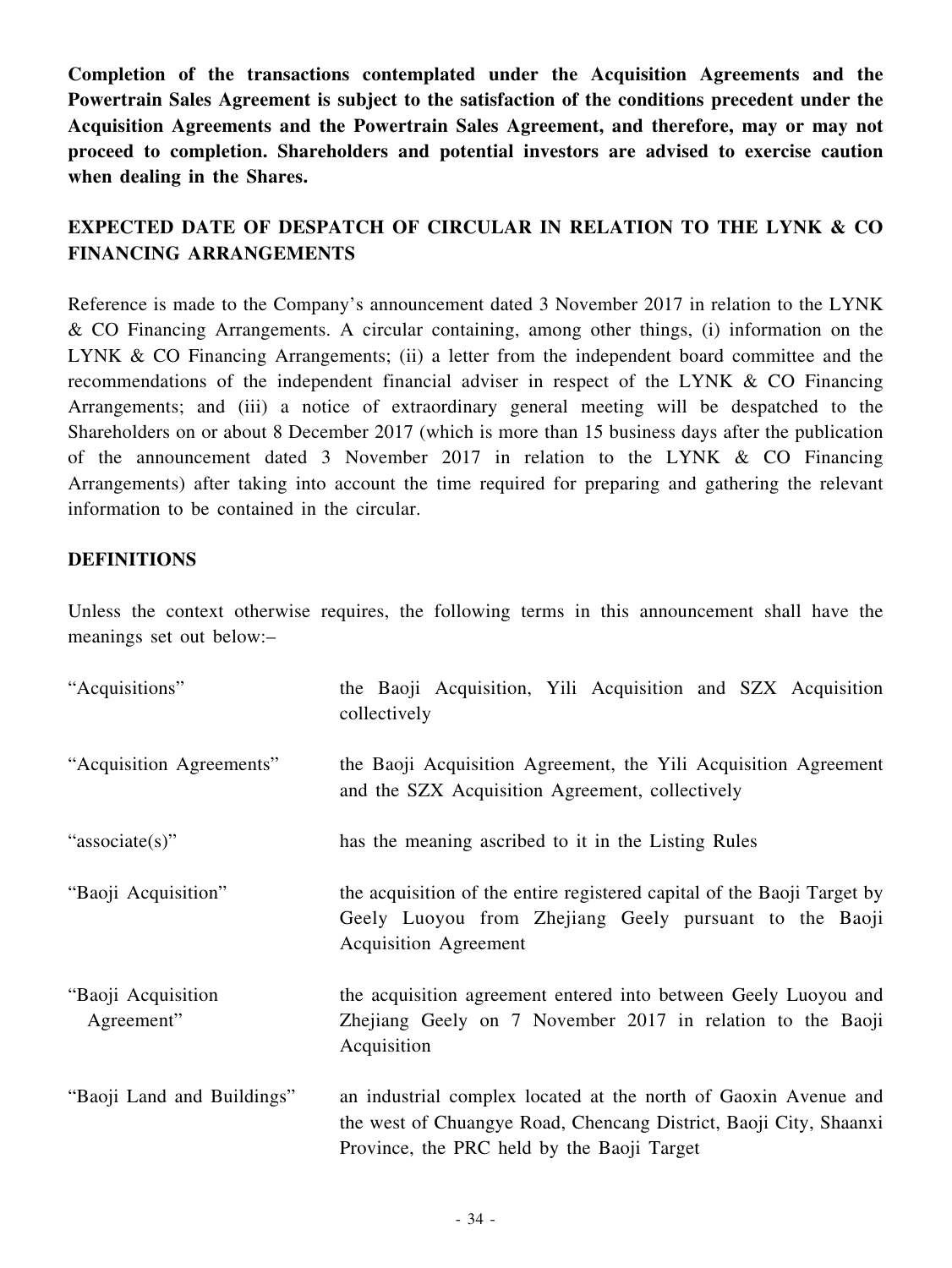| "Baoji Target"                                           | 寶雞吉利發動機有限公司 (Baoji Geely Engine Company<br>Limited*), a limited liability company incorporated in the PRC,<br>and a wholly owned subsidiary of Zhejiang Geely as at the date of<br>this announcement                                                                                                                                                                                                                                                                                                                                                                         |
|----------------------------------------------------------|------------------------------------------------------------------------------------------------------------------------------------------------------------------------------------------------------------------------------------------------------------------------------------------------------------------------------------------------------------------------------------------------------------------------------------------------------------------------------------------------------------------------------------------------------------------------------|
| "Board"                                                  | the board of Directors                                                                                                                                                                                                                                                                                                                                                                                                                                                                                                                                                       |
| "Business Day                                            | a day (excluding Saturdays, Sundays and public holidays) on which<br>banks are open for business in Hong Kong and the PRC                                                                                                                                                                                                                                                                                                                                                                                                                                                    |
| "CBU(s)"                                                 | Complete Buildup Unit (整車), a complete vehicle after the final<br>assembly                                                                                                                                                                                                                                                                                                                                                                                                                                                                                                   |
| " $CKD(s)$ "                                             | Complete Knock Down Kit(s) or $CKD(s)$ (整車成套件), a complete<br>kit needed to assemble a vehicle                                                                                                                                                                                                                                                                                                                                                                                                                                                                               |
| "Company"                                                | Geely Automobile Holdings Limited, a company incorporated in<br>the Cayman Islands with limited liability whose shares are listed on<br>the main board of the Stock Exchange (stock code: 175)                                                                                                                                                                                                                                                                                                                                                                               |
| "connected person"                                       | has the meaning ascribed thereto under the Listing Rules                                                                                                                                                                                                                                                                                                                                                                                                                                                                                                                     |
| "Dakin Capital" or<br>"Independent Financial<br>Adviser" | Dakin Capital Limited, a licensed corporation to carry out Type 6<br>(advising on corporate finance) regulated activities under the SFO<br>and the independent financial adviser to advise the Independent<br>Board Committee and the Independent Shareholders in relation to<br>the terms of the Acquisition Agreements and the transactions<br>contemplated thereunder, the Powertrain Sales Agreement and the<br>transactions contemplated thereunder (including the Powertrain<br>Sales Annual Caps) and the Further Revised Annual Caps under the<br>Services Agreement |
| "Director(s)"                                            | the director(s) of the Company                                                                                                                                                                                                                                                                                                                                                                                                                                                                                                                                               |
| "EGM"                                                    | an extraordinary general meeting of the Company to be held to<br>consider and, if thought fit, approve the Acquisition Agreements<br>and the transactions contemplated thereunder, the Powertrain Sales<br>Agreement and the transactions contemplated thereunder (including<br>the Powertrain Sales Annual Caps) and the Further Revised Annual<br>Caps under the Service Agreement                                                                                                                                                                                         |
| "Further Revised Annual<br>Caps''                        | the proposed further revised annual caps for the two years ending<br>31 December 2018 for the sale of CKDs and purchase of CBUs<br>contemplated under the Services Agreement                                                                                                                                                                                                                                                                                                                                                                                                 |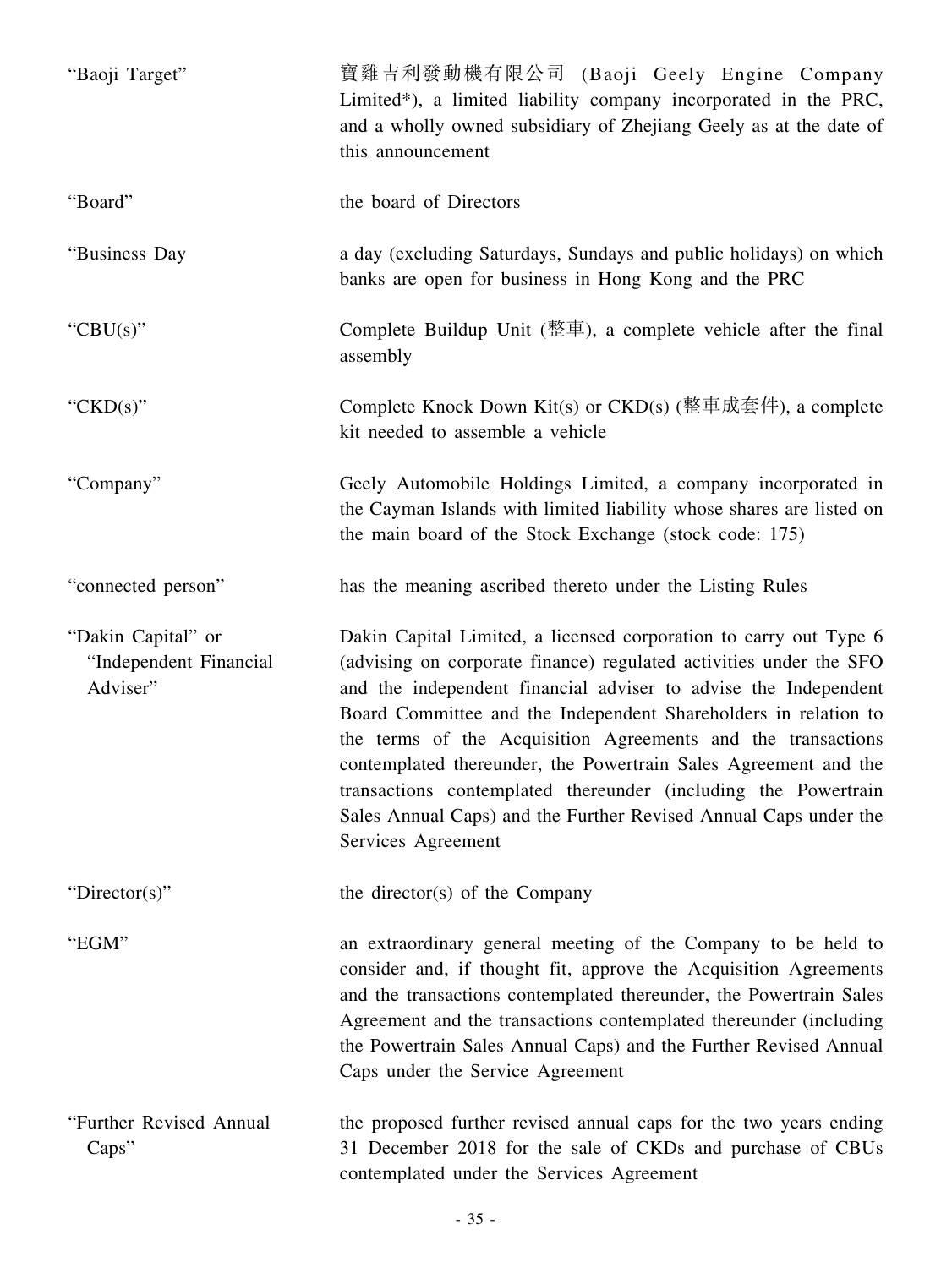| "Geely Holding"                  | 浙江吉利控股集團有限公司 (Zhejiang Geely Holding Group<br>Company Limited*), a private limited liability company<br>incorporated in the PRC, and is owned as to 90% by Mr. Li and<br>as to 10% by Mr. Li Xing Xing, the son of Mr. Li, respectively, as<br>at the date of this announcement                                                                                                                                                                                                            |
|----------------------------------|--------------------------------------------------------------------------------------------------------------------------------------------------------------------------------------------------------------------------------------------------------------------------------------------------------------------------------------------------------------------------------------------------------------------------------------------------------------------------------------------|
| "Geely Holding Group"            | Geely Holding and its subsidiaries                                                                                                                                                                                                                                                                                                                                                                                                                                                         |
| "Geely Luoyou"                   | 浙江吉利羅佑發動機有限公司(Zhejiang Geely Luoyou Engine<br>Company Limited*), a limited liability company incorporated in<br>the PRC, and a 99% owned subsidiary of the Company as at the<br>date of this announcement                                                                                                                                                                                                                                                                                  |
| "Group"                          | the Company and its subsidiaries                                                                                                                                                                                                                                                                                                                                                                                                                                                           |
| "HK\$"                           | Hong Kong dollar, the lawful currency of Hong Kong                                                                                                                                                                                                                                                                                                                                                                                                                                         |
| "HKFRS"                          | Hong Kong Financial Reporting Standards                                                                                                                                                                                                                                                                                                                                                                                                                                                    |
| "Hong Kong"                      | Hong Kong Special Administrative Region of the PRC                                                                                                                                                                                                                                                                                                                                                                                                                                         |
| "Independent Board<br>Committee" | an independent board committee of the Company, comprising all<br>the independent non-executive Directors, formed for the purpose of<br>advising the Independent Shareholders in relation to the terms of<br>the Acquisition Agreements and the transactions contemplated<br>thereunder, the Powertrain Sales Agreement and the transactions<br>contemplated thereunder (including the Powertrain Sales Annual<br>Caps) and the Further Revised Annual Caps under the Services<br>Agreement |
| "Independent Shareholders"       | Shareholder(s) other than Mr. Li, Mr. Yang Jian, Mr. Li Dong Hui,<br>Daniel, Mr. An Cong Hui and their respective associates                                                                                                                                                                                                                                                                                                                                                               |
| "Listing Rules"                  | the Rules Governing the Listing of Securities on the Stock<br>Exchange                                                                                                                                                                                                                                                                                                                                                                                                                     |
| "LYNK & CO"                      | 領克投資有限公司 (LYNK & CO Investment Co., Ltd.*), a<br>Chinese-foreign equity joint venture of the Company established<br>in the PRC and owned as to 50% by Zhejiang Jirun as at the date of<br>this announcement                                                                                                                                                                                                                                                                                |
| "LYNK & CO Group"                | LYNK & CO and its subsidiaries                                                                                                                                                                                                                                                                                                                                                                                                                                                             |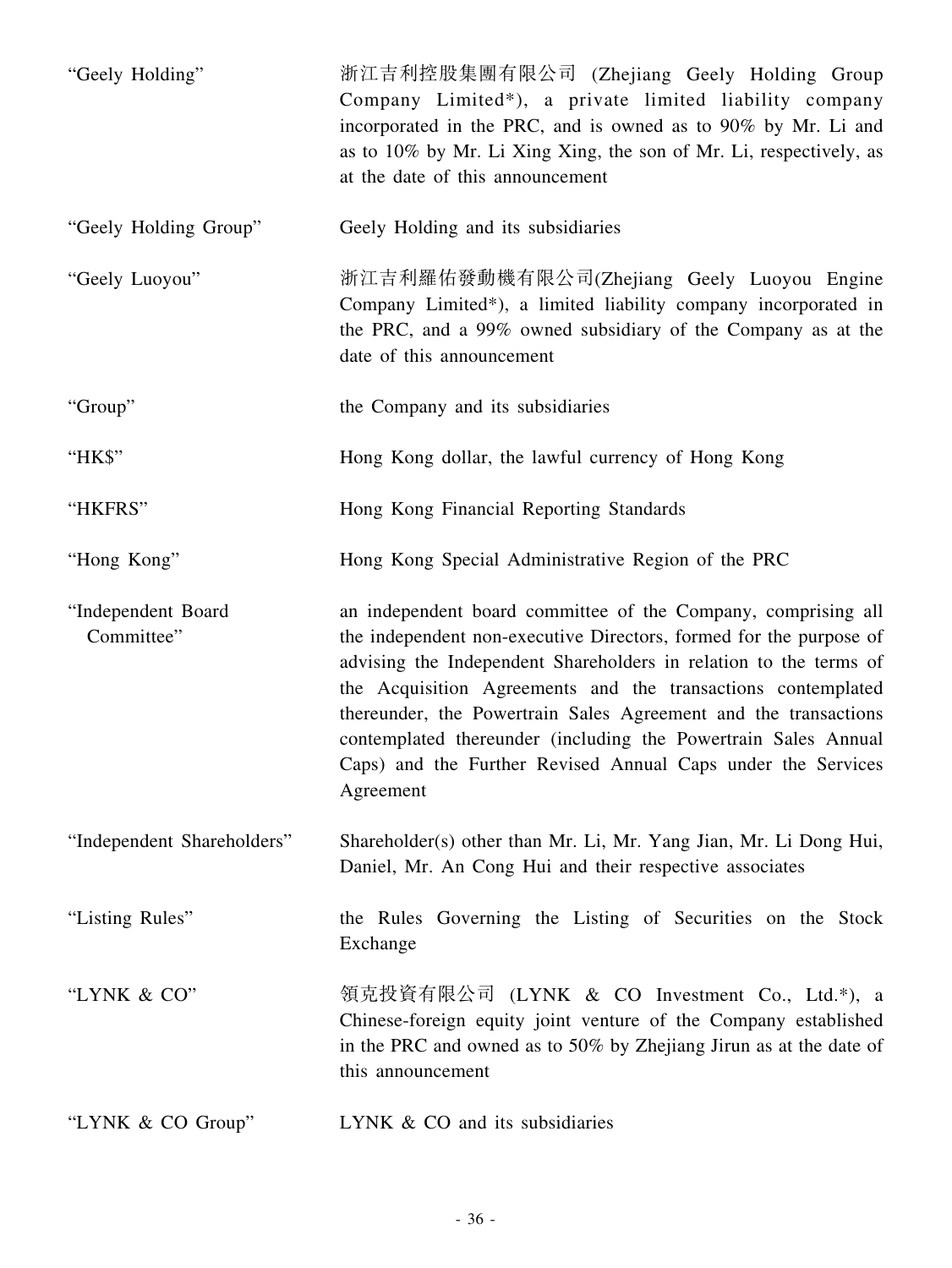| "LYNK & CO Financing"<br>Arrangements" | the parcel of arrangements which includes (i) the cooperation<br>arrangements as stipulated in the LYNK & CO Finance<br>Cooperation Agreement; (ii) the LYNK & CO Wholesale<br>Financing Business; and (iii) the LYNK & CO Retail Financing<br>Business (Please refer to the Company's announcement dated 3<br>November 2017 for further details) |
|----------------------------------------|---------------------------------------------------------------------------------------------------------------------------------------------------------------------------------------------------------------------------------------------------------------------------------------------------------------------------------------------------|
| "Mr. Li"                               | Mr. Li Shu Fu, an executive Director and a substantial Shareholder<br>together with his associate holding 44.03% interest in the total<br>issued share capital of the Company as at the date of this<br>announcement                                                                                                                              |
| "percentage ratio(s)"                  | has the meaning ascribed to it under Rule 14.07 of the Listing<br>Rules                                                                                                                                                                                                                                                                           |
| "Powertrain Sales Agreement"           | the master agreement dated 7 November 2017 entered into between<br>the Company and Geely Holding for the sale of vehicle engines,<br>transmissions and related after-sales by the Group to the LYNK &<br>CO Group and the Geely Holding Group upon completion of the<br>Acquisitions                                                              |
| "Powertrain Sales Annual<br>Caps''     | the proposed annual caps for the three years ending 31 December<br>2020 for the sale by the Company of vehicle engines, transmissions<br>and after-sale parts to the Geely Holding Group contemplated under<br>the Powertrain Sales Agreement                                                                                                     |
| "PRC"                                  | the People's Republic of China, and for the purposes of this<br>announcement excluding Hong Kong, the Macau Special<br>Administrative Region, and Taiwan                                                                                                                                                                                          |
| "RMB"                                  | Renminbi, the lawful currency of the PRC                                                                                                                                                                                                                                                                                                          |
| "SAIC"                                 | State Administration for Industry and Commerce or its local<br>bureaus                                                                                                                                                                                                                                                                            |
| "Sedan Tool Kit(s)"                    | a tool kit(s) for subsequent basic repairs and maintenance of the<br>sedan                                                                                                                                                                                                                                                                        |
| "Services Agreement"                   | the master agreement dated 27 November 2009 entered into<br>between the Company and Geely Holding as referred to under the<br>section headed "(3) FURTHER REVISED ANNUAL CAPS FOR<br>THE TRANSACTIONS UNDER THE SERVICES AGREEMENT"<br>in this announcement                                                                                       |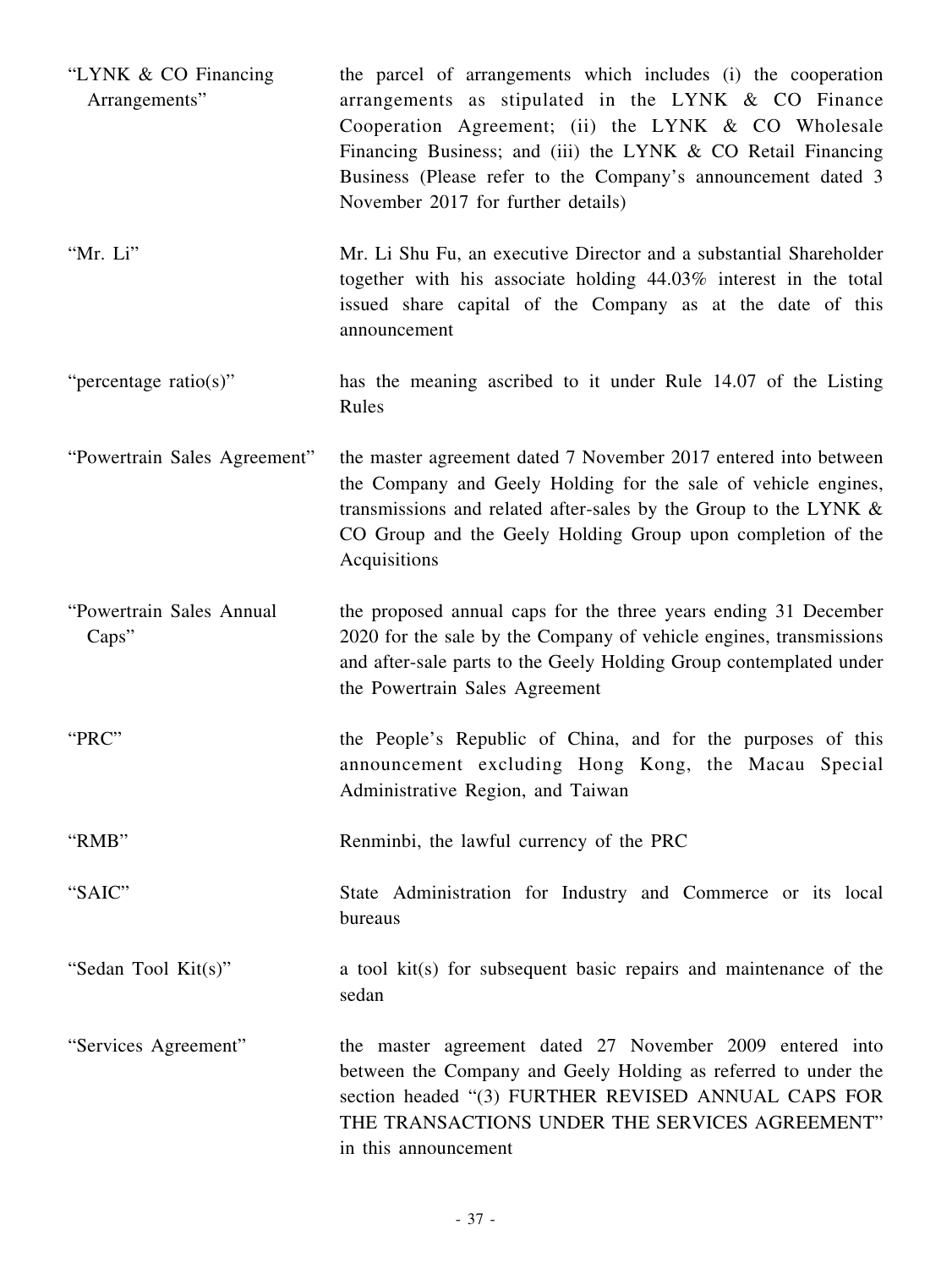| "Shanghai Maple"            | 上海華普汽車有限公司 (Shanghai Maple Automobile Company<br>Limited), a private company incorporated in the PRC and directly<br>owned as to 90% by Geely Holding as at the date of this<br>announcement                                          |
|-----------------------------|---------------------------------------------------------------------------------------------------------------------------------------------------------------------------------------------------------------------------------------|
| "Share $(s)$ "              | ordinary share(s) of HK\$0.02 each in the share capital of the<br>Company                                                                                                                                                             |
| "Shareholder(s)"            | the holder(s) of the Share(s)                                                                                                                                                                                                         |
| "sq.m."                     | square meter $(s)$                                                                                                                                                                                                                    |
| "Stock Exchange"            | The Stock Exchange of Hong Kong Limited                                                                                                                                                                                               |
| "SZX Acquisition"           | the acquisition of the entire registered capital of the SZX Target by<br>Geely Luoyou from Geely Holding pursuant to the SZX Acquisition<br>Agreement                                                                                 |
| "SZX Acquisition Agreement" | the acquisition agreement entered into between Geely Luoyou and<br>Geely Holding on 7 November 2017 in relation to the SZX<br>Acquisition                                                                                             |
| "SZX Land and Buildings"    | an industrial complex located at No. 199, Chunxiao Avenue, Beilun<br>District, Ningbo City, Zhejiang Province, the PRC held by the SZX<br>Target                                                                                      |
| "SZX Target"                | 寧波上中下自動變速器有限公司 (Ningbo Shangzhongxia<br>Automatic Transmission Company Limited*), a limited liability<br>company incorporated in the PRC and a direct wholly owned<br>subsidiary of Geely Holding as at the date of this announcement |
| "Target Companies"          | Baoji Target, Yili Target and SZX Target collectively                                                                                                                                                                                 |
| "Valuation Report"          | the valuation report on the Baoji Land and Buildings, the Yili Land<br>and Buildings and the SZX Land and Buildings prepared by Jones<br>Lang LaSalle Corporate Appraisal and Advisory Limited, an<br>independent valuer              |
| "VCI"                       | 沃爾沃汽車(中國)投資有限公司 (Volvo Car (China) Investment<br>Company Limited*), a limited liability company established in the<br>PRC and a 99% owned subsidiary of Geely Holding as at the date<br>of this announcement                          |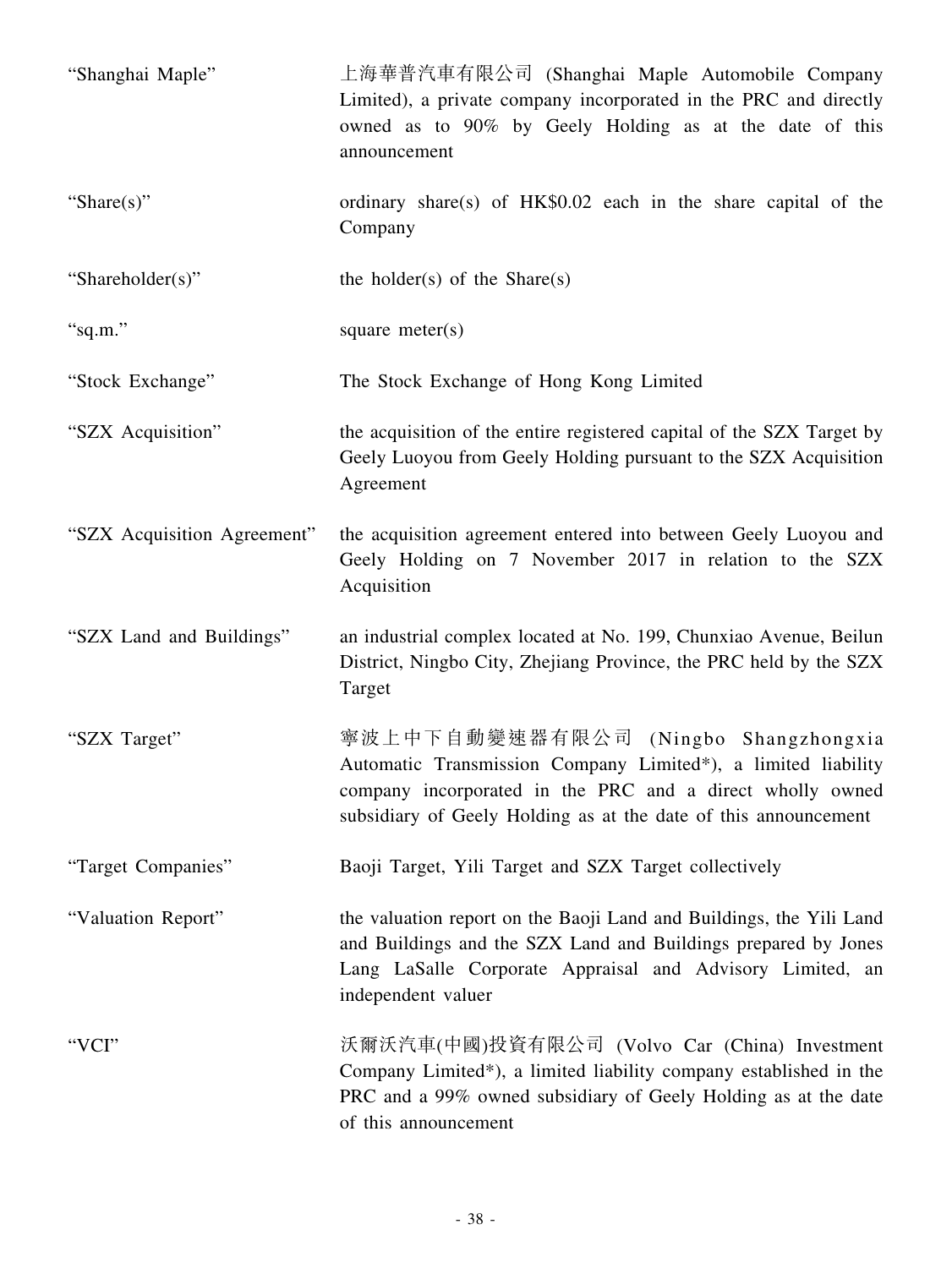| "Yili Acquisition"           | the acquisition of the entire registered capital of the Yili Target by<br>Geely Luoyou from Zhejiang Geely and Shanghai Maple pursuant<br>to the Yili Acquisition Agreement                                                                                      |
|------------------------------|------------------------------------------------------------------------------------------------------------------------------------------------------------------------------------------------------------------------------------------------------------------|
| "Yili Acquisition Agreement" | the acquisition agreement entered into among Geely Luoyou (as<br>purchaser) and Zhejiang Geely and Shanghai Maple (as vendors) on<br>7 November 2017 in relation to the Yili Acquisition                                                                         |
| "Yili Land and Buildings"    | an industrial complex located at No. 18, Jixiang Road, Chi An<br>Town, Yiwu City, Zhejiang Province, the PRC held by the Yili<br>Target                                                                                                                          |
| "Yili Target"                | 浙江義利汽車零部件有限公司(Zhejiang Yili Automobile<br>Components Company Limited*), a limited liability company<br>incorporated in the PRC and directly owned as to 51% and 49%<br>by Zhejiang Geely and Shanghai Maple, respectively as at the date<br>of this announcement |
| "Zhejiang Geely"             | 浙江吉利汽車有限公司 (Zhejiang Geely Automobile Company<br>Limited*), a private company incorporated in the PRC and<br>directly owned as to 90% by Geely Holding as at the date of this<br>announcement                                                                    |
| "Zhejiang Jirun"             | 浙江吉潤汽車有限公司 (Zhejiang Jirun Automobile Company<br>Limited*), a limited liability company established in the PRC and<br>an indirect 99% owned subsidiary of the Company as at the date of<br>this announcement                                                     |
| "Zhejiang Haoqing"           | 浙江豪情汽車製造有限公司 (Zhejiang Haoqing Automobile<br>Manufacturing Company Limited*), a private company<br>incorporated in the PRC and a 90% owned subsidiary of Geely<br>Holding as at the date of this announcement                                                    |
| $``\%"$                      | per cent                                                                                                                                                                                                                                                         |
|                              | By order of the Board<br><b>Geely Automobile Holdings Limited</b><br>David C.Y. Cheung<br>Company Secretary                                                                                                                                                      |

Hong Kong, 7 November 2017